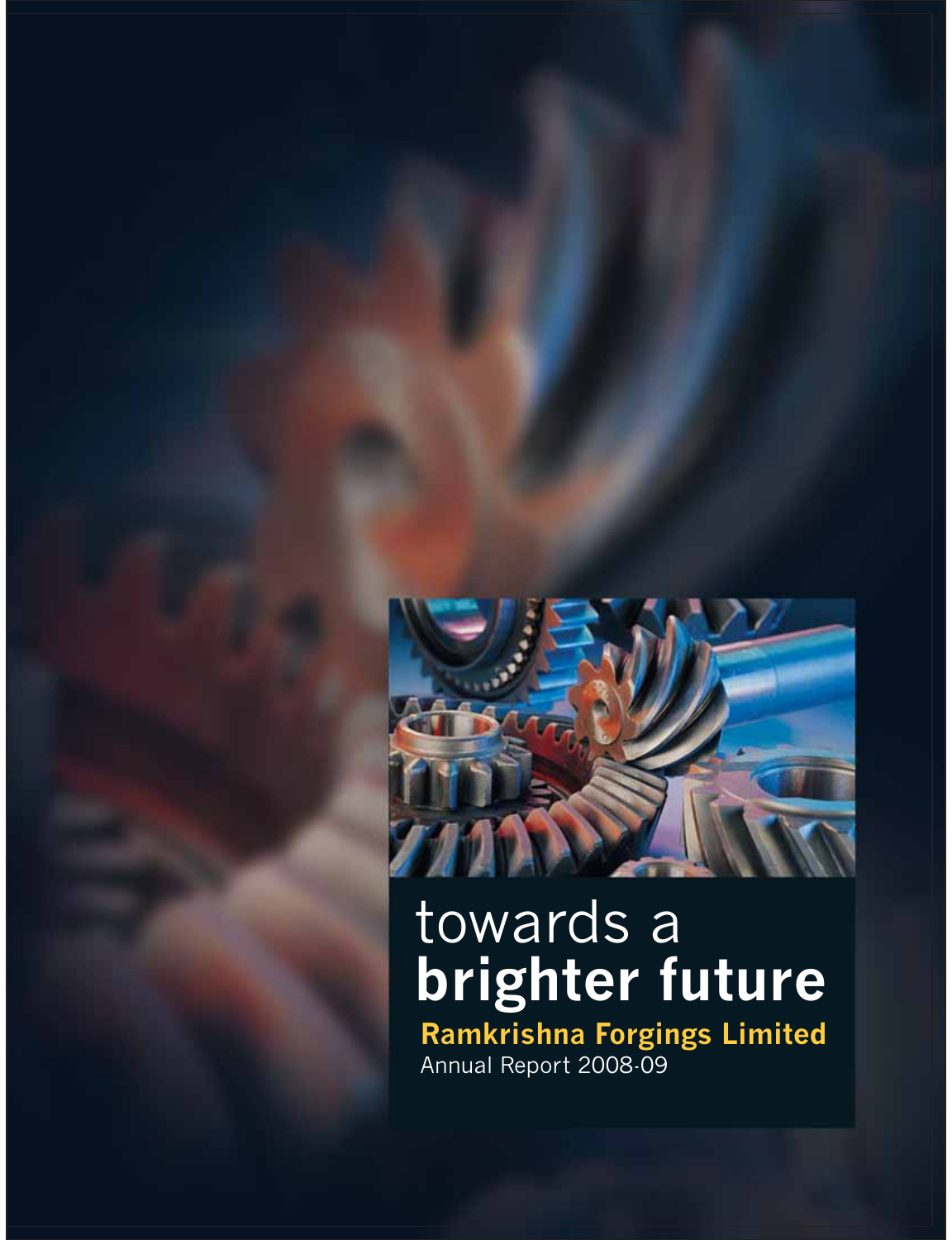## FORWARD LOOKING STATEMENT.

In this Annual Report, we have disclosed forward looking information to enable investors to comprehend our prospects and take information investment decision. This report and other statements -written and oral that we periodically make contain forward- looking statements that set out anticipated result based on the management's plans and assumptions We have tried wherever possible to identify such statements by using words such as anticipate , estimate , expects, projects, intends, plans, believes and words of similar substance in connection with any discussion of future performance.

We cannot guarantee that these forward looking statements will be realized although we believe we have been prudent in assumption. The achievement of results is subject to risks uncertainties and even inaccurate assumption. Should known or unknown risks or uncertainties materialize or should underlying assumption prove inaccurate actual result could vary materially from those anticipated estimated or projected Readers should bear this in mind.

We undertake no obligation to publicly update any forward looking statements whether as a result of new information, future events or otherwise.

## Contents

| Corporate Information 01 Directors' Report 02                                     |  |
|-----------------------------------------------------------------------------------|--|
| Management Discussion and Analysis Report $\,07\,$ Corporate Governance Report 12 |  |
| Auditors' Report 24 Balance Sheet 27 Profit & Loss Account 28                     |  |
| Schedules forming part of the accounts 29 Cash Flow Statement 51                  |  |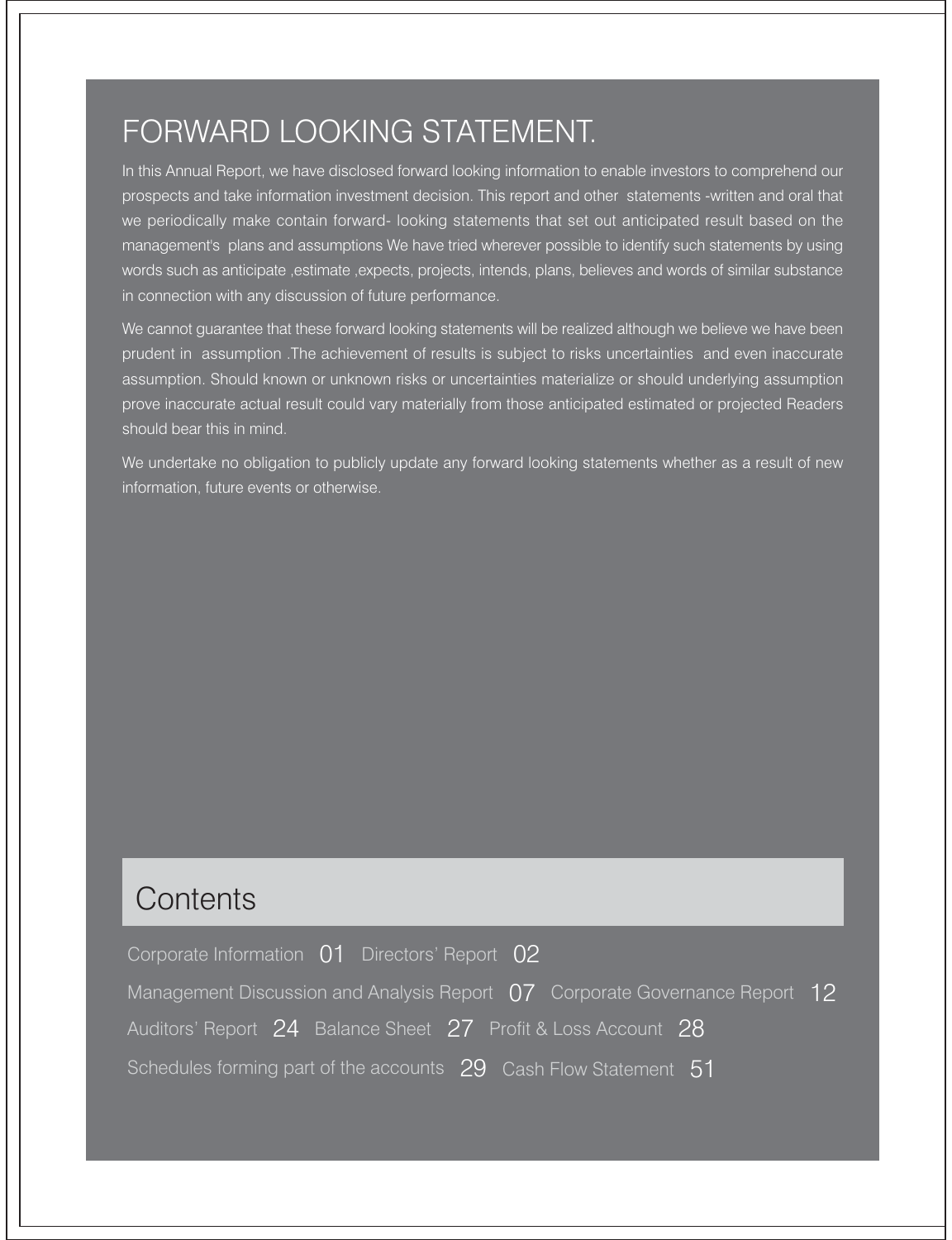# Corporate Information



| Mr. Mahabir Prasad Jalan<br>Mr. Naresh Jalan<br>Mr. Pawan Kumar Kedia<br>Mr. Ram Prasad Saraf<br>Mr. Padam Kumar Khaitan<br>Mr. Satish Kumar Mehta<br>Mr. Randhir Khandelwal<br>Mr. Subhasis Majumder<br>Mr. Surendra Mohan Lakhotia<br>Mr. Laxminarayan Jhavar<br>Mr. Satyanarain Agarwal<br>Mr. Supriya Gupta<br>Mr. Shailesh Ramanlal Parikh | Chairman<br><b>Managing Director</b><br><b>Finance Director</b><br>Non-Executive Director<br>Non-Executive Director<br>Non-Executive Director<br>Non-Executive Director<br>Non-Executive Director<br><b>Additional Director</b><br><b>Additional Director</b><br>Whole Time Director (resigned w.e.f. 31.10.08)<br>Non-Executive Director (expired on 7.02.09)<br>Non-Executive Director (resigned w.e.f. 28.05.09) |
|-------------------------------------------------------------------------------------------------------------------------------------------------------------------------------------------------------------------------------------------------------------------------------------------------------------------------------------------------|---------------------------------------------------------------------------------------------------------------------------------------------------------------------------------------------------------------------------------------------------------------------------------------------------------------------------------------------------------------------------------------------------------------------|
| <b>Company Secretary</b>                                                                                                                                                                                                                                                                                                                        | Mr. Rajesh Mundhra                                                                                                                                                                                                                                                                                                                                                                                                  |
| <b>Chief Financial Officer (CFO)</b>                                                                                                                                                                                                                                                                                                            | Mr. Alok Kumar Sharda                                                                                                                                                                                                                                                                                                                                                                                               |
| <b>Registered and Corporate Office</b>                                                                                                                                                                                                                                                                                                          | L & T Chambers, 16, Camac Street,<br>6th Floor, Kolkata -700 017                                                                                                                                                                                                                                                                                                                                                    |
| Telephone                                                                                                                                                                                                                                                                                                                                       | 033-39840999                                                                                                                                                                                                                                                                                                                                                                                                        |
| Fax                                                                                                                                                                                                                                                                                                                                             | 033-39840998                                                                                                                                                                                                                                                                                                                                                                                                        |
| <b>Works</b>                                                                                                                                                                                                                                                                                                                                    | Plot No. M-6, Phase-VI, Gamaria,<br>(i)<br>Jamshedpur-832 108<br>(ii) 7/40, Duffer Street, Liluah, Howrah-711 204<br>(iii) Plot No. M-15, 16 & NS-26, Phase VII,<br>Adityapur Industrial Area, Jamshedpur-832109                                                                                                                                                                                                    |
| <b>Statutory Auditors</b>                                                                                                                                                                                                                                                                                                                       | M/s Singhi & Co.<br>1B, Old Post Office Street, Kolkata- 700 001                                                                                                                                                                                                                                                                                                                                                    |
| <b>Principal Bankers</b>                                                                                                                                                                                                                                                                                                                        | State Bank of India<br>Kotak Mahindra Bank<br>Citibank N.A.<br><b>HSBC</b><br><b>IDBI</b><br>Indian Overseas Bank                                                                                                                                                                                                                                                                                                   |
| <b>Registrar and Share Transfer Agents</b>                                                                                                                                                                                                                                                                                                      | M/s Karvy Computershare (P) Ltd.<br>Plot No. 17-24<br>Vittal Rao Nagar<br>Madhapur, Hyderabad-500 081<br>Andhra Pradesh, India                                                                                                                                                                                                                                                                                      |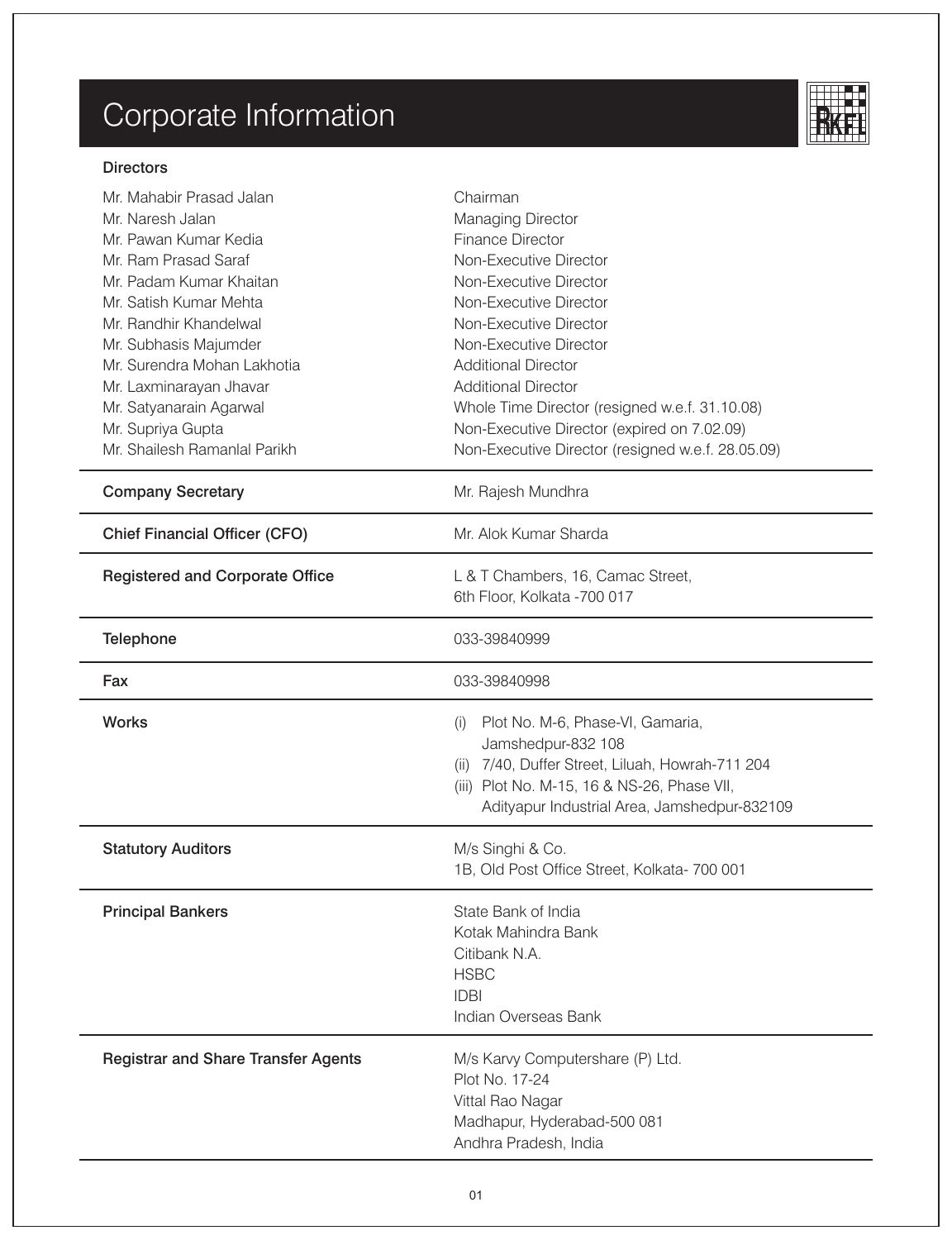## Directors' Report



Your Directors take pleasure in presenting the 27th Annual Report of your Company along with the audited statement of accounts for the financial year ended 31st March 2009.

#### Highlights 2008-09

(Rs. in Lakhs)

| <b>Particulars</b>                           | Year ended 31st March 2009 | Year ended 31st March 2008 |
|----------------------------------------------|----------------------------|----------------------------|
| Sales and Operating Income                   | 25368.91                   | 22865.62                   |
| Other Income                                 | 106.52                     | 73.79                      |
| Profit before Interest, Depreciation and Tax | 3608.97                    | 3967.30                    |
| Interest and Finance charges                 | 1775.39                    | 977.88                     |
| Depreciation                                 | 1095.64                    | 963.19                     |
| Profit before Tax                            | 737.94                     | 2026.23                    |
| Provision for Taxation                       |                            |                            |
| - Current Tax                                | 81.09                      | 228.55                     |
| - MAT Credit Entitlement                     | (81.09)                    | (228.78)                   |
| - Deferred Tax                               | 268.00                     | 694.41                     |
| - Fringe Benefit Tax                         | 12.00                      | 9.00                       |
| - Income Tax of earlier years                | 3.66                       | 20.19                      |
| Profit after Tax                             | 454.26                     | 1302.63                    |
| Add: Surplus brought forward                 | 3731.01                    | 2657.71                    |
| Surplus available                            | 4185.27                    | 3960.34                    |
| Appropriations:                              |                            |                            |
| - Transfer to General Reserve                |                            | 50.00                      |
| - Dividend                                   |                            | 153.28                     |
| - Tax on distributed Profits                 |                            | 26.05                      |
| Balance carried to balance sheet             | 4185.27                    | 3731.01                    |
|                                              |                            |                            |

#### **Financial highlights**

- 14. % increase in Net Turnover from Rs.200.72 cr to Rs.299 cr.
- 5.50 % increase in exports from Rs.19.30 cr to Rs.20.37 cr.
- 9 % decrease in EBIDTA from 39.67 cr to 36.08 cr.

The Company has posted a profit after Tax of Rs. 4.54 cr compared to Rs. 13.02 cr last year registering a decline of around 65. %. The fall is profits is mainly attributable to a sharp increase in the Interest cost incurred during the year.

The Commercial vehicle Industry has seen

a sharp fall in the demand during the second quarter of the year which has affected the profitability of the company. The Government of India has given a stimulus to this industry by reducing the excise duty on commercial vehicles and also providing an accelerated depreciation of 50 % for commercial vehicles purchased between 1st January 2009 to 31st March 2009, which has been further increased to 30th September, 2009.

The package provided by the company is expected to provide a much needed lifeline to the industry and it is expected that the industry should recover during the year.

#### **Dividend**

On account of economic slowdown resulting in lower profits during the year and in order conserves the necessary resources your directors decided not to declare any dividend for the year under review.

#### Forgings and Machining facility

The production of Commercial Vehicles fell by 24.02 percent and the sales declined by 21.69 percent during 2008-09 over same period last year. As the major share of the revenues of the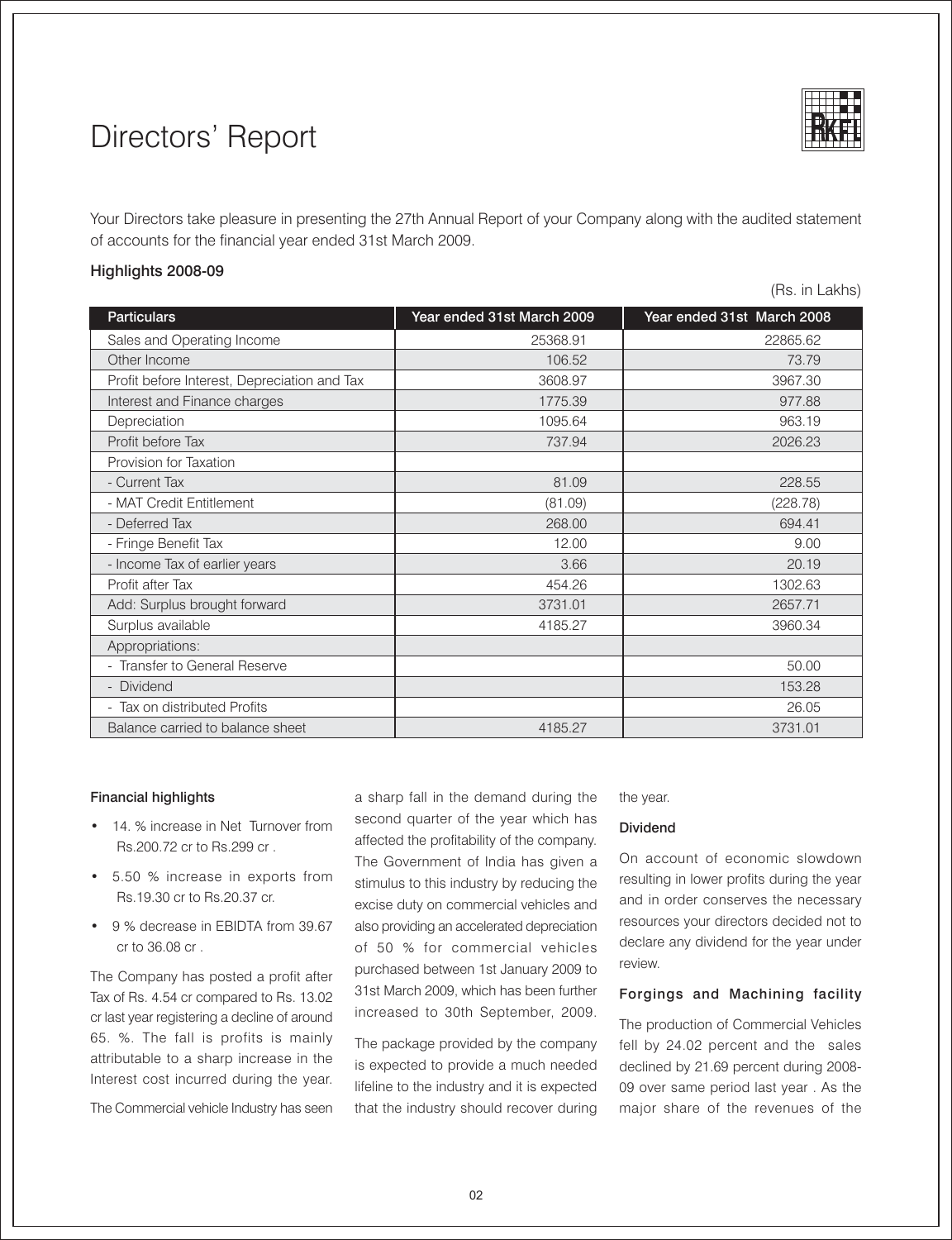

Company is derived by the commercial vehicle segment your company produced only 17027 tons during the year under review as compared to 22810 Tons last year registering a decline of about 25 %.

The Company has augumented its Machining Facilities by procuring the CNC Gear Hobbing Machines, CNC Gear Shaving Machine and CNC Gear Shapping Machine from Mitsubishi Heavy Industries Limited which will help the company to add more value to the components supplied to the OEM and will also help to balance the capacity utilisation of the Heat Treatment facilities. The company has also installed CNC Gear Hobbing Machines from Premier Limited which will help the company to increase its machining capabilities and the product profile.

The Company has the-state-of-art of CNC Machining and Gear Cutting Facilities in which it has achieved accuracies of DIN class 7 in the soft stage and Class 9 in the hard stage in gear manufacturing.

#### **Ring Rolling Line**

Ring rolling is a cost-effective and efficient production process for production of ringshaped components like crown wheels. bearing rings etc. Though the process encompasses a very large domain of ring sizes required for wind mill applications, RKFL equipment is fully capable of meeting the requirements of the automobile industry especially that of commercial vehicles (primarily medium and heavy vehicles) and heavy bearings to cater to the needs of the bearing industry

During the year, the Company has stabilised the production of the Ring Rolling Facility. This will help the company to produce the components with better productivity and precision and improved quality of the components.:

During the year your Company has also further augmented the machining facilities by installation of 10 CNC Vertical Turning Centres from Korea which will help the company to increase its share of business in the market for machined components.

#### **Credit Rating**

Your company has the rating of LBBB for its Long term fund based facilities and A2 for its commercial paper /short term debt size of Rs.50 Crore from ICRA Ltd.

#### Management's Discussion and Analysis Report

Management's Discussion and Analysis Report for the year under review under clause 49 of the Listing Agreement with the Stock Exchange in India is presented in the separate section forming part of the Annual Report.

#### **Pollution Control Measures**

Your Company has installed adequate pollution control equipment in all its units.

#### Conservation of Energy, Technology Absorption, and Foreign Exchange **Earnings and Outgo**

The information relating to energy conservation, technology absorption, foreign exchange earnings and outgo required to be disclosed under The Companies (Disclosure of Particulars in the Report of Board of Directors) Rules, 1988 is given in Annexure A and forms part of the Directors' Report.

#### **Fixed Deposits**

Your Company did not invite/accept any fixed deposits within the meaning of Section 58A of the Companies Act, 1956 and the rules made thereunder.

#### **Stock Exchange**

The equity shares of your Company are listed on two stock exchanges:

• National Stock Exchange of India Limited, Exchange Plaza, Bandra-Kurla Complex, Bandra (East), Mumbai 400  $051.$ 

• Bombay Stock Exchange Limited, Phiroz Jeejeeboy Towers, Dalal Street, Mumbai 400 001.

The annual listing fees for 2009-10 were paid to both the stock exchanges where the shares of your Company are listed.

#### **Auditors**

The Auditors of the Company, M/s Singhi & Co., Chartered Accountants, retire at the conclusion of the Annual General Meeting and have given their consent for re-appointment. The Company has received a certificate from them under Section 224 (1B) of the Companies Act, 1956.

#### **Directors**

In terms of Section 256 of the Companies Act, 1956 and Articles of Association of the Company. Mr. Mahabir Prasad Jalan and Mr. Ramprasad Saraf are liable to retire by rotation at the ensuing Annual General Meeting and being eligible, offer themselves for re-appointment.

Mr Supriva Gupta passed away in the month of February, 2009. Your Directors place on record the appreciation of the valuable services rendered by Late Supriya Gupta to the Company during his association.

Mr. Surendra Mohan Lakhotia and Mr.Laxminarayan Jhavar have been appointed as Additional Directors of the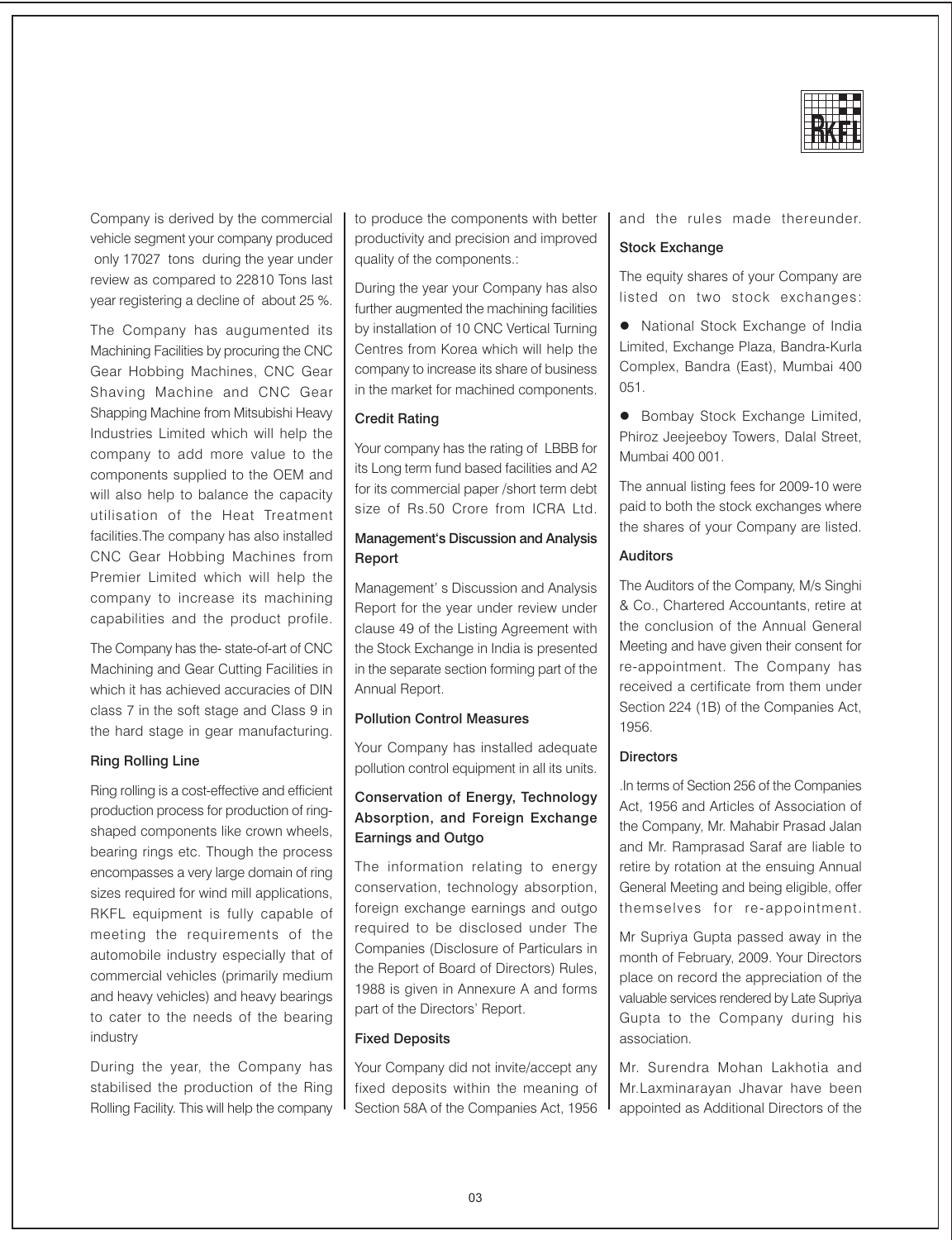

company and hold office till the conclusion of the ensuing Annual General Meeting of the Company. The Company has received notice pursuant to section 257 of the Companies Act, 1956 proposing their candidature for the office of the Directorship of the Company

Mr. Satyanarayan Agarwal and. Mr. Shailesh Raman Parikh resigned from the Board and the Board acknowledges their contribution to the Company.

#### **Corporate Governance**

Your Company attached considerable significance to sound Corporate Governance, Pursuant to Clause 49 of the Listing Agreement with the Stock Exchange, a compliance report on Corporate Governance forms a part of this annual report along with the Auditor's Certificate on its compliance.

#### Directors' Responsibility Statement

#### Your Directors confirm that:

- i) In the preparation of annual accounts for the year ended 31st March 2009, applicable accounting standards have been followed along with proper explanations relating to material departures.
- ii) They have selected such accounting policies and applied them consistently and made judgements and estimates that are reasonable and prudent so as to give a true and fair view of the state of affairs of the Company at the end of the financial year 2008-09 and of the profit or loss of the Company for that period;
- iii) They have taken proper and sufficient care for maintenance of adequate accounting records in accordance with the provisions of the Companies

Act, 1956 for safeguarding the assets of your Company and for preventing and detecting fraud and other irregularities; and

iv) They have prepared the annual accounts for 2008-09 on a going concern basis.

#### Particulars of employees

The information required under Section 217(2A) of the Companies Act, 1956 read with the Companies (Particulars of Employees) Rules, 1975 forms part of this Report as Annexure B.

#### Appreciation

Your Directors would like to convey their appreciation for all the co-operation and assistance received from the Government, Financial Institutions, Bankers and Stakeholders of the Company. Your Directors also express their appreciation of the dedication of employees in meeting all targets. We look forward to receiving the continued patronage of all our business partners to become a better and stronger company.

> On behalf of the Board **Mahabir Prasad Jalan** (Chairman)

> > Place: Kolkata Dated: 28.05.09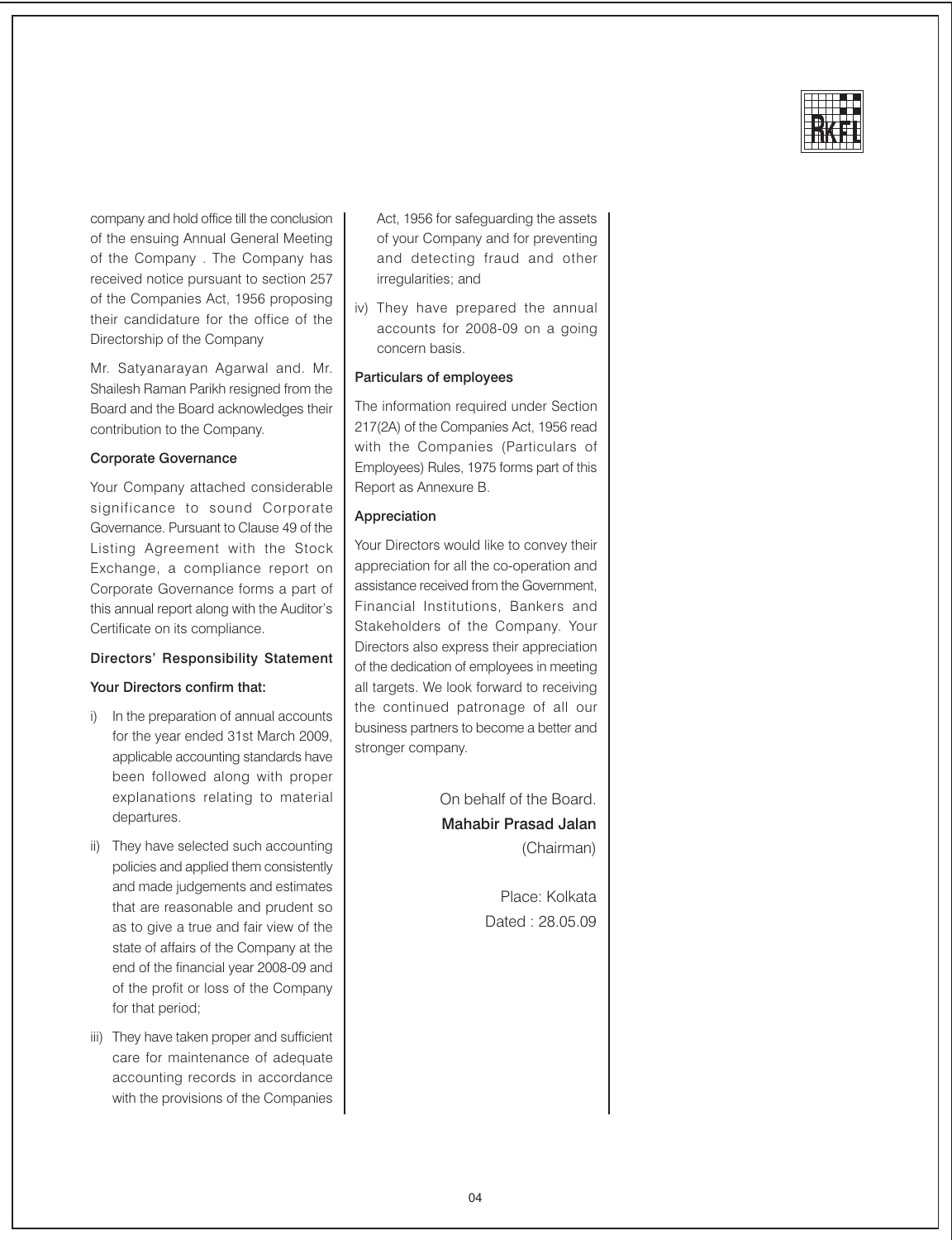## ANNEXURE A TO THE DIRECTORS' REPORT



Rs in Lakhs

#### I. Conservation of Energy:

Measures taken:

#### (a) Energy conservation measures taken.

The company provides high Priority to energy conservation schemes to conserve natural resources and remain competitive. Some of the significant measures adopted are:

(1) Installation of Continuous Pusher type Fuel Efficient Furnace.

(2) Installation of Flameless Electrically Heated Furnace.

(3) Modification of the Lining of the furnace to preserve heat in the furnace.

(4) Modify the design of the furnace to improve the load ability of the furnace on a continuous basis.

5) Introduction of production of Kangaroo Forgings.

#### (b) Additional Investment Proposals, if any, being implemented for reduction of consumption of energy.

The company has taken a Line from JUSCO in the Ring Rolling plant and also plans to take a line in the Forgings Plant which will ensure uninterrupted power and thus help in maintaining productivity and quality of the forgings.

(c) Impact of the Measures at (a) and (b) above for reduction of the energy

#### consumption and consequent impact on the cost of production of goods.

On account of the measures taken and proposed to be taken by the company, it is confident of reducing the cost incurred towards fuel costs. This will in turn help to reduce the cost of production of the goods and will make our products more competitive

#### II. Technology Absorption:

The Company is manufacturing the Forgings on the basis of the drawings for the forgings provided by the Buyer. The Company has facilities for the manufacture of Forgings through Upset Technology and Ring Rolling Technology.

#### [C] FOREIGN EXCHANGE EARNING AND OUTGO

The Company has identified Exports to be a thrust area.

|                                  | 2008-09    | 2007-08    |
|----------------------------------|------------|------------|
| Earned:                          |            |            |
| Exports (FOB)                    | 1934.43    | 1792.78    |
| Die Design & Preparation Charges | 132.86     | 21.69      |
| Sale of Capital Goods            | <b>NIL</b> | <b>NIL</b> |
| Spent:                           |            |            |
| Capital Equipments               | 1134.62    | 5508.77    |
| Components & Spare Parts         | 8.56       | 19.51      |
| Travelling                       | 38.85      | 18.25      |
| Foreign Bank Charges             | 8.33       | 11.06      |
| Commission                       | 0.46       | 1.26       |

#### **ANNEXURE**

**FORM A** 

(See Rule 2)

Form for disclosure of particulars with respect to conservation of energy

#### Energy Consumption and Consumption per Unit of Production

| <b>Particulars</b> | 2008-09  | 2007-08  |
|--------------------|----------|----------|
| Electricity        |          |          |
| Purchased<br>A)    |          |          |
| Units (KWH)        | 15529954 | 7998991  |
| Total Amount (Rs.) | 68548814 | 32837187 |
| Rate / Unit (Rs.)  | 4.41     | 4.11     |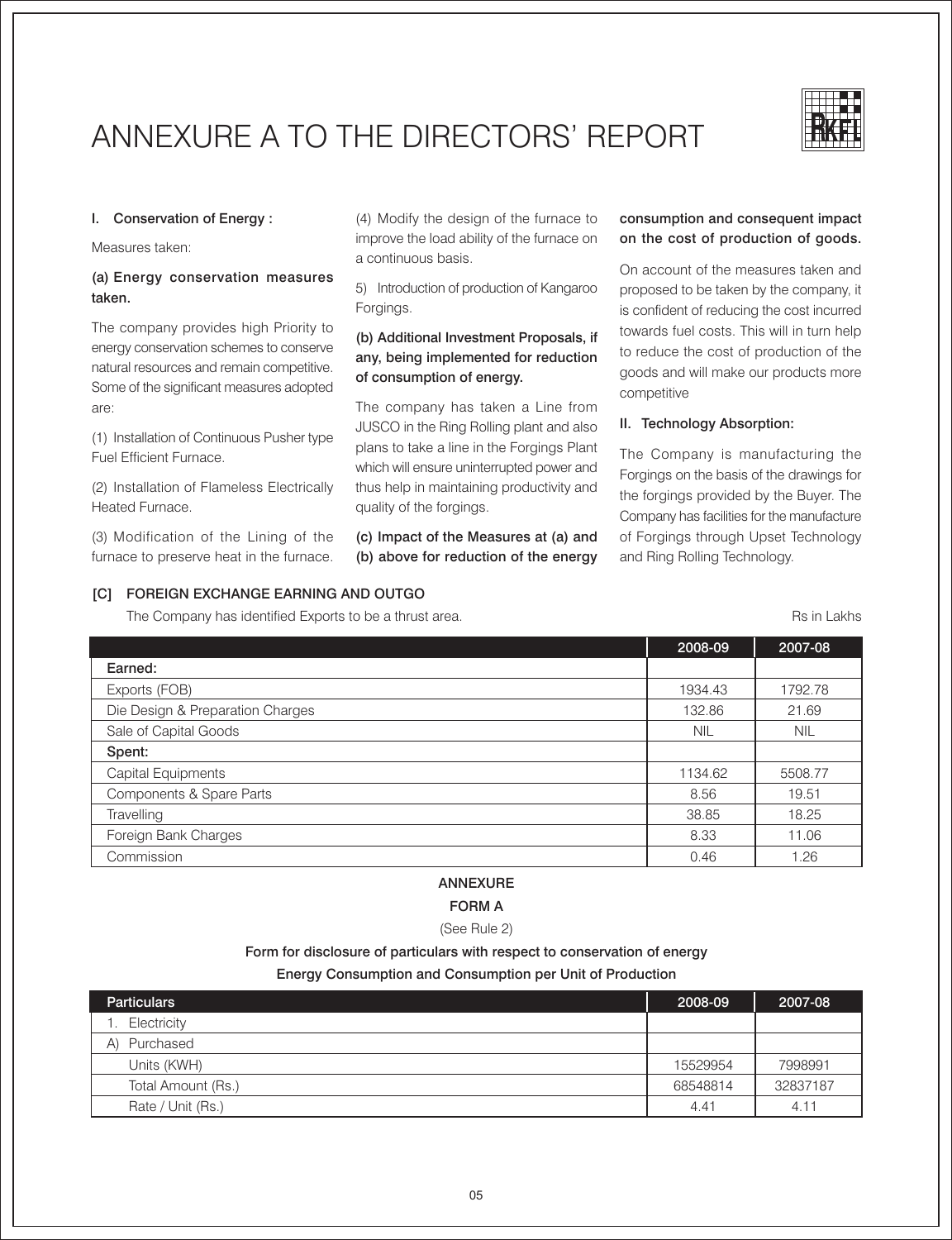

| <b>Particulars</b>                    | 2008-09  | 2007-08  |
|---------------------------------------|----------|----------|
| Own Generation<br>B)                  |          |          |
| Units (KWH)                           | 340382   | 854200   |
| <b>Ltrs Consumed</b>                  | 120322   | 254975   |
| Cost/Unit (Rs.)                       | 12.19    | 9.81     |
| Total $(A+B)$<br>C)                   |          |          |
| Units (KWH)                           | 15870336 | 8853191  |
| <b>Total Amount</b>                   | 72699189 | 41214282 |
| Rate/Unit                             | 4.58     | 4.66     |
| Coal (Hard Coke Used in Smithy)<br>2. |          |          |
| Quantity (in Kgs)                     | 24107    | 26809    |
| Total cost (Rs.)                      | 151872   | 131771   |
| Average Cost (Rs.)                    | 6.30     | 4.9      |
| 3. Furnace Oil                        |          |          |
| Quantity (in Ltrs.)                   | 3005310  | 3435204  |
| Total cost (Rs.)                      | 77043739 | 67438179 |
| Average Cost (Rs.)                    | 25.64    | 19.63    |
| Consumption per unit of Production    |          |          |
| Product: Steel Forging in Tons        |          |          |
| Electricity (KWH)                     | 700.05   | 388.1    |
| Coal (Hard Coke Used in Smithy) (Kgs) | 1.42     | 1.18     |
| Furnace Oil (Ltrs)                    | 176.76   | 150.60   |

On behalf of the Board.

#### **Mahabir Prasad Jalan** (Chairman)

Place: Kolkata Dated: 28.05.09

## Annexure B to Directors' Report

| SI.<br>No.               | Name                                                                                                                 | Age<br>(years) | Designation/<br>Nature of Duties    | Gross<br>Remuneration<br>(Rs) | Qualification                           | Total<br><b>Experience</b><br>(years) | Date of<br>commencement<br>of employment | <b>Previous</b><br>Employment   |
|--------------------------|----------------------------------------------------------------------------------------------------------------------|----------------|-------------------------------------|-------------------------------|-----------------------------------------|---------------------------------------|------------------------------------------|---------------------------------|
| А.                       | Employed throughout the year and in receipt of remuneration aggregating Rs 24,00,000/- or more :                     |                |                                     |                               |                                         |                                       |                                          |                                 |
|                          | Mr. Mahabir Prasad Jalan                                                                                             | 60 yrs.        | Chairman cum<br>Whole Time Director | 12294000/-                    | B. Tech                                 | 45 yrs.                               | 12/11/1981                               | NA                              |
| $\overline{\phantom{a}}$ | Mr. Naresh Jalan                                                                                                     | 34 yrs.        | <b>Managing Director</b>            | 4830000/-                     | B. Com(H), MBA<br>(Marketing & Finance) | 14 yrs.                               | 25/01/1995                               | ΝA                              |
| В.                       | Employed for a part of the financial year and in receipt of remuneration aggregating Rs 2,00,000/- or more per month |                |                                     |                               |                                         |                                       |                                          |                                 |
|                          | Mr. Alok Kumar Sharda                                                                                                | 41 yrs.        | Chief Financial<br>Officer          | 1385489/-                     | B Com (H), FCA                          | 17 yrs                                | 12/9/2008                                | Adhunik<br>Metaliks Ltd.<br>CFO |

Notes

Gross Remuneration includes Basic Pay, Allowances, monetary value of perquisites, and Company's contributiuon to the  $\mathbf{1}$ Provident.

2 Mr. Mahabir Prasad Jalan, Chairman cum Wholetime Director and Mr. Naresh Jalan, Managing Director are related to each other.

3 Mr. Alok Kumar Sharda is not a relative of any of the Directors of the Company.

 $\overline{4}$ The nature and terms of the employment are as per resolution/appointment letter.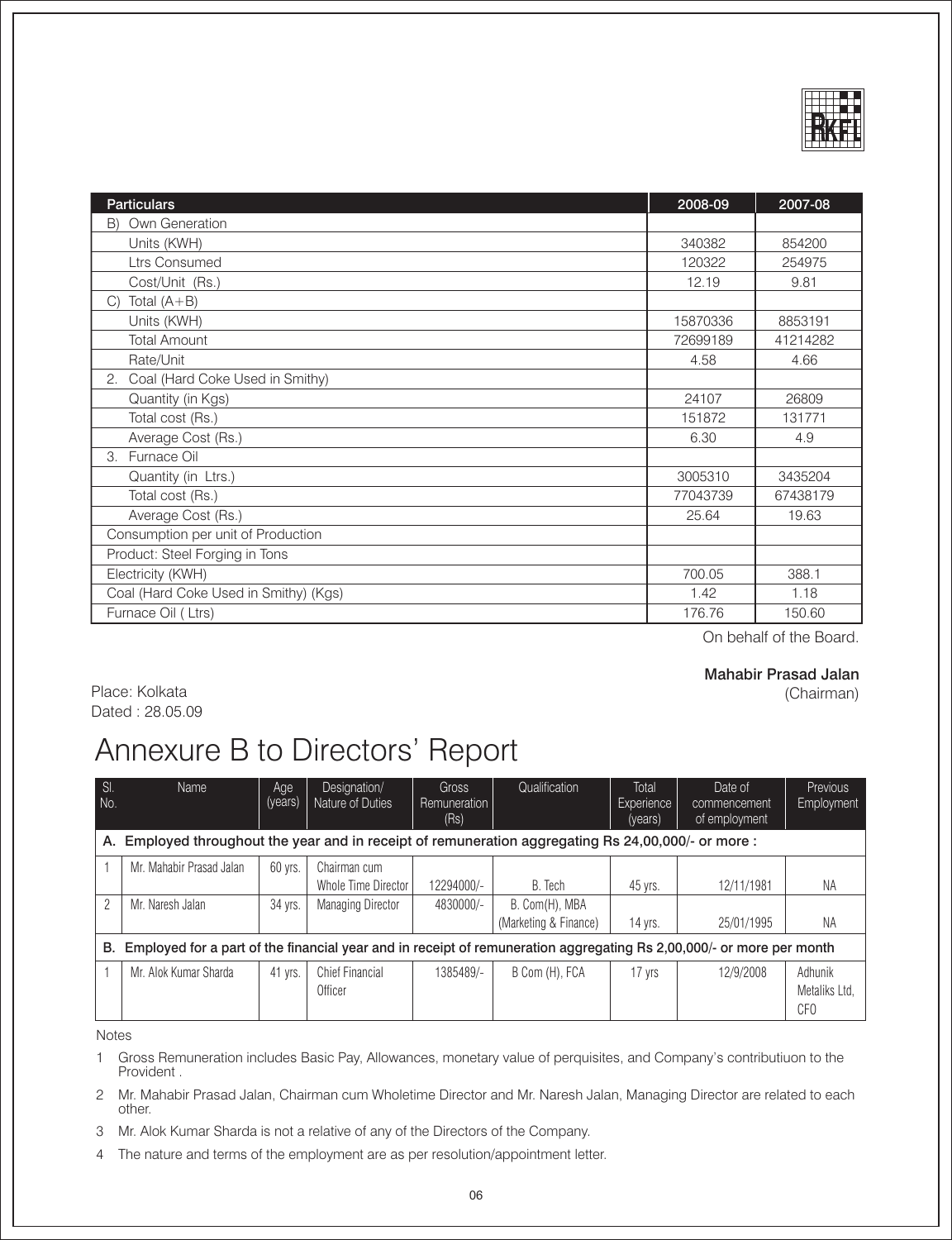

## Management Discussion and Analysis Report

#### 1. Industry **Structure** and **Developments**

The Indian Forging Industry has emerged as a major contributor to the manufacturing sector of the Indian economy.

Forging industry is a basic industry and such industries tend to grow in a country in relation to the rate of growth of its GDP. As far as India is concerned, we expect our GDP to continue to grow and therefore, the basic industries will grow and so will the industry. Since the forging industry is largely dependent on the automotive sector, the forging industry will also continue to grow and do well. Thanks to outsourcing, opportunities for exports are huge. An increasing number of companies from all over the world are coming to India to procure components and products. Many companies are working hard to capitalise on this. Hence, the optimism that the forging industry will continue to grow and do well in the immediate future.

Briefly, the composition of the Indian forging industry can be categorized into four sectors - large, medium, small and tiny. As is the case world over, a major portion of this industry is made up of small and medium units/enterprises (SMEs).

Only about 5% is made up by the large enterprises in terms of number. Out of the 330 odd units the large sector consists of about 9-10 units, the medium and small sectors consists of about 100 units and under the tiny sector, the units functioning are far too many and the number is difficult to estimate.

The industry was previously more labour

intensive (it is estimated that this industry provides direct employment to about 38000 people), but now with increasing globalization it is becoming more capital intensive. The total investment in the large and medium sectors is estimated to be around US\$600 million. The small scale units too are increasing their capital investment to keep pace with the increasing demand especially in the global markets as also to broaden the areas of demand for forgings. Many of them are now suppliers to Original Equipment Manufacturers (OEMs) in the automobile sector also, which speaks volumes about efforts at technology and quality up gradation.

While the automotive industry is the main customer for forgings, the industry's continuous efforts in upgrading technologies and diversifying product range have enabled it to expand its base of customers to foreign markets. The Indian forging industry is increasingly addressing opportunities arising out of the growing trend among global automotive OEMs to outsource components from manufacturers in lowcost countries. As a result, Indian forging industry has been making significant contributions to country's growing exports.

According to McKinsey Report, "Auto Components Industry: Vision 2015," the Indian Auto Components Industry is expected to grow to US\$ 33-40 Billion, by 2015 from around US\$ 7 Billion, at present. By 2016, the automotive sector is expected to contribute 10% of the country's GDP and 30-35% of the Industry.

(Source: AIFI)

#### Performance Scenario

The year 2008-09 was not a good year for the Industry as it was plagued with huge fluctuation in the raw material prices and sudden fall in demand. However the industry experienced a better demand on the last quarter.

The cumulative production data for April 2008 - March 2009 shows a growth of 2.96 percent over April 2007 - March 2008. Overall production in March 2009 grew by 5.17 percent over the same month last year.

In 2008-09, production of Passenger Vehicles segment and Two Wheelers segment recorded single digit growth with the growth rates being 3.44 percent and 4.88 percent respectively. Three Wheelers segment registered marginal growth in production at 0.07 percent. However, production of Commercial Vehicles fell drastically by 24.02 percent.

#### **Domestic Sales**

Passenger Vehicles segment registered growth with 0.13 percent growth during 2008-09 over 2007-08. Passenger Cars and Multi Purpose Vehicles grew by 1.31 percent and 5.69 percent respectively during this period. However, sales of Utility Vehicles fell by 7.94 percent. The sales in March 2009 for passenger vehicles declined at 1.15 percent over March 2008.

The sales of Commercial Vehicles declined by 21.69 percent during 2008-09 over same period last year. Medium & Heavy Commercial Vehicles declined by 33.16 percent and Light Commercial Vehicles recorded de-growth at 7.10 percent.

Three Wheelers sales registered a decline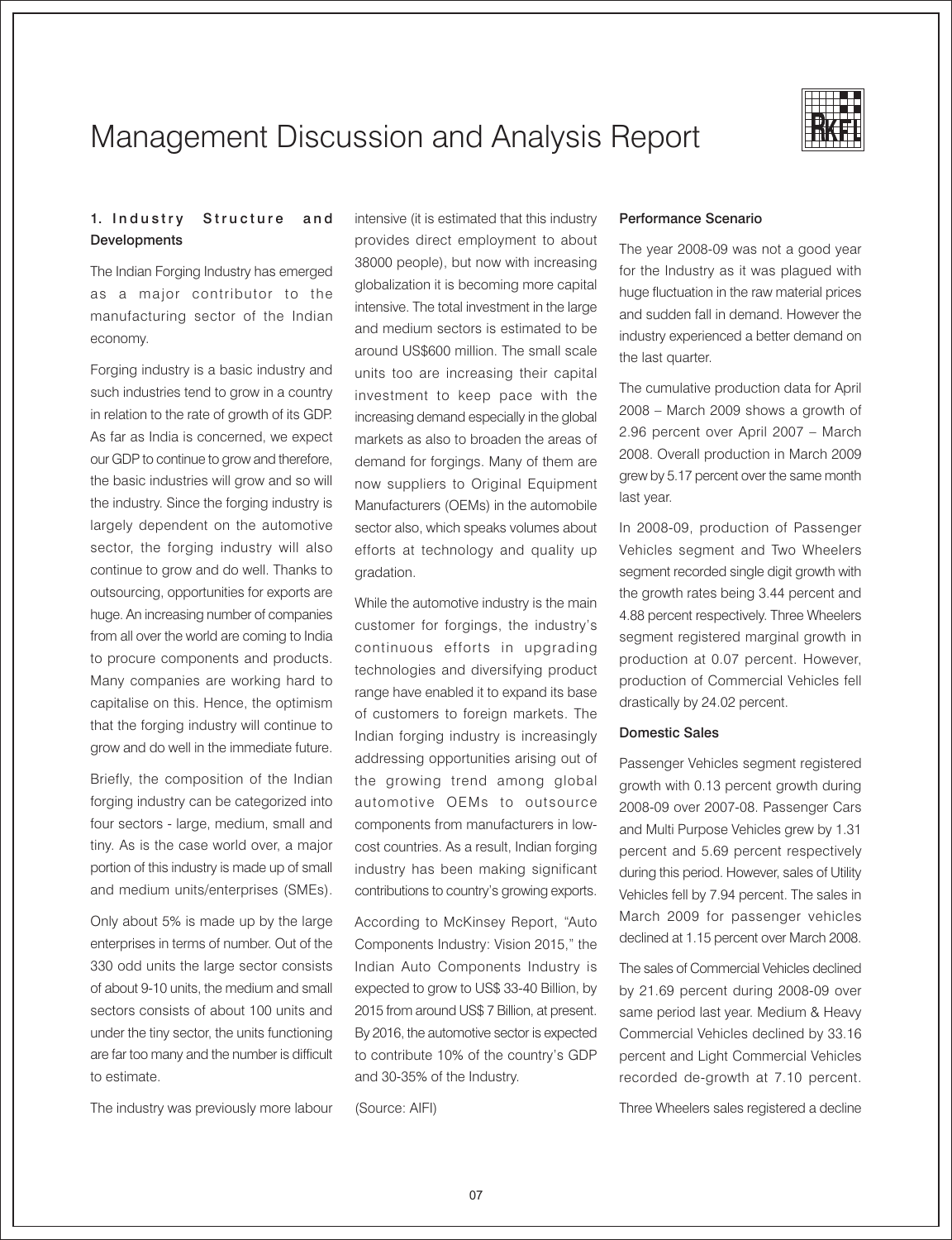

of 4.13 percent in 2008-09. While Passenger Carriers grew by 14.36 percent during 2008-09, Goods Carriers declined at 37.52 percent. In March 2009, three wheelers sales grew by 11.40 percent over same month last year.

Two Wheelers registered marginal growth of 2.60 percent during 2008-09. Mopeds and Scooters grew by 4.22 percent and 9.11 percent. Motorcycles also grew

marginally at 1.16 percent. Electric two wheelers segment grew by 49.48 percent. Two Wheelers sales grew at a growth rate of 3.65 percent in March 2009 over same month last year.

(Source:SIAM)

#### **Exports**

The year 2008-09 saw automobile exports registering a growth of 23.61 percent with all segments except Commercial Vehicles, registering positive growth.

Passenger Vehicles and Two Wheelers segment grew by 53.73 percent and 22.50 percent respectively. Three Wheelers exports grew by 4.85 percent. However, exports of Commercial Vehicles declined at (-) 27.67 percent during this period.

(Number of Vehicles)

| <b>Automobile Production Trends</b> |         |         |         |             |         |         |               |
|-------------------------------------|---------|---------|---------|-------------|---------|---------|---------------|
|                                     | 2002-03 | 2003-04 | 2004-05 | 2005-06     | 2006-07 | 2007-08 | 2008-09       |
| Commercial Vehicles                 | 203.697 | 275.040 | 353.703 | .083<br>391 | 519.982 | 549.006 | .126<br>- 417 |

(Number of Vehicles)

| Automobile Domestic Sales Trends |         |         |         |         |         |         |         |
|----------------------------------|---------|---------|---------|---------|---------|---------|---------|
| Category                         | 2002-03 | 2003-04 | 2004-05 | 2005-06 | 2006-07 | 2007-08 | 2008-09 |
| Commercial Vehicles              | 190.682 | 260.114 | 318.430 | 351.041 | 467.765 | 490.494 | 384.122 |
| (Source: SIAM)                   |         |         |         |         |         |         |         |

#### 2. Opportunities and threats

#### A) Opportunities

The Automotive mission plan 2016(AMP 2016) aims to make India a global automotive hub. India holds huge potential in the automobile sector including the automobile components sector owing to its technological, cost and manpower advantage. The Cost pressure on global auto makers and suppliers are driving them to outsource from low cost countries like India.

The Industry also has opportunity to buy sick plants in Europe /North America and other parts of the world to operate them in a cost effective manner. This can provide opportunities to the Indian manufactures to access global markets.

Many foreign companies have been investing in the Indian Automobile Market in various ways such as technology transfers, joint ventures, strategic alliances, exports, and financial collaborations. The auto market in India can boast of attractive finance schemes, increasing purchasing power, and launch of the latest products.

The growth of auto ancillary players is mostly dependant to the growth of OEMs besides growth in replacement and export segment. The Indian OEMs have large scope for growth in almost all segments. Reason for the same can be attributed to:

- Growth in Economy
- Reduction in Excise duty from 10 % to 8% in December 08 for commercial vehicle
- Accelerated Depreciation of 50 % on commercial vehicles purchased between 1st Jan 09 and 31st March'

09. This benefit was further extended upto 30th September 09.

- Ample room for volume growth
- Increased affordability due to increased access to credits and lower interest rates
- Rise in export potentials
- Lower labour cost

#### **B)** Threats

The present economic scenario is full of uncertainties. Some of the issues to be addressed would mainly depend on the following points-

- Foreign competition.
- The industry's reactive rather than proactive nature.
- · Shortage of power and lack of infrastructure.
- Impact of the volatile foreign exchange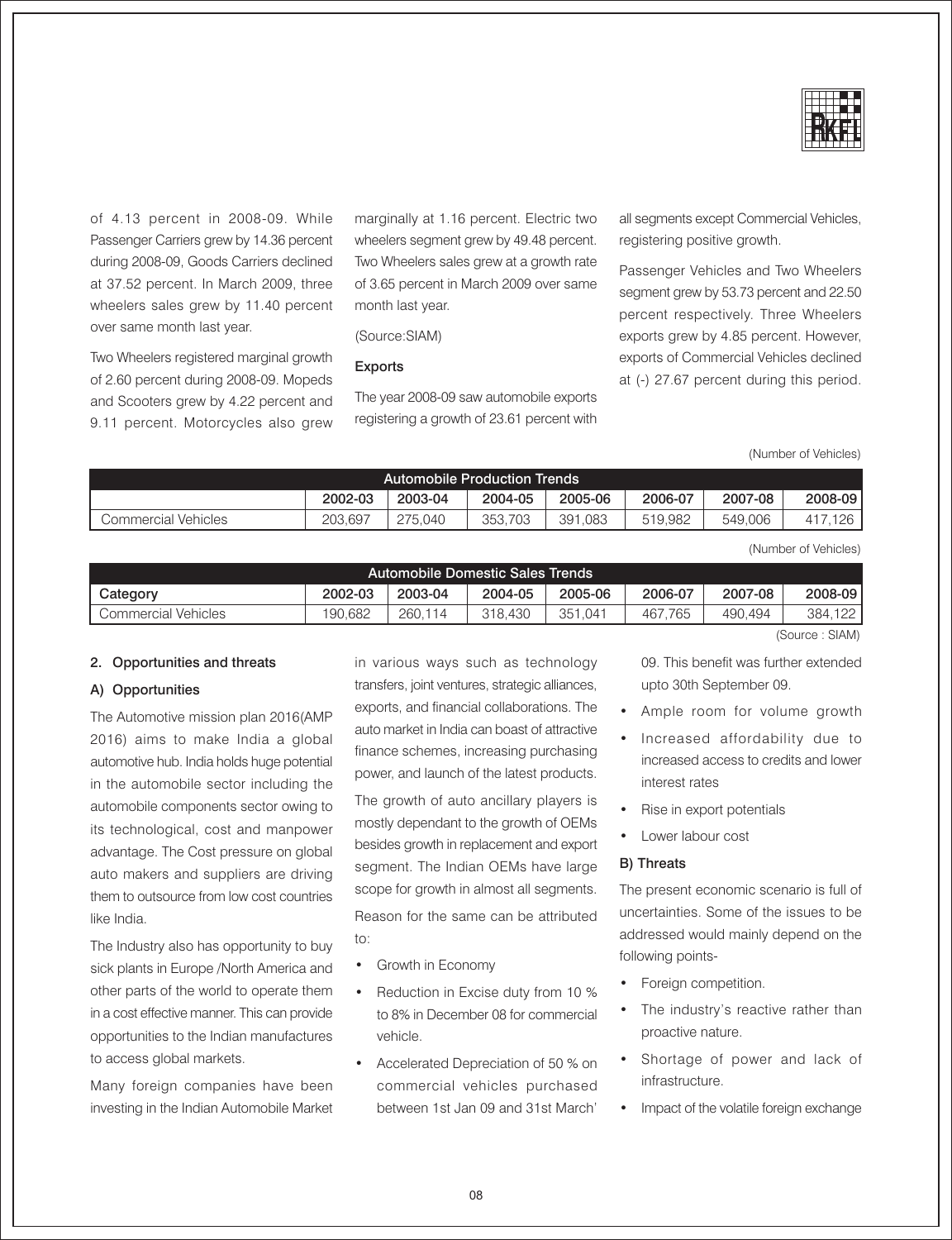

rates.

- Volatile international prices of forging quality steel.
- Inadequate research and development expenses and training for coping with the demands of the export market.
- Inadequate overseas marketing support facilities.

#### 3. Outlook

The future looks encouraging for the forging industry in terms of the expected surge in global demand. As a result of liberalisation, more MNCs have entered the domestic automobile market. This has opened up more business opportunities for the forging industry.

There are now clear-cut indications that India is beginning to get noticed and recognized as a global strategic necessity. This is evident in the Auto world and there is a distinct shift now to focus towards India. The global OEMs and Tier I companies are increasingly appreciating the advantages of India's open market economy, transparent and liberal policies, its engineering and manufacturing skills as well as its ability to handle global business.

In view of the above, the market potential continues to grow for the auto component sector. The future is undoubtedly contingent on the growth of the automobile industry. The liberalization of automobile industry has resulted in greater opportunities and greater demand potential for the future. Within the auto industry, commercial vehicles remain the mainstay of the forging industry, with passenger cars still an important segment. The newer generation cars will require better quality forgings. Looking at the

overall long term picture, the vehicle industry seems well poised to achieve a figure of 3 million passenger cars by the year 2015. The estimates for the Indian Auto component industry are US\$ 30 -40 billion by 2015. The growth is expected to be led by exports which could be worth US\$ 20-25 billion by 2015. Going by these estimates a conservative estimate (15-20%) of the production of forgings by 2015 would be to the tune of US\$ 6 billion. India with growing middle class, strong economy and with trained workforce has a strong future of automobile industry. All the big foreign players are eyeing on Indian market.

The Railway sector has also unveiled a good opportunities for the sector and the company. It plans to procure 18000 new wagons under the rolling stock program as against 11000 wagons in 2008-09. The Ministry also plans to take over sick wagon unit of Burn Standard and Braithwaite. It also plans manufacture 1562 coaches from the Rail Coach Factory and 1433 Coaches from Integral Coach Factory. The Ministry also plans to set up a coach factory at Kanchrapara - Halisahar Railway complex for manufacture of 500 EMN/MEMU and Metro Coaches per annum.

#### 4. SWOT Analysis.

#### Strenghts:

- 1. The company is the single largest forging and machining facility in Eastern India with a very specialized hi- tech product portfolio.
- 2. Customer retention, repeat clients.
- 3. A fully automatic Ring Rolling facility which has enhanced the company's product basket.
- 4. Product mix, comprising of niche critical and safety equipment.
- 5. Efficient manpower management.

#### Weakness:

- 1. Fragmented and unorganized Industry
- 2. Inadequate technical competence compared to global companies.
- 3. Relatively weak R & D facilities.

#### Opportunities:

- 1. Enhanced program for the wagons and coaches from the Railway sector.
- 2. Better outsourcing opportunities in India.
- 3. Growth in export opportunities.

#### Threats:

- 1. Volatile Raw material prices.
- 2. Fall in demand from the Commercial vehicle segment.

#### 5. Internal Control Systems and their adequacy

The Company has in place adequate systems of internal controls and documented procedures covering all financials and operating function. These has been designed to provide reasonable assurance with regard to maintaining proper accounting control, monitoring economy and efficiency of the Company, protecting assets from unauthorized use or losses and ensuring reliability of financial and operating information.

The Internal Controls are designed to ensure that financial and other records are reliable for preparing financial statements and collating other data and for maintaining accountability of assets. The Internal Control systems and their adequacy are being periodically reviewed by the Audit Committee.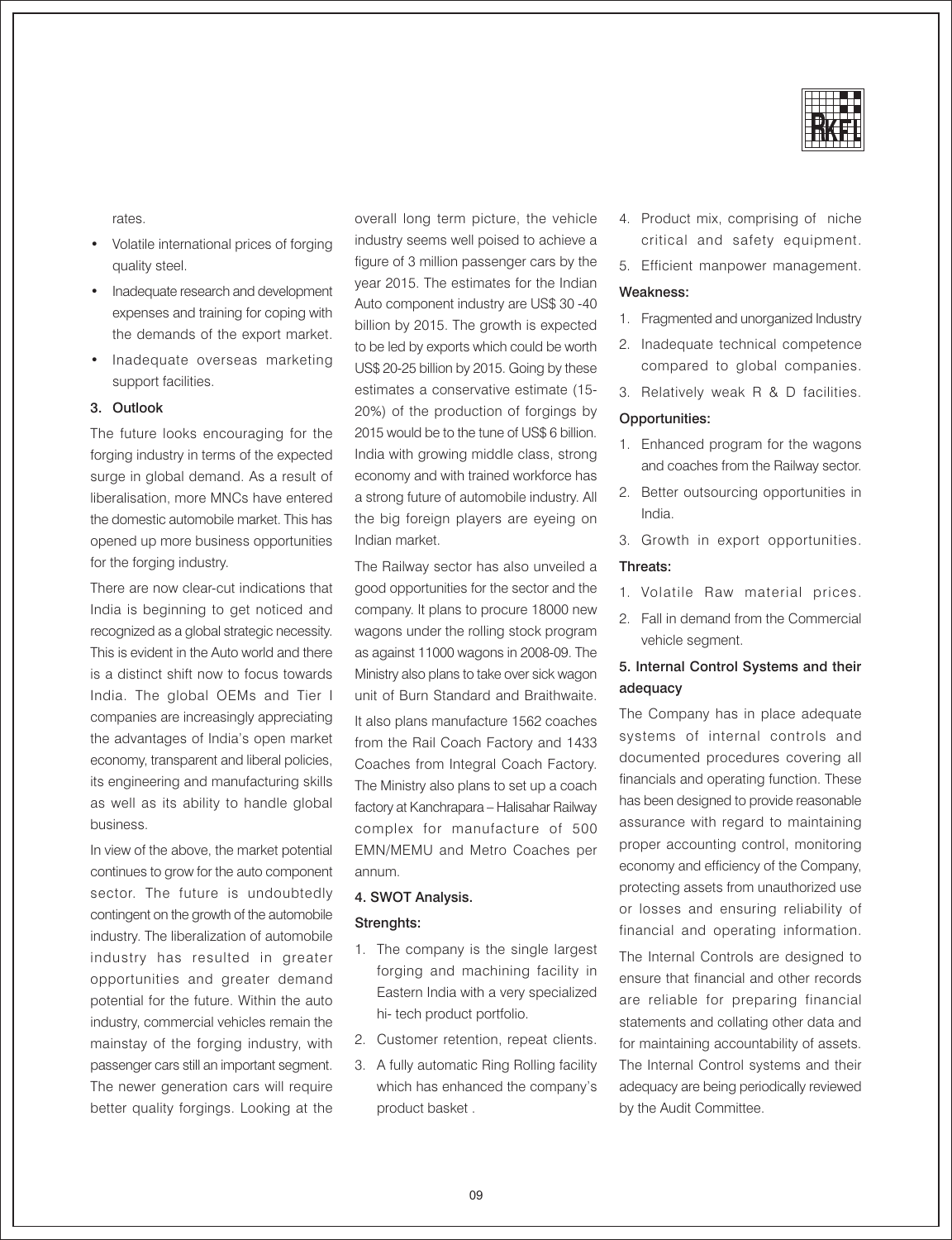

#### 6. Discussion of Financial Performance with respect to Operational Performance

|                           |          |          |         | (Rs. in Crores) |
|---------------------------|----------|----------|---------|-----------------|
| <b>Particulars</b>        | 2008-09  | 2007-08  | Change  | Percentage      |
| Net Revenue               | 229.00   | 200.72   | 28.28   | 14.09           |
| Exports                   | 20.37    | 19.3     | 1.07    | 5.54            |
| Interest& Finance Charges | 17.75    | 9.77     | 7.98    | 81.68           |
| Depreciation              | 10.95    | 9.63     | 1.32    | 13.71           |
| <b>EBIDTA</b>             | 36.08    | 39.67    | (3.59)  | (9.05)          |
| Profit before Tax         | 7.37     | 20.26    | (12.89) | (63.62)         |
| Profit After Tax          | 4.54     | 13.02    | (8.48)  | (65.13)         |
| Net worth                 | 94.77    | 90.23    | 4.54    | 5.03            |
| Secured Loans             | 18455.28 | 14278.15 | 4177.13 | 29.26           |
| Gross Block incl. CWIP    | 22465.75 | 18693.01 | 3772.74 | 20.18           |

#### 7. Material Developments in Human Resource/Industrial Relations front, including no. of people employed

The company considers human resources as its most important asset. Greater emphasis on training and development of employees at all levels leading to greater alignment between the objectives of the individual and the organisation is a key factor to the performance of your company. The company has around 800 employees. It is their invaluable contribution that has primarily resulted in your company's position of strength in the industry.

In order to protect health of employees and to ensure healthy working environment, your Company has taken Group Health (Floater) Insurance policy and Group Personal Accident Insurance policy from ICICI Lombard General Insurance Company Limited.

#### **8. CAUTIONARY STATEMENT**

Statements in this Management Discussion and Analysis, describing the Company's objectives, projections, estimates and expectations may be " forward looking statements" within the meaning of applicable laws and regulations. Actual results might differ materially from those either expressed or implied.

#### **Managing Our Risks**

The company's risk mitigation strategy is an integrated framework comprising prudential norms, structured reporting and control. This approach ensures that the risk management discipline is centrally initiated by the senior management but prudently decentralized across the organization, percolating to the managers at various levels to mitigate risks at a basic transactional stage.

The Company has identified the key areas to concentrate on, which it believes to be critical for the achievement of organisational goals. A well defined structure has been laid down to assess. monitor and mitigate risks associated with these areas, briefly enumerated below:

#### 1. Technology Risk:

The technology should help the industry to improve production process, eliminating post-forging processing and improve utilization of raw materials by reducing waste. The industry needs to develop and put in place programs and systems to help find the strategically significant technologies and find ways to deploy those technologies to the industry.

#### **Risk Mitigation:**

(i) The Company has the-state-of-art of CNC Machining and Gear Cutting Facilities in which it has achieved accuracies of DIN class 7 in the soft stage and Class 9 in the hard stage in gear manufacturing.

(ii) The Company has already installed the fully automated Ring Rolling Line which has helped the company to produce components with higher strength on account of better grain flow, economical use of raw materials and fewer secondary operations.

#### 2. Competition:

To achieve the industry's vision of the future, forgers must pursue dramatic forging process breakthroughs-looking at the end product and radically changing the existing process to produce parts that satisfy the customer. Taking ownership of the end product will advance the forging industry on the path toward being the most competitive forgers in the world.

#### **Risk Mitigation:**

(i) The business segments- Forgings, Machining and Heat Treatment and Ring Rolling- helps to enhance Company's competitiveness edge through significant value addition at each leg.

(ii) The Company endeavors to increase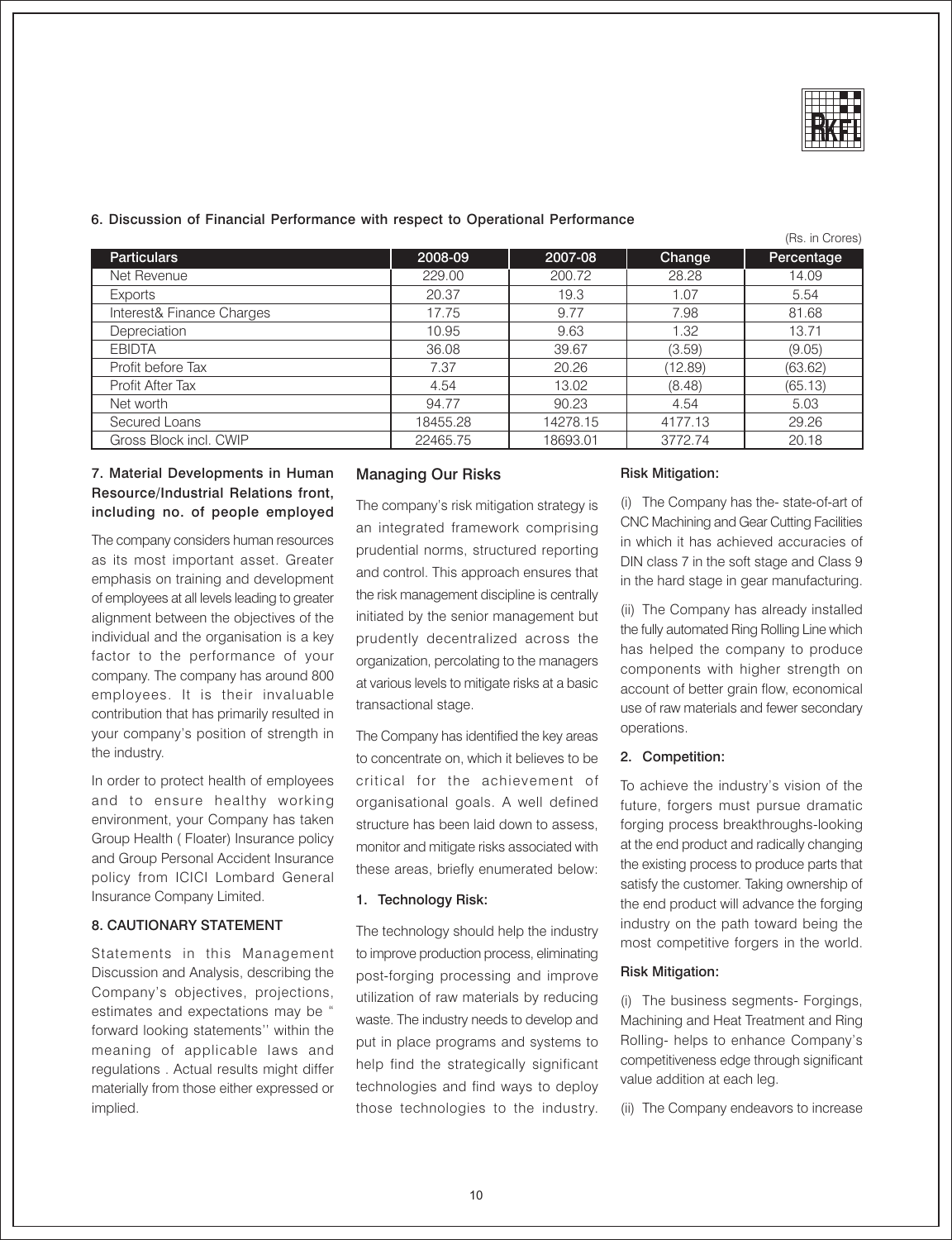

the product basket by production of more value added items.

(iii) The Company has the Seal quench furnaces, Induction furnace and other allied equipments which has helped the company to move one notch ahead in the value chain and produce read to use components

(iv) The prime focus of the company is to identify the customer need and attain customer satisfaction.

(v) The specializations and integration has helped the company emerge as a preferred component vendor and a one stop shop for OEMs.

#### 3. Raw Material Risks:

Steel (various grades and compositions) represents a critical raw material for the forging industry, any non availability could disrupt the production cycle.

In this context it required to take the materials of right quantity, at right time from right source.

#### **Risk Mitigation:**

(i) The company purchases the raw material from the best names in the Indian Steel Industry- Usha Martin, Kalyani Steels, Remi Metals Gujarat, Rashtrya Ispat Nigam Ltd, SAIL etc. which helps to source quality materials as economical prices.

(ii) The company has been procuring raw material from these agencies for a prolonged period an insurance against any unexpected disruption.

(iii) The Company is having a vendor rating system to compare the quality, price offered by the vendor and thus making the best purchases.

(iv) Its organised forecasting system of raw material requirement ensures uninterrupted raw material supply.

#### 4. Client Concentration Risks:

The Commercial Vehicle segment has reported a de-growth in this year. Over dependence on few clients could hamper the progress of the company.

#### **Risk Mitigation:**

(i) The Company has taken steps to derisk its sales mix by increasing its presence in the mining sector and making inroads in the farm equipment business.

(ii) The Company has taken steps to diversify the customer base through aggressive marketing and participating in the fairs.

(iii) The Ring rolling facility has helped the company to increase its focus on the export market and to receive enlistment from some reputed international clients.

#### 5. Quality Risks:

Forged items are being used in the manufacture of critical items where even minor quality lapses could have serious implications

#### **Risk Mitigation**

(i) The company is a TS-16949, ISO 9001(2000) and QS-9000 from TUV Nord Cert, Gmbh. The company is also registered with RDSO (Railway Design and Standard Organisation) for the supply of critical safety items for Railway.

(ii) The Company has instituted a system of inspection of every process at every stage of production and the frequency of the quality checks is also maintained as per the norms.

(iii) The Company has installed Coordinate Measuring Machine to ensure dimensional accuracy and CNC Gear Testing Machine from Klinsberg, Gmbh for measuring critical gear dimensions and a state of art laboratory for a quality check of raw material.

(iv) It has employed a trained workforce of employees leading to consistent quality control.

#### 6. Human Risks:

Human resources are among the most important keys to the future success of forging enterprises. This must be a cultural change to an environment supportive of technology; creating an opportunity for career advancement for technically qualified employees within their company the forging industry must establish programs and mechanisms to develop knowledgeable and skilled employees. The forging industry must find effective ways to identify, recruit, train, and retain management staffs that are capable of supporting the industry's drive toward its vision.

#### **Risk Mitigation:**

(i) The existence of renowned engineering colleges in the eastern regions helps the company to have a rich pool of talented professionals.

(ii) The Company has a regular training module for its operators/engineers which help them to update their knowledge and skill for achieving the organization goals.

(iii) The company has an incentive system linked to productivity and has instituted awards to recognize the performance of its employees.

(iv) The company also plans to implement the scheme of ESOP for its key employees which will help them to share the growth of the company.

(v) This has helped the company to operate without losing any man day during the year under review.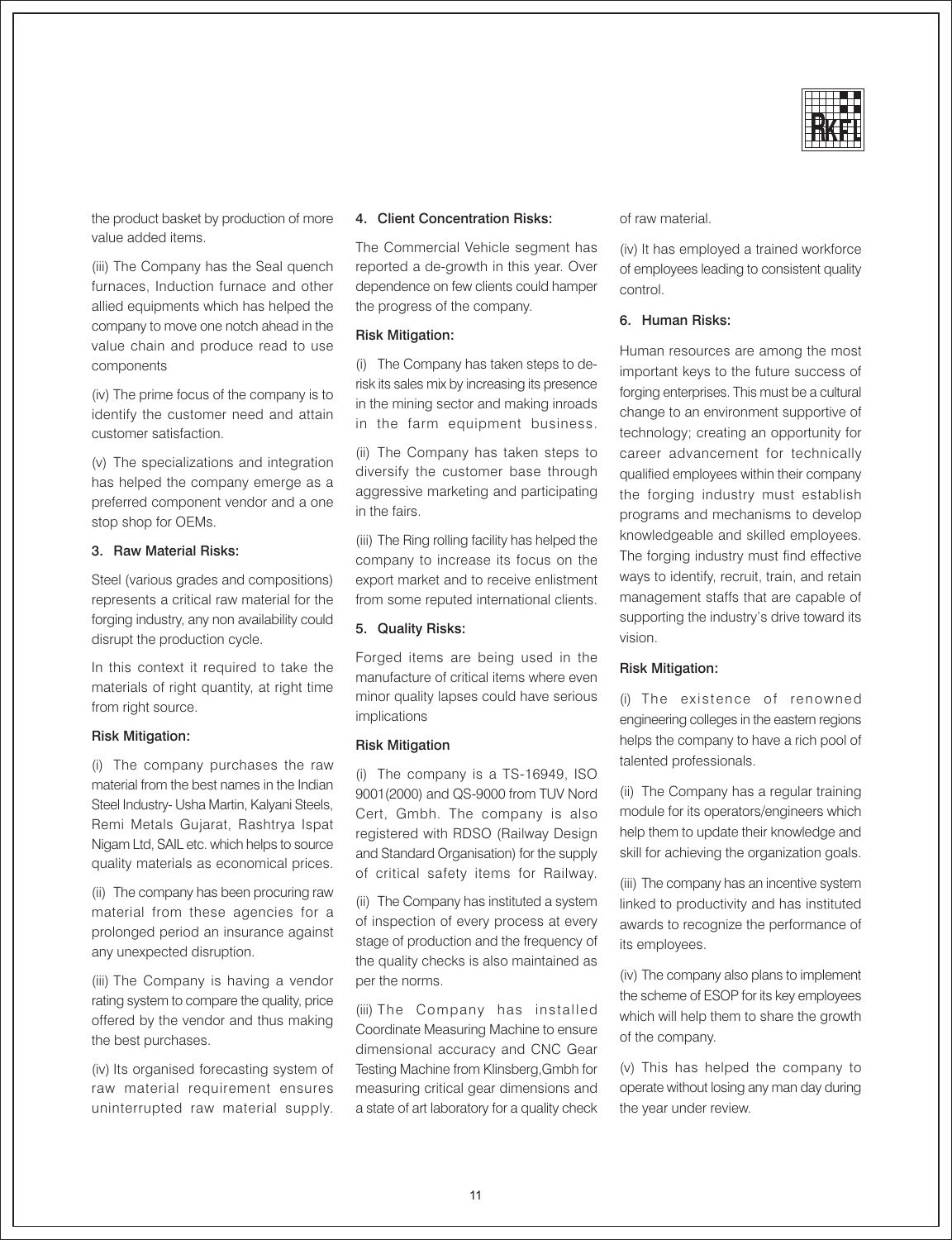# Corporate Governance Report for the year 2008-09



The Company's shares are listed on The National Stock Exchange of India Limited and the Bombay Stock Exchange Limited. Accordingly, the Corporate Governance Report for the year 2008-09, which has been prepared pursuant to the provisions of Clause 49 of the Listing Agreements, contains details relating to previous year.

#### Company's Philosophy on Corporate Governance

Your Company adheres good corporate practices and is constantly striving to better them and adopt the best practices. Your company believes that sustainable and long term growth of every shareholder depends upon the judicious and effective use of available resources and consistent endeavour to achieve excellence in business along with active participation in the growth of the society. building of the environmental balance and significant contribution in economic growth. The company will continue to focus its resources, strengths and strategies to achieve its vision of becoming a truly forging company. while upholding the core value of transparency, integrity, honesty and accountability, which are fundamental.

Corporate Governance at Ramkrishna Forgings Ltd. (RKFL) has been a continuous journey and the business goals of the Company are aimed at the overall well being and welfare of all the constituents of the system. The Company has laid a strong foundation for making Corporate Governance a way of life by constituting a Board with a balanced mix of experts of eminence and integrity, forming a core group of top level executives, inducting competent professionals across the organisation and putting in place the best system, process and technology. The Company combines leading edge technology and innovation with superior application and customer service skills.

The Company is committed to pursue growth by adhering to the highest standards of Corporate Governance. The Company aims to maximise shareholder value through achieving business excellence. The Company is driven by the demands of its customers and it cares to meet their needs. It is committed to maintain the international quality standards, efficient delivery schedule and competitive prices. The Company is also committed to its social initiatives. The corporate philosophy of the Company has helped in adding value to the interest of its stakeholders viz. customers, employees and owners in a socially responsible way.

## (A) Board of Directors

The Company understands that good and quality governance is a powerful competitive differentiator and critical to economic and social progress The Board of the Company is independent in making its decisions and also capable and committed to address conflicts of interests and impress upon the functionaries of the Company to focus on transparency, accountability, integrity and responsibility.

The Company's Board presently consists of Ten Directors out of which seven are Non-Executive Directors. The Company has an Executive Chairman and six Non-Executive Independent Directors. The composition of the Board is in conformity with Clause 49 of the Listing Agreements entered into with the Stock Exchanges.

None of the Directors on the Board is a Member of more than 10 Committees or Chairman of more than 5 Committees across all the Public companies in which he is a Director. Necessary disclosures regarding Committee positions in other public companies as on 31st March, 2009 have been made by the Directors.

The Board meets regularly to review the strategic. operational and financial matters of the Company. The Board an also delegate its powers to the Committees. Information is provided in advance of every meeting and it is ensured that all the Directors are briefed on the matters being discussed. The Board reviews the compliance of the applicable laws in the Board meeting.

#### Meetings, Attendance, Directorships/Chairmanships-

Attendance of each Director at the Board meeting, last Annual General Meeting and the number of other Directorship and Chairmanship/ Membership of Committee of each Director in various companies are as follows:-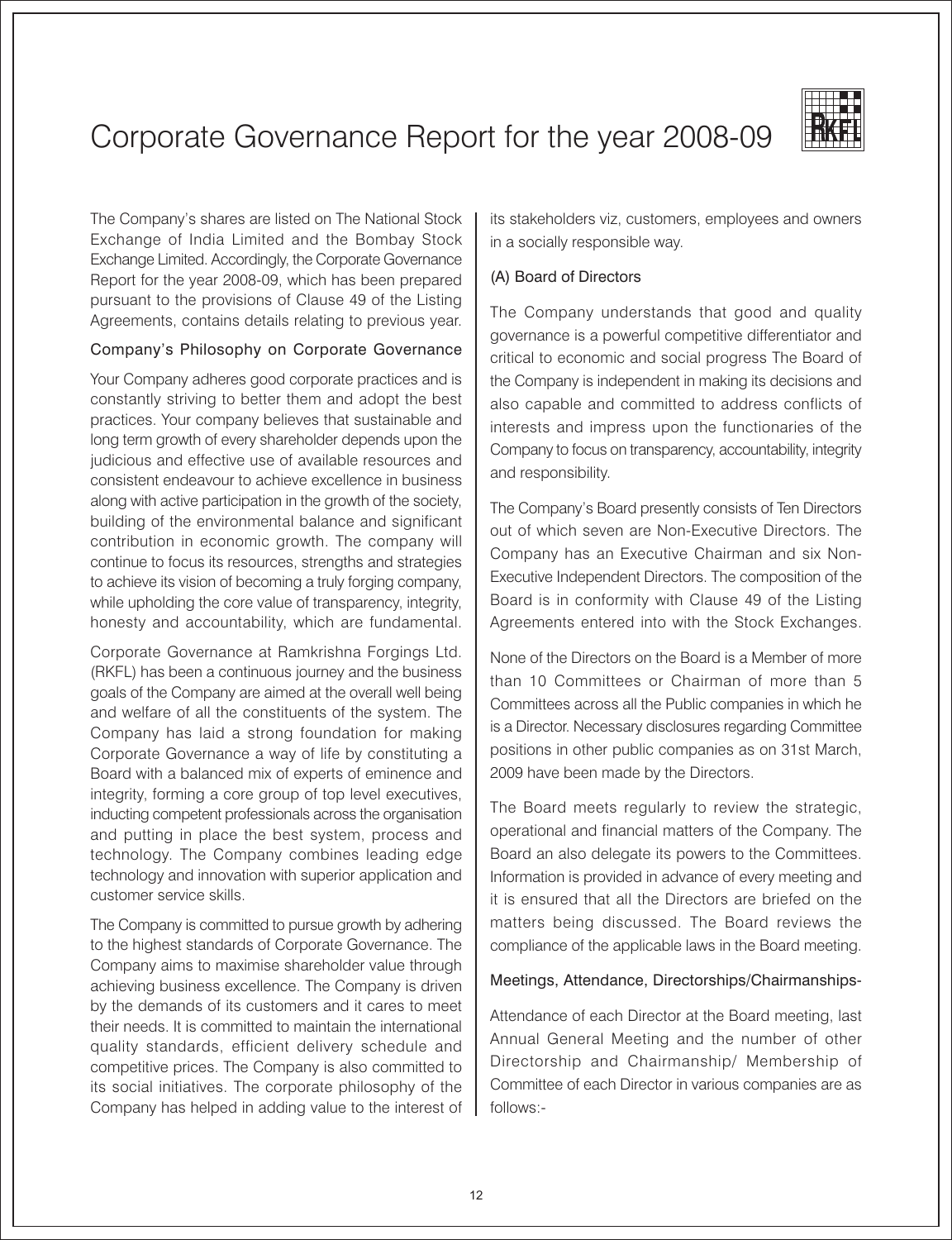

| Name of the Director                      | Category       | Attendance<br>particulars |                    | No. of Directorship and other<br>Committee Membership/ Chairmanship |                         |                           |  |
|-------------------------------------------|----------------|---------------------------|--------------------|---------------------------------------------------------------------|-------------------------|---------------------------|--|
|                                           |                | <b>Board</b><br>meeting   | Last<br><b>AGM</b> | Directorship                                                        | Committee<br>membership | Committee<br>chairmanship |  |
| Mr. Mahabir Prasad Jalan                  |                |                           |                    |                                                                     |                         |                           |  |
| (Chairman)                                | Executive      | 4                         | Yes                | Nil                                                                 | Nil                     | Nil                       |  |
| Mr.Naresh Jalan                           |                |                           |                    |                                                                     |                         |                           |  |
| (Managing Director)                       | Executive      | 4                         | Yes                | Nil                                                                 | Nil                     | Nil                       |  |
| Mr.Pawan Kumar Kedia                      |                |                           |                    |                                                                     |                         |                           |  |
| (Finance Director)                        | Executive      | 4                         | Yes                | Nil                                                                 | Nil                     | Nil                       |  |
| Mr. Satyanarayan Agarwal <sup>1</sup>     | Executive      | 1                         | <b>NA</b>          | <b>NA</b>                                                           | <b>NA</b>               | <b>NA</b>                 |  |
| Mr. Ramprasad Saraf                       | Non-Executive  | 4                         | <b>No</b>          | Nil                                                                 | Nil                     | Nil                       |  |
| Mr. Randhir Khandelwal                    | Non-Executive  | 4                         | <b>No</b>          | Nil                                                                 | Nil                     | Nil                       |  |
| Mr. Padam Kr. Khaitan                     | Non-Executive  | 1                         | Yes                | 11                                                                  | $\mathfrak{D}$          | $\mathbf{1}$              |  |
| Mr. Satish Kumar Mehta                    | Non-Executive  | 4                         | <b>No</b>          | Nil                                                                 | Nil                     | Nil                       |  |
| Mr. Shailesh Ramanlal Parikh <sup>2</sup> | Non-Executive  | 4                         | No                 | Nil                                                                 | Nil                     | Nil                       |  |
| Mr.Subhasis Majumder                      | Non-Executive. |                           |                    |                                                                     |                         |                           |  |
|                                           | Nominee        | 3                         | <b>No</b>          | Nil                                                                 | Nil                     | Nil                       |  |
| Mr. Supriya Gupta <sup>3</sup>            | Non-Executive  | 3                         | Yes                | <b>NA</b>                                                           | <b>NA</b>               | <b>NA</b>                 |  |
| Mr. Surendra Mohan Lakhotia <sup>4</sup>  | Non-Executive  | <b>NA</b>                 | <b>NA</b>          | Nil                                                                 | Nil                     | Nil                       |  |
| Mr. Laxminarayan Jhavar <sup>5</sup>      | Non-Executive  | <b>NA</b>                 | <b>NA</b>          | Nil                                                                 | Nil                     | Nil                       |  |

1 Mr. Satyanarayan Agarwal resigned the Board on 31.10.2008

2 Mr. Shailesh Ramanlal Parikh resigned the Board on 28.05.2009

- 3 Mr. Supriya Gupta passed away on 07.02.09.
- 4 Mr. Surendra Mohan Lakhotia joined the Board on 28.05.09
- 5 Mr. Laxminarayan Jhavar joined the Board on 28.05.09

#### Notes:

- a) Number of Directorship excludes directorship in foreign companies, Alternate Directorship, Companies registered under section 25 of the Companies Act, 1956 and Private Ltd. Companies.
- b) Committees include Audit Committee and Shareholders/ Investor Grievance Committee of only other Public Limited Companies.

None of the Directors except Mr. Mahabir Prasad Jalan and Mr. Naresh Jalan are related to any other Director.

#### **Board Meetings**

During the Financial Year 2008-2009 the Company has held four Board meetings. The gap between two meetings did not exceed four months. The details of the Board meetings are as follows: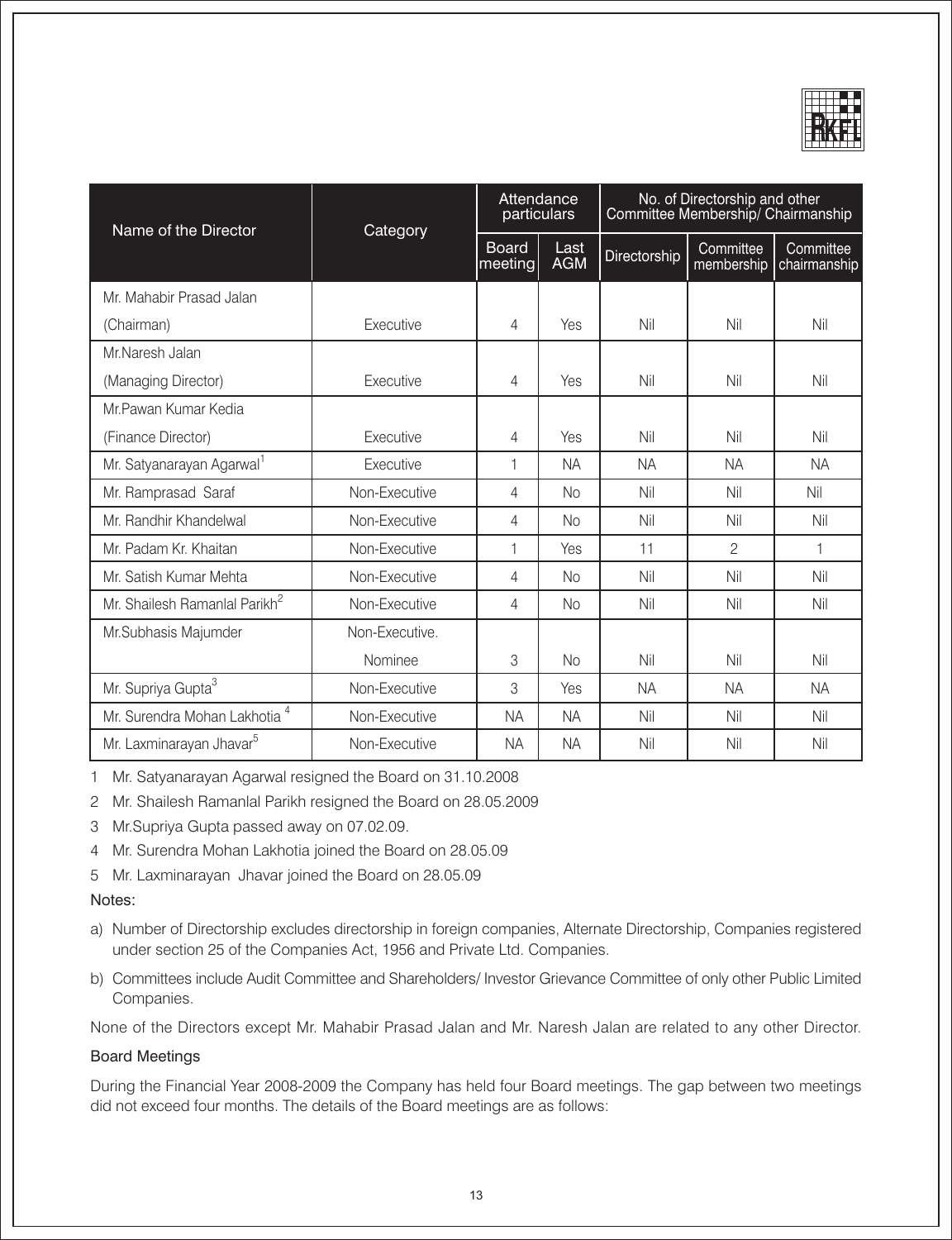

| SI.No. | <b>Board Meeting Dates</b> | <b>Board Strength</b> | <b>Presence of Directors</b> |
|--------|----------------------------|-----------------------|------------------------------|
|        | 26.05.08                   | 1 2                   |                              |
|        | 31.07.08                   |                       |                              |
|        | 31.10.08                   | ' C                   |                              |
|        | 29.01.09                   |                       |                              |

#### (B) COMMITTEES OF THE BOARD

At present, there are three Board Committees viz. the Audit Committee. the Remuneration Committee, and the Shareholders/ Investors' Grievance Committee. The terms of reference of the Board Committees are determined by the Board from time to time. Meetings of each Board Committee are convened by the respective Committee Chairman. Signed minutes of Board Committee meetings are placed for the information of the Board. The role and composition of these Committees. including the number of meetings held during the financial year and the related attendance are provided below.

#### 1. Audit Committee

As a measure of good Corporate Governance and to provide assistance to the Board of Directors in fulfilling the responsibilities of the Board, an Audit Committee has been constituted as a sub committee of the Board in accordance with Clause 49 of the Listing Agreement and Section 292A of the Companies Act, 1956. The Audit Committee helps to enhance the shareholders' confidence by promoting accountability and also acts as a catalyst for effective financial and auditing practices.

#### **Terms of Reference**

The terms of reference of the Audit Committee as stipulated by the Board are as follows:

- a) Oversight of the Company's financial reporting process and the disclosure of its financial information to ensure that the financial statements reflect a true and fair position, sufficient and credible.
- b) Recommending to the Board the appointment, reappointment and, if required, replacement of the Statutory Auditor and the fixation of audit fees.
- c) Approval of the payment to Statutory Auditors for any other service rendered by the Statutory Auditor.
- d) Discussion with external auditors of the nature and scope of audit as well as post-audit discussion to ascertain any area of concern.
- e) Reviewing with the management the annual financial statement before submission to the "Board" focusing primarily on:
- Matters required to be included in the Director's Responsibility Statement to be included in the Board's report in terms of Clause (2AA) of Section 217 of the Companies Act, 1956
- Change in accounting policies and practices and reasons for the same
- Major accounting entries involving estimates based on exercise of judgement by the management
- Significant adjustments made in the financial statements arising out of audit findings
- Compliance with listing and other legal requirements relating to financial statement
- Disclosure of any related party transactions
- Qualification in the draft audit report
- The going concern assumption
- Reviewing with the management, the quarterly financial statements before submission to the Board for approval
- g) Reviewing with the management, performance of Statutory and Internal Auditors and adequacy of the internal control systems.
- h) Reviewing the adequacy of the internal audit function and frequency of the internal audit.
- i) Discussion with the internal auditors about any significant findings and follow-up thereon.
- i) Reviewing the findings of the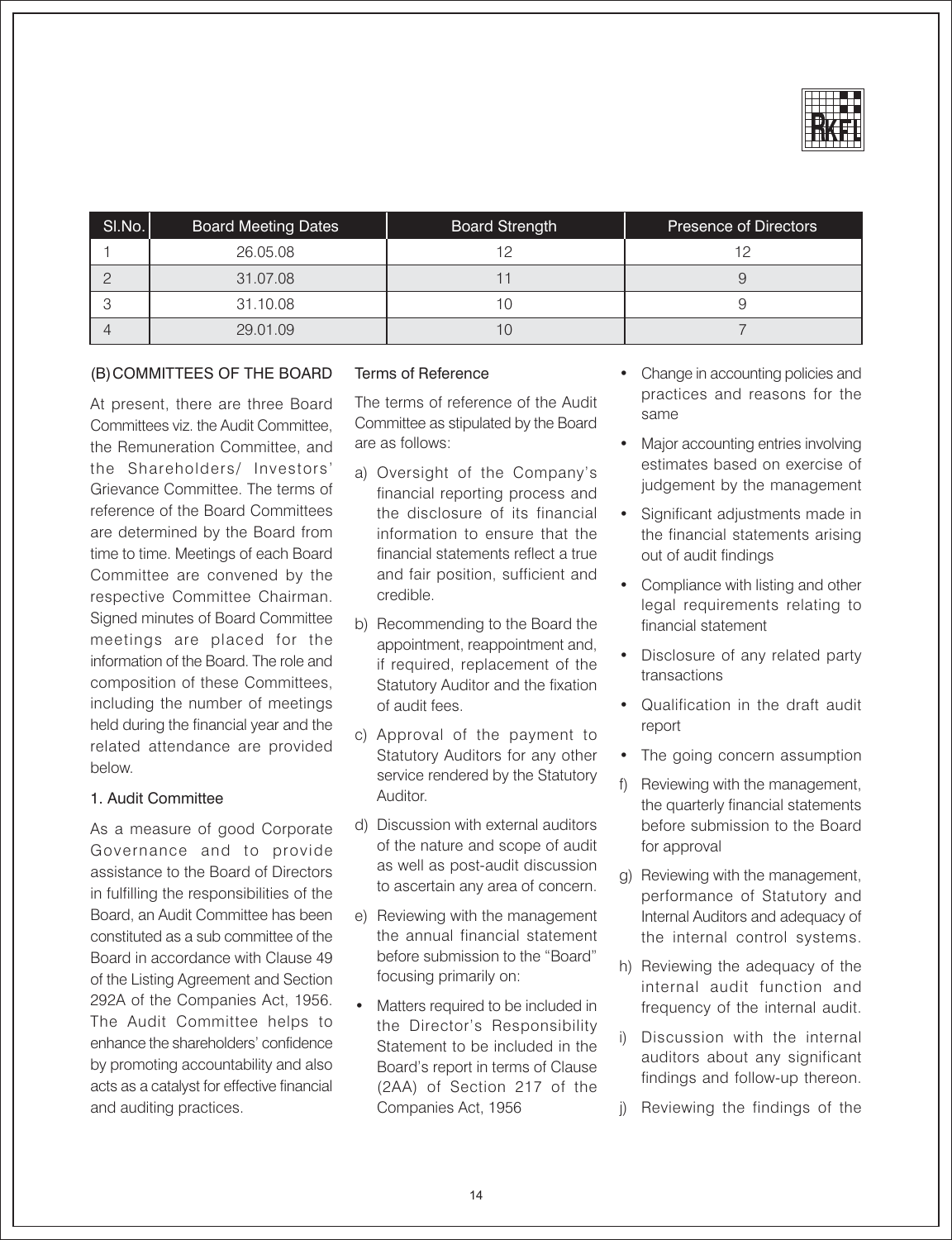

internal investigations by the internal auditors into the matters where there is a suspected fraud or irregularity or the failure of internal control systems of a material nature and reporting the matter to the Board.

- k) Discussion with the Statutory Auditor before the audit commences, nature and the scope of the audit as well as post - audit discussions to ascertain any area of concern.
- I) Looking into the reasons for substantial defaults in the payment to the depositors, debenture holders, shareholders (in case of non payment of declared dividends) and creditors.
- m) Reviewing the functioning of the

Whistle Blower mechanism, in case the same is existing.

The Audit Committee inter alia reviewed the following information:

- 1. Management Discussion and Analysis of financial conditions and results of operations.
- 2. Statement of the related party transactions submitted by the management.
- 3. Management letter / letter of internal control weakness issued by the Statutory Auditors.
- 4. Discussion on the internal audit report and the appointment, removal and terms of remuneration of the auditor.

The Chairman of the Audit Committee briefs the Board about the significant discussions of Audit Committee meeting.

#### Composition

Presently the Audit Committee consist of four Non- Executive Directors out of which three are Independent Directors. The Audit Committee meetings were also attended by the Finance Director, Chief Finance Officer (CFO), the Statutory Auditors and the Internal Auditors. The Company Secretary is the Secretary of the Committee

#### Meetings and Attendance

During the year 2008-09 the Committee has met four times.

1. The details of the Audit Committee meetings held during the Financial Year 2008-09 are as follows:

| SI.No. | <b>Dates</b> | Strength | <b>Presence of Directors</b> |
|--------|--------------|----------|------------------------------|
|        | 26.05.08     |          |                              |
|        | 31.07.08     |          |                              |
|        | 31.10.08     |          |                              |
|        | 29.01.09     |          |                              |

2. Attendance record at the Audit Committee meeting:

| Name                                     | Category                                                                | No. of meetings<br>held during the year | No. of meetings<br>attended |
|------------------------------------------|-------------------------------------------------------------------------|-----------------------------------------|-----------------------------|
| Mr.Ramprasad Saraf                       | Independent, Non-Executive                                              |                                         |                             |
| Mr.Supriya Gupta <sup>1</sup>            | Chairman (w.e.f. 26.05.08 to<br>07.02.09) Independent,<br>Non-Executive | З                                       | 3                           |
| Mr.Subhasis Majumder                     | Non-Independent, Non-Executive                                          |                                         |                             |
| Mr. Satish Kumar Mehta <sup>2</sup>      | Independent, Non-Executive                                              |                                         |                             |
| Mr. Surendra Mohan Lakhotia <sup>3</sup> | Independent, Non-Executive                                              | ΝA                                      | NА                          |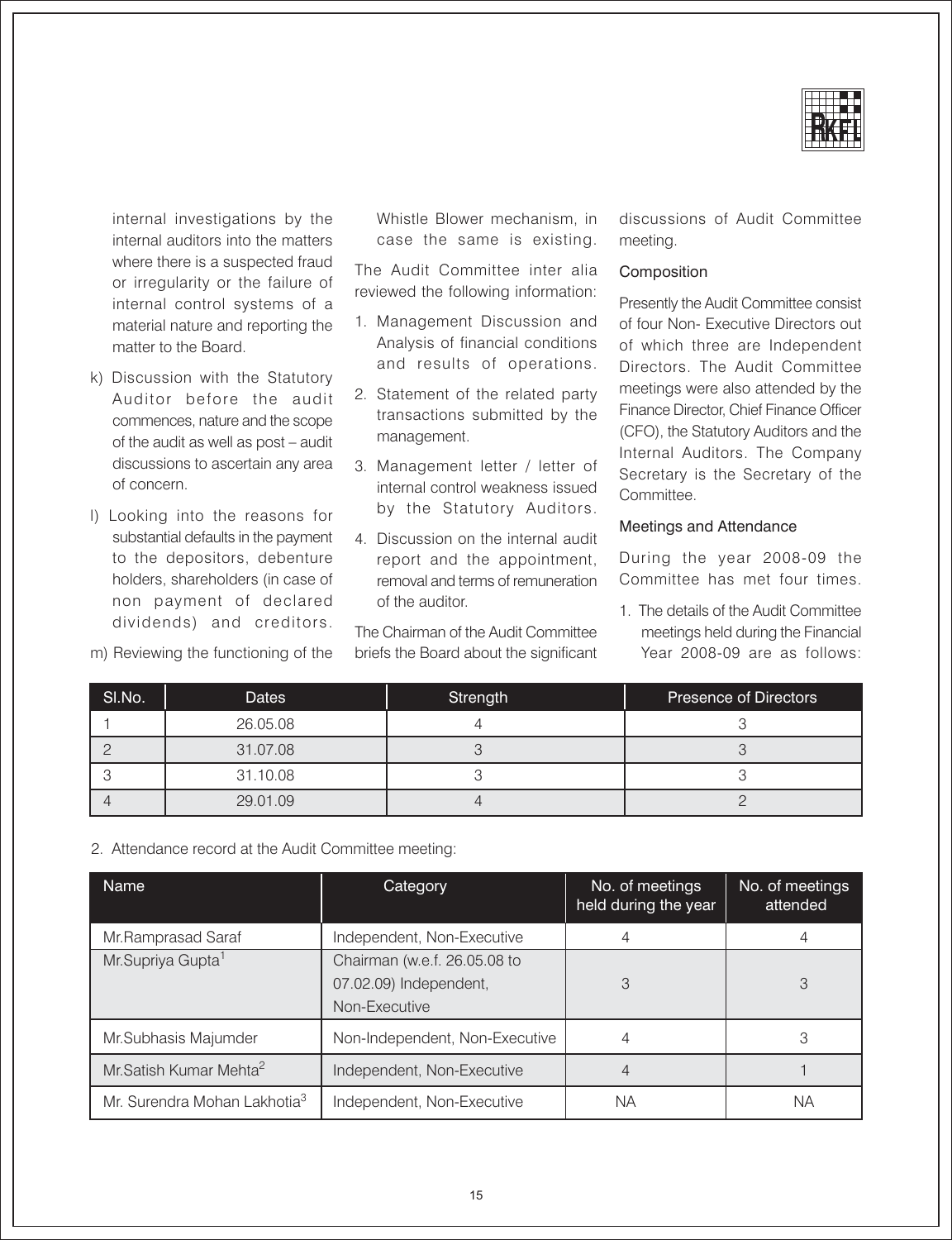

1- Mr. Supriva Gupta is not associated with Audit Committee w.e.f. 07.02.09.

2- Mr. Satish Kumar Mehta joined the Audit Committee w.e.f. 31.10.08.

3- Mr. Surendra Mohan Lakhotia joined the Audit Committee w.e.f 28.05.09 and appointed as Chairman w.e.f. 28.05.09.

The necessary quorum was presented at all the meetings.

#### 2. Remuneration Committee

The Board of Directors on its meeting held on 31/10/08 constituted a committee called Remuneration Committee.

#### Composition

It was decided that the Remuneration Committee shall comprise of at least three Non Executive Directors, and

the chairman of the committee shall be the independent Director.

The Remuneration Committee was formed with the following members

- 1. Mr. Satish Kumar Mehta
- 2. Mr. Shailesh Ramanlal Parikh
- 3. Mr. Supriya Gupta

However due to sad demise of Mr Supriva Gupta, he is not associated with the Committee w.e.f 07.02.09. Mr. Surendra Mohan Lakhotia joined the committee on 28.05.09.

#### Terms of Reference

Terms of reference of Remuneration Committee broadly includes the roles. powers and duties as vested under Schedule XIII to the Companies Act, 1956, and Clause 49 of the Listing Agreement with Stock Exchanges. It mainly comprises decision for remuneration payable to managerial personnel from time to time, deciding remuneration policy of the Company, etc.

#### The Committee is responsible to determine the:

- i) Policy on the remuneration package for executive directors.
- ii) Determine the remuneration package of the executive directors.
- iii) Such other matters as may be required to be considered as per the provisions of the Companies Act, 1956, Listing Agreement and other applicable statutes.

During the Financial year 2008-09, the Committee has met only once on 29th January, 2009. The details of attendance are as follows.

|         |                                           |                       | Meeting details of F.Y. 2008-09 |            |
|---------|-------------------------------------------|-----------------------|---------------------------------|------------|
| SI. No. | <b>Name</b>                               | Category              | Held during<br>F.Y. 2008-09     | Attendance |
|         | Mr. Satish Kumar Mehta                    | Independent, Chairman |                                 | Yes        |
|         | Mr. Shailesh Ramanlal Parikh <sup>1</sup> | Independent           |                                 | Yes        |
|         | Mr. Supriya Gupta <sup>2</sup>            | Independent           |                                 | <b>No</b>  |
|         | Mr. Ram Prasad Saraf <sup>3</sup>         | Independent           | ΝA                              | ΝA         |
|         | Mr. Surendra Mohan Lakhotia <sup>4</sup>  | Independent           | ΝA                              | ΝA         |

1- Mr. Shailesh Ramanlal Parikh is not associated with the Committee w.e.f. 28.05.09

2- Mr Supriya Gupta is not associated with the Committee w.e.f 07.02.09

3- Mr Ram Prasad Saraf joined the Committee w.e.f. 28.05.09

4- Mr. Surendra Mohan Lakhotia joined the Committee w.e.f. 28.05.09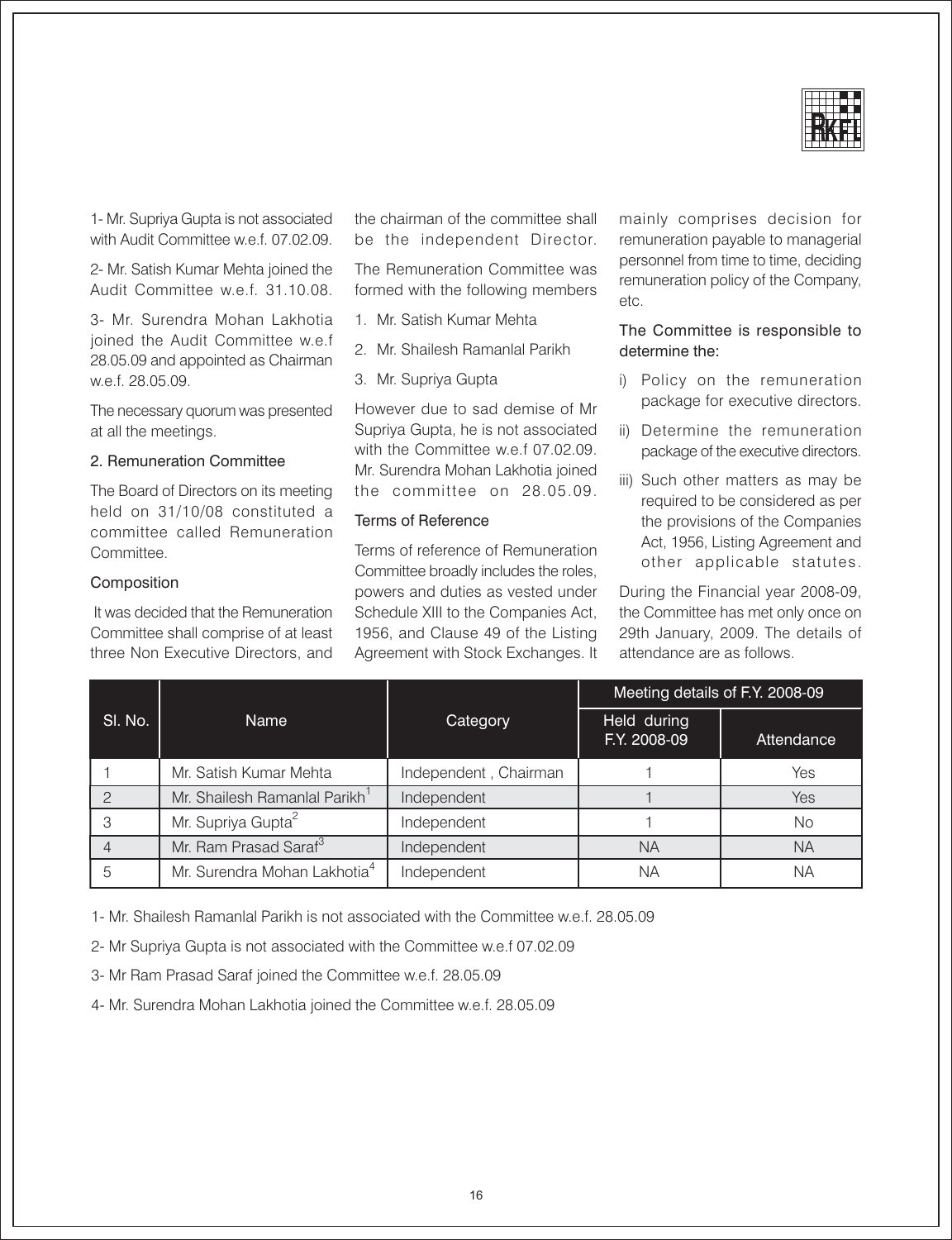

Details of Remuneration to Managing / Wholetime Directors

The details of the remuneration paid to the Managing/ Wholetime Directors for the year 2008-09 are as follows:

| SI. No. | Name of Director          | Salary  | <b>Others</b> | Total    |
|---------|---------------------------|---------|---------------|----------|
|         | Mr. Mahabir Prasad Jalan  | 8196000 | 4098000       | 12294000 |
|         | Mr. Naresh Jalan          | 3450000 | 1380000       | 4830000  |
|         | Mr. Pawan Kumar Kedia     | 480000  | 441100        | 921100   |
|         | Mr. Satyanarayan Agarwal  |         |               |          |
|         | (resigned w.e.f 31.10.08) | 326403  | 548864        | 875267   |
|         | Total                     |         |               | 18920367 |

#### Note:

Salary represents Basic Salary and Dearness Allowance. Others include House Rent Allowance and other Allowances, Medical Reimbursement, LTA and Contribution to Provident Fund but exclude Leave Encashment and Gratuity which is based on actuarial valuation provided on overall basis in the books of accounts.

The Company does not have any Stock Option Scheme.

The Company has paid the Managerial Remuneration in excess of the limit as specified under Section 309 read with Schedule XIII of the Companies Act, 1956. The Company has made an application for the approval of Central Government which is awaited till date.

#### Details of Remuneration/Sitting Fees to Non-Executive Directors

The details of the remuneration paid to the Non-Executive Directors for the year 2008-09 are as follows.

| SL. No. | Name of the Director         | Sitting Fees (Rs.) |
|---------|------------------------------|--------------------|
|         | Mr. Ram Prasad Saraf         | 65000              |
| 2       | Mr. Padam Kumar Khaitan      | 5000               |
| 3       | Mr. Shailesh Ramanlal Parikh | 40000              |
|         | Mr. Satish Kumar Mehta       | 50000              |
| 5       | Mr. Subhasis Majumder        | 45000              |
| 6       | Mr. Randhir Khandelwal       | 35000              |
|         | Mr. Supriya Gupta            | 45000              |
|         | Total                        | 285000             |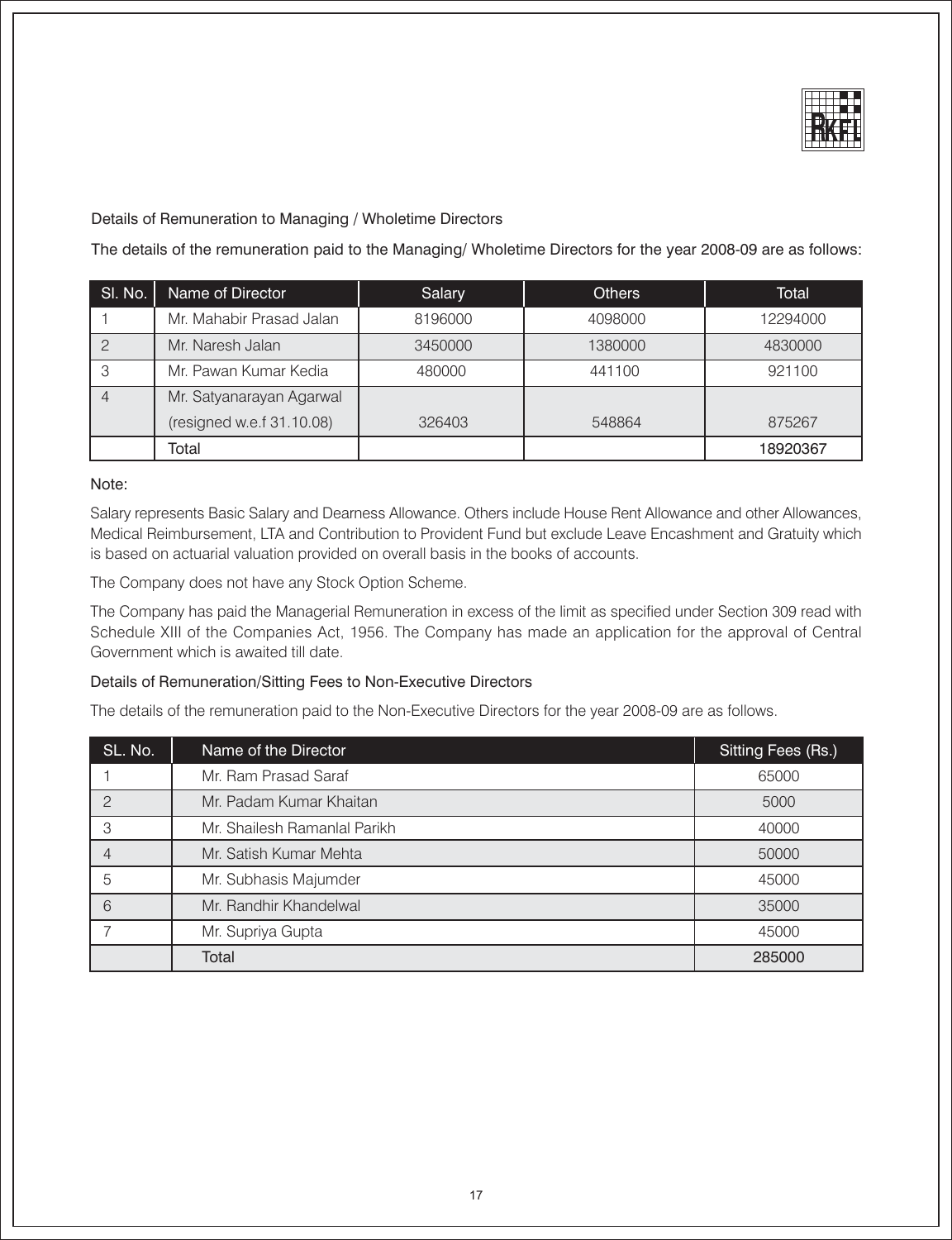

#### Details of Shareholding in the Company by Directors

Details of shares of the company held by the Directors as on 31st March, 2009 are as below:-

| SL. No.   Name of the Director | No. of shares held | % on Total Holding |
|--------------------------------|--------------------|--------------------|
| Mr. Mahabir Prasad Jalan       | 451000             | 2.94               |
| Mr. Naresh Jalan               | 285750             | 1.86               |
| Mr. Pawan Kumar Kedia          | 35250              | O 22               |
| Mr. Shailesh Ramanlal Parikh   | 2000               | 0.01               |

All other Directors do not hold any shares in the company. The Non-Executive Directors do not hold any Convertible Instruments

#### Service Contracts, Severance Fees & Notice Period

The appointment of Executive Directors is governed, in general, by resolution passed by the Board & Shareholders of the Company which covers the terms and conditions of such appointment. No separate Service Contract is being/has been entered with the Company. There are no specific provisions prevailing regarding severance fee in the resolution for the appointment. The Notice period is governed by the applicable provisions and guidelines.

#### 3. Shareholder/ Investors' Grievance Committee

The Committee has constituted a Shareholders/Investors Grievance Committee of Directors to oversee and redress the shareholders' complaints and to oversee the performance of the Registrar and Transfer agents. The Company has appointed Mr. Rajesh Mundhra, Company Secretary, as the Compliance Officer.

The Company also has a Share Transfer Committee wherein the powers for the share transfers, rematerialisation, splits and consolidation of shares has been delegated by the Board.

The particulars of the Directors seeking appointment/re-appointment are given in the notice to the ensuing Annual General Meeting.

The composition of the Shareholders/Investors Grievance Committee is given below:

| Name                   | Category                   |
|------------------------|----------------------------|
| Mr.Ram Prasad Saraf    | Independent, Non-Executive |
| Mr. Randhir Khandelwal | Independent, Non Executive |

#### **Compliance Officer**

Mr. Rajesh Mundhra, Company Secretary, who is the Compliance Officer, can be contacted at: Ramkrishna Forgings Ltd.

L & T Chambers, 6th floor, 16, Camac Street, Kolkata-700017 e-mail: company affairs@ramkrishnaforgings.com Tel: 033-39840999 Fax: 033-39840998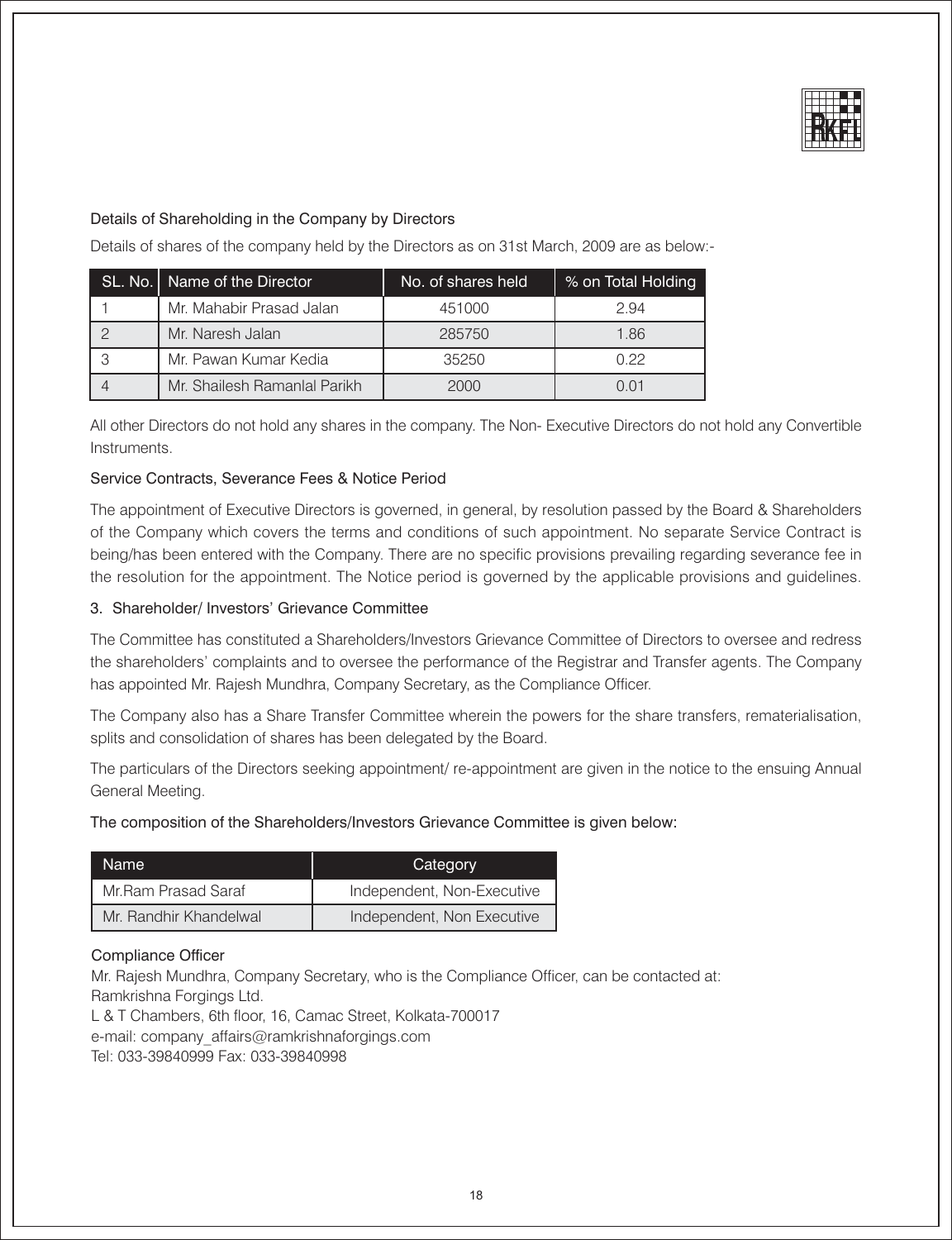

#### Details of complaints received and redressed:

The details regarding complaints received and resolved during the financial year 2008-09 are as follows:

| Opening balance | Received during the year | Resolved during the year | Closing balance |
|-----------------|--------------------------|--------------------------|-----------------|
|                 |                          |                          |                 |

#### (C) General Body Meetings:

The details of the last three years' Annual General Meetings are given below:

| <b>Financial Year</b> | Details of Location    | Date of AGM | <b>Time</b> | No. of Special Resolution Passed |
|-----------------------|------------------------|-------------|-------------|----------------------------------|
| 2007-08               | Kalakuni               | 30.08.08    | 11.30 A.M.  | Nil                              |
| 2006-07               | 48, Shakespeare Sarani | 15.09.07    | 11.45 A.M.  | Nil                              |
| 2005-06               | Kolkata 700 017        | 09.09.06    | 10.30 A.M.  | Nil                              |

No Special resolution was passed in the year 2008-09 through postal ballot and hence the provisions relating to the postal ballot were not applicable. The Company shall comply with the requirements of the postal ballot as and when required.

#### (D) Disclosures.

## a) Disclosure on materially significant related party transactions:

Your Company places the statement of the related party transactions at every Audit Committee meetings. The Registrar of Contracts containing the transactions in which the Directors are interested are placed regularly at the Board meetings. The disclosure of the related party transaction as per the Accounting Standard (AS-18) are set out in the Note 38 of the Notes to the Accounts. However these transactions are not likely to have any conflict with the Company's interest.

b) Details of non- compliance by the Company , penalties, strictures imposed on the Company by Stock Exchange or SEBI or any Statutory Authority on any matter related to capital markets, during the last three vears:

The Company has complied with the requirements of the Stock Exchange, SEBI and other Statutory Authorities on all matters related to the capital market during 2006-07, 2007-08 and 2008-09.

There are no penalties or strictures being imposed on the Company by the Stock Exchange, SEBI or any other Statutory Authorities on the Company.

#### c) Code of Conduct:

The Board at its meeting held on 28th October, 2005 has adopted the code of conduct which lays down the procedures to be adhered by the Board members and the Senior Management Personnel of the Company. The code of conduct is posted on the website of the Company. The declaration that the code of conduct has been complied by the Board members and the Senior Management is given below:

#### Declaration:

The Board has laid down the code of conduct for all the Board members and Senior Management of the Company which is posted on the website of the Company. The Board members and the Senior Management have affirmed compliance with the code of conduct

> Naresh Jalan (Managing Director)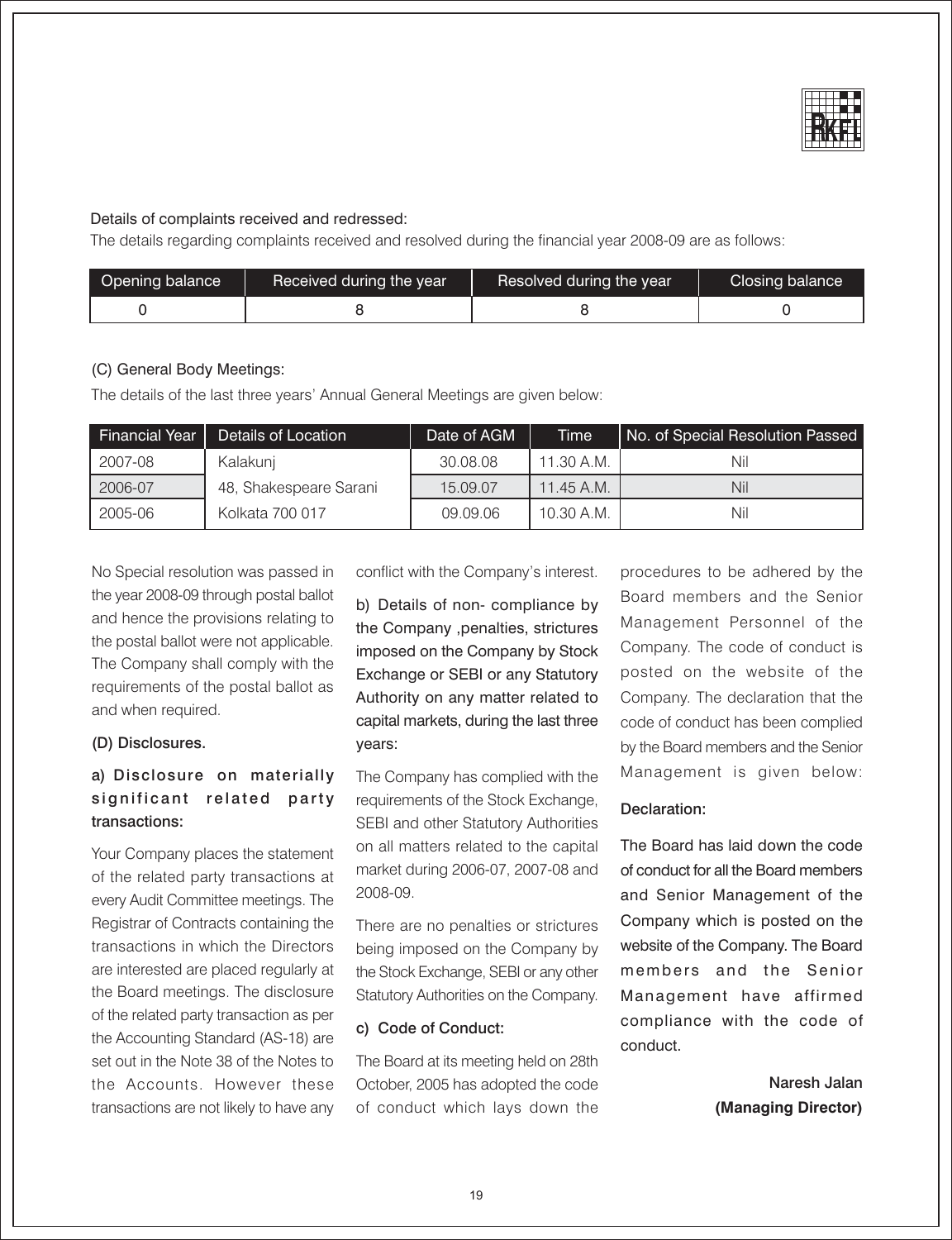

d) Disclosure of Accounting Treatment: Your Company has followed all relevant accounting standards while preparing the financial statements.

#### e) CEO / CFO Certification:

As per Clause 49 (v) of the Listing Agreement, the Managing Director and the Finance Director of the Company certifies to the Board regarding the review of the financial statement, compliance with the accounting standard, maintenance of the internal control for financial reporting, accounting policies etc.

#### f) Management Discussion and Analysis:

It forms part of the Annual Report.

#### q) Secretarial audit for reconciliation of Capital:

The Securities and Exchange Board of India has directed vide Circular No. D and CC/FITTC/CIR-16/2002 dated 31st December, 2002 that all issuer companies shall submit a certificate of capital integrity, reconciling the total shares held in both the depositories, viz. NSDL and CDSL and in physical form with the total issued/paid-up capital.

The said certificate, duly certified by the Company Secretary in practice is submitted to the Stock Exchanges where the securities of the Company are listed within 30 days of the end of each quarter and the certificate is also placed before the Board of Directors

#### of the Company.

#### h) Details of Directors seeking appointment at the ensuing Annual **General Meeting**

#### (i) Mr. Surendra Mohan Lakhotia:

Mr. Lakhotia is a Chartered Accountant (Rankholder) with an experience of more than 4 decades. He had worked in diversified companies in the corporate sector. In early 80's, he joined as the Vice-President in Indian Ravon Industries Limited.

He also worked as

- Senior Vice President in Hindalco Industries Limited:
- · Joint President in Hindalco Industries Limited
- Executive President in the management services Division of the Aditya Birla Group.

He has won several awards for professional excellence in Aditya Birla Group. He represented group in several conferences abroad including at Harvard. He has been invitee faculty and speaker at IIM-Kolkata.

He is about 67 years of age and has gained extensive experience in all commercial and financial related matters.

He is not holding any shares of the Company.

He is not holding Directorship in any other company.

He is not the Chairman/ Member of any committee in any other company.

#### (ii) Laxmi Narayan Jhavar:

Mr. Jhavar is a graduate from IMI London. He is of 76 years of age. He has done the PG Diploma in Engineering (London) in 1959, from College of Aeronautical & Automobile Engineering, Chelsea (London).

He is a member of the Institute of Engineering Technology- London.

He is having more than 40 years of broad, in-depth experience with technical and managerial achievements to growth in Productivity and bottom line profitability.

He has undergone training abroad for two years.

He has been associated with the following Organizations:

1. Hindustan Motors Ltd., Calcutta-General Manager

2. HM Ltd.- In charge of Manufacturing Division (Mechanical)

3. Jayaswal NECO Ltd.- Automotive and Allied castings division Nagpur, India- Vice President (Corporate Planning)

4. M/s NSSL Ltd. (Group of Jayaswals Neco Ltd., Nagpur) - Technical Advisor

He is not holding any shares of the Company.

He is not holding Directorship in any other Company.

He is not the Chairman/ Member of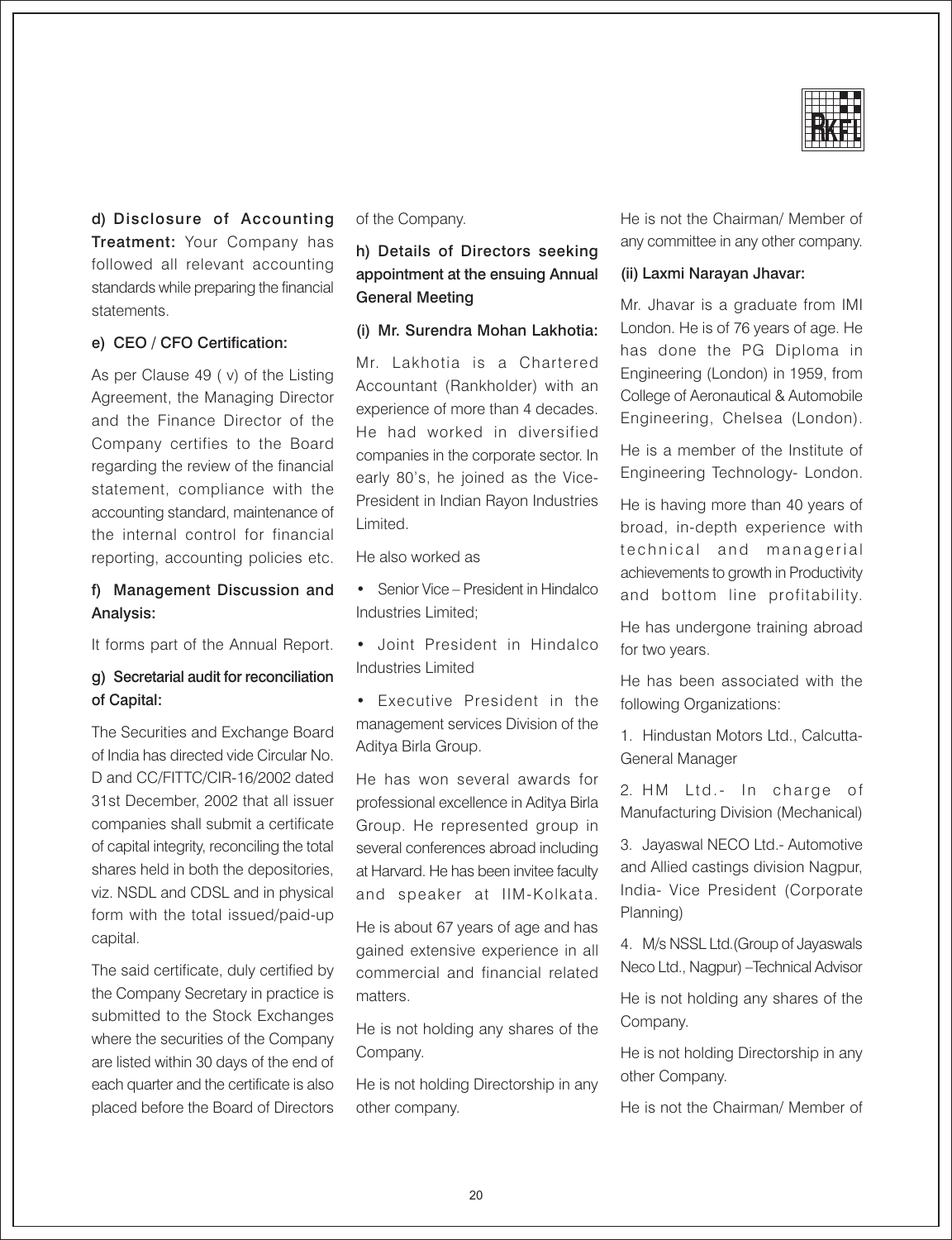

any committee in any other Company.

#### (E) Means of Communication:

In compliance with the requirements of the Listing Agreement, the Company regularly intimates the Stock Exchange of the unaudited as well the audited financial results of the Company after being adopted by the Board of Directors. Further the results of the Company are normally published in the Business Standard (all edition) and Aaj Kal Bengali (vernacular) newspaper.

The Company does not send the half - yearly report to the shareholders.

The website of the Company is www. ramkrishnaforgings.com.

The Company has not made any presentations to the institutional investors or to the analysts during the financial year 2008-09.

#### (F) General Shareholders Information

#### 1. Annual General Meeting:

Date: 22nd August, 2009

Time: 11.45 AM

Venue : Gyan Manch,

11, Pretoria Street, Kolkata-700071

2. Financial Calendar:

The Financial Year of the Company is April 2008 to March 2009.

The probable dates for the publication of the quarterly results for the Financial Year 2009-10 will be the last week of the month following the respective quarter and the audited results for the year will be published by the end of June 2010.

Date of Book Closure: 17th August 2009 to 22nd August, 2009 (both days inclusive).

#### Listing on Stock Exchange and Depositories:

1) Bombay Stock Exchange Limited (BSE)

2) The National Stock Exchange of

India Ltd.(NSE)

3) National Securities Depository Ltd. (NSDL)

4) Central Depository Services India Ltd. (CDSL)

The Company confirms that it has paid the Annual Listing Fees to both the Stock Exchanges for the year 2009-10.

Stock Code: The Scrip code as provide by Bombay Stock Exchange Limited is 532527

The symbol as provided by National Stock Exchange is RKFORGE

The ISIN no. as provided by the depositories is INE399G01015

#### Market Price Data and the performance in comparison to NSE (NIFTY)

The high and low closing prices during each month of the year 2008-09 at NSE and BSE and the NSE NIFTY are as given below:

|               | <b>Share Price</b><br><b>NSE</b> |        | <b>Share Price</b><br><b>BSE</b> |        | S & P CNX<br><b>Nifty</b> |         |
|---------------|----------------------------------|--------|----------------------------------|--------|---------------------------|---------|
| <b>Months</b> | <b>High</b>                      | Low    | <b>High</b>                      | Low    | <b>High</b>               | Low     |
| April'08      | 213.15                           | 180.00 | 217.35                           | 180.00 | 5230.75                   | 4628.75 |
| May'08        | 224.95                           | 180.00 | 222.90                           | 182.00 | 5298.85                   | 4801.90 |
| June'08       | 186.00                           | 132.10 | 187.00                           | 135.90 | 4908.80                   | 4021.70 |
| July'08       | 137.75                           | 120.00 | 140.00                           | 111.60 | 4539.45                   | 3790.20 |
| August'08     | 136.15                           | 105.00 | 135.45                           | 108.10 | 4649.85                   | 4201.85 |
| September'08  | 130.50                           | 82.00  | 132.00                           | 78.00  | 4558.00                   | 3715.05 |
| October'08    | 96.80                            | 51.00  | 96.30                            | 52.00  | 4000.50                   | 2252.75 |
| November'08   | 58.70                            | 41.15  | 56.15                            | 42.00  | 3240.55                   | 2502.90 |
| December'08   | 44.05                            | 38.00  | 44.80                            | 37.70  | 3110.45                   | 2570.70 |
| January'09    | 42.00                            | 25.75  | 41.40                            | 25.05  | 3147.20                   | 2661.65 |
| February'09   | 29.00                            | 23.00  | 29.30                            | 23.00  | 2969.75                   | 2677.55 |
| March'09      | 29.65                            | 20.50  | 29.40                            | 21.30  | 3123.35                   | 2539.45 |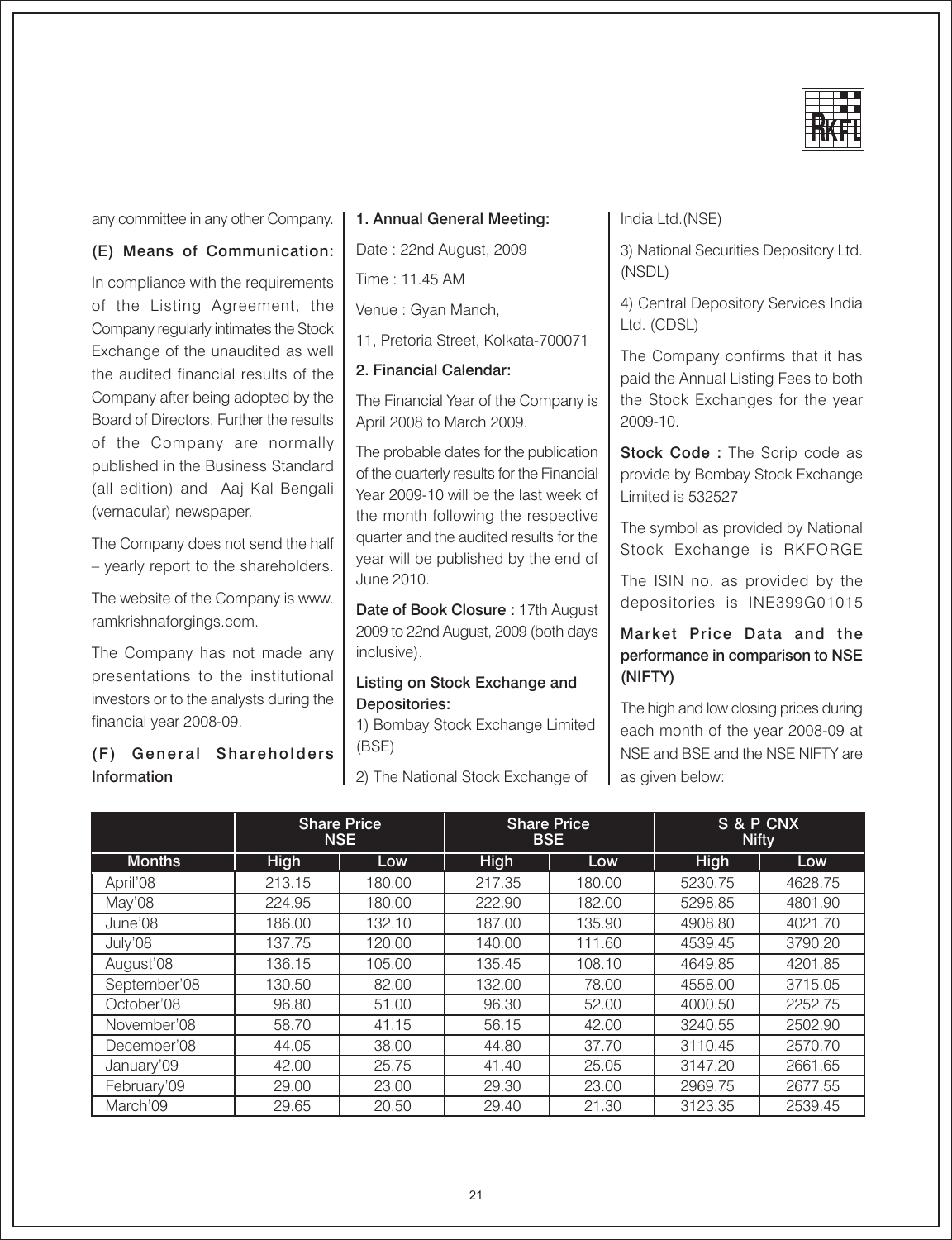

**Registrar and Share Agents** 

M/s. Karvy Computershare (P) Ltd. ÷ Plot No. 17-24, Vittal Rao Nagar, Madhapur, Hyderabad-500 081 Andhra Pradesh, India. inward@karvy.com

#### Distribution of shareholding as on 31st March, 2009

|       | Category (No. of Shares)         | No of shareholders | %     | No of shares | %     |
|-------|----------------------------------|--------------------|-------|--------------|-------|
|       | 500<br>-                         | 3295               | 86.51 | 444938       | 2.9   |
| 501   | 1000<br>$\overline{\phantom{a}}$ | 226                | 5.93  | 179795       | 1.17  |
| 1001  | 2000                             | 114                | 2.99  | 181505       | 1.18  |
| 2001  | 3000<br>-                        | 38                 |       | 100649       | 0.66  |
| 3001  | 4000<br>-                        | 27                 | 0.71  | 98677        | 0.64  |
| 4001  | 5000<br>-                        | 18                 | 0.47  | 87071        | 0.57  |
| 5001  | 10000<br>$\sim$                  | 33                 | 0.87  | 255119       | 1.67  |
|       | 10001 and above                  | 58                 | 1.52  | 13980786     | 91.21 |
| Total |                                  | 3809               | 100   | 15328540     | 100   |

Pattern of Shareholding as on 31st March, 2009:

| SI. No.        | Category                       | No. of shares held | %      |
|----------------|--------------------------------|--------------------|--------|
|                | Promoters & Associates         | 7582207            | 49.46  |
| 2              | <b>Mutual Funds</b>            | 3692185            | 24.09  |
| 3              | Foreign Institutional Investor | 227892             | 1.49   |
| $\overline{4}$ | Non Resident Indians           | 28083              | 0.18   |
| 5              | <b>Bodies Corporates</b>       | 1922311            | 12.54  |
| 6              | <b>Trusts</b>                  | 30000              | 0.20   |
|                | Indian Public/Others           | 1841871            | 12.02  |
| 8              | <b>Clearing Members</b>        | 3991               | 0.03   |
|                | <b>Total</b>                   | 15328540           | 100.00 |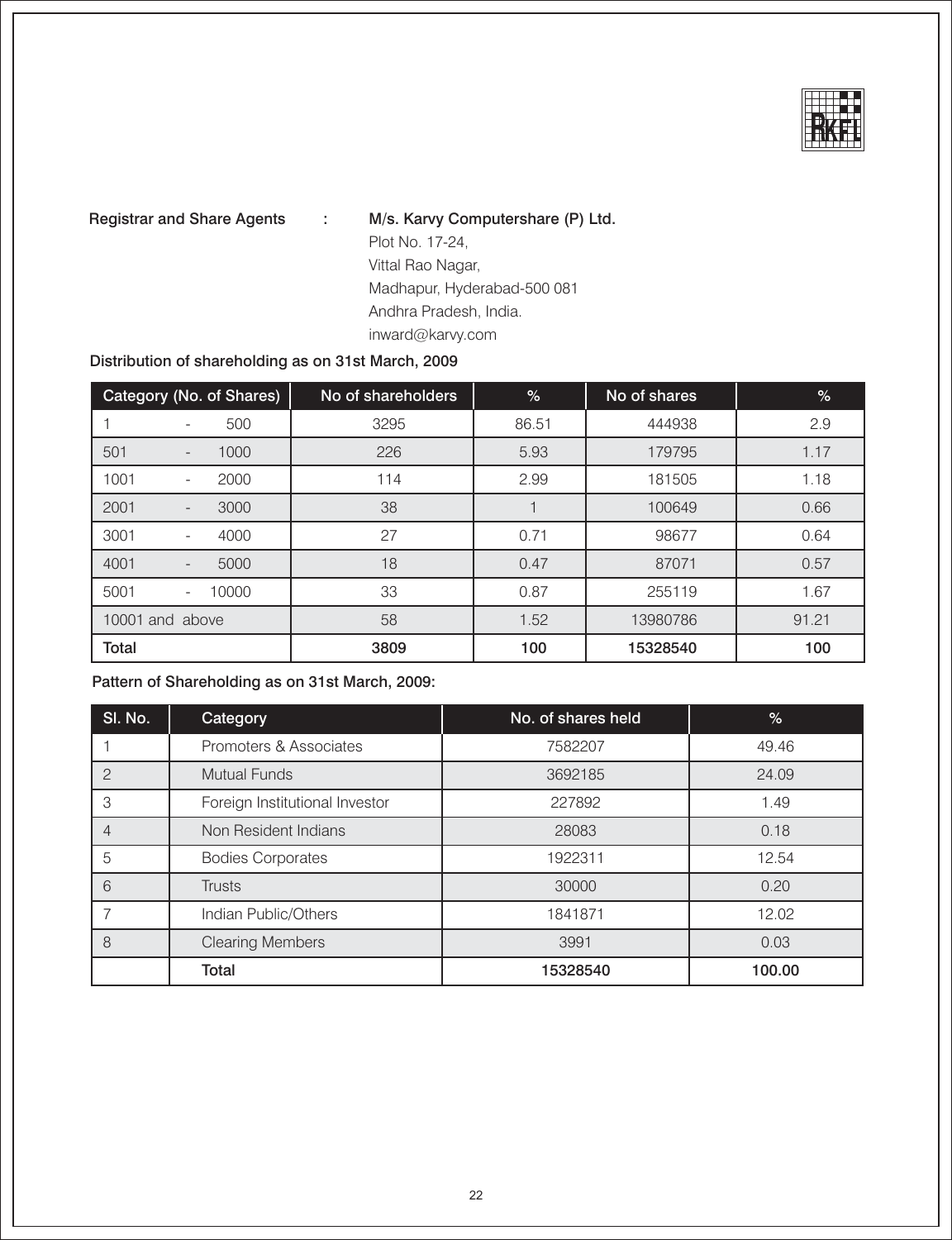

The shares of the Company are traded only in dematerialised form. 15323402 shares which consist of about 99.97% of the total issue share capital of the Company are held in a dematerialised form as on 31st March, 2009.

#### Outstanding GDRs / ADRs/ Warrants or any convertible instruments, conversion date and likely impact on equity:

The Company has allotted in March 2008, 2581000 warrants with an option to convert into 2581000 Equity Shares of Rs.10 each at a price of Rs.215 per share and which are still outstanding.

#### **Share Transfer System**

The shareholders submit their share transfer related documents to the share registrar and transfer agent whose address is mentioned in the record. The Board has delegated the power to transfer the shares to the Share Transfer Committee. If the transfer documents are in order, the transfer is approved by the Share Transfer Committee.

#### **Plant Locations:**

1. Plant 1: Plot No.M-6, Phase VI, Gamaria, Jamshedpur-832108. .lharkhand

2. Plant 2: 7/40, Duffer Street, Liluah, Howrah- 711204, West Bengal.

3. Plant 3 & 4 : Plot No. M-15.16 and NS-26, Phase - VII , Adityapur Industrial Area, Jamshedpur-832109, Jharkhand.

#### Address for correspondence:

For shares held in physical and demat form:

M/s. Karvy Computershare (P) Ltd. Plot No. 17-24,

Vittal Rao Nagar,

Madhapur, Hyderabad-500 081

Andhra Pradesh, India.

inward@karvy.com

#### Non - Mandatory Requirements:

a) Chairman of the Board: The Company has an Executive Chairman.

b) Remuneration Committee: The Company has constituted a Remuneration Committee the details of which are provided in this Report under the section 'Committees of the Board - Remuneration Committee'.

c) Shareholders' Rights: The Company as of now does not send the shareholders' half-yearly declaration of the financial performance. The Financial Results are put up on the Company's website.

d) Postal Ballot: The Company shall comply with the requirement of the postal ballot as and when it is required.

e) Audit Qualifications: During the year under review, there was no audit qualification in the Company's financial statements. The Company continues to adopt the best practices to ensure a regime of unqualified financial statements.

f) Training of Board members: The Directors interact with the management in a very free and open manner on any information that may be required by them on orientation and factory visits. The Independent

Directors are encouraged to attend training programmes that may be of relevance and interest to the Directors in discharging their responsibilities to the Company's stakeholders under the emerging business environment.

g) Mechanism for evaluation of Non-Executive Board members: The performance evaluation of Non-Executive members is done by the Board based on the criteria of attendance and contributions at the Board/Committee meetings as also for the role played or contributions other than at the meetings.

h) Whistle Blower Mechanism: The Company does not have a Whistle Blower mechanism.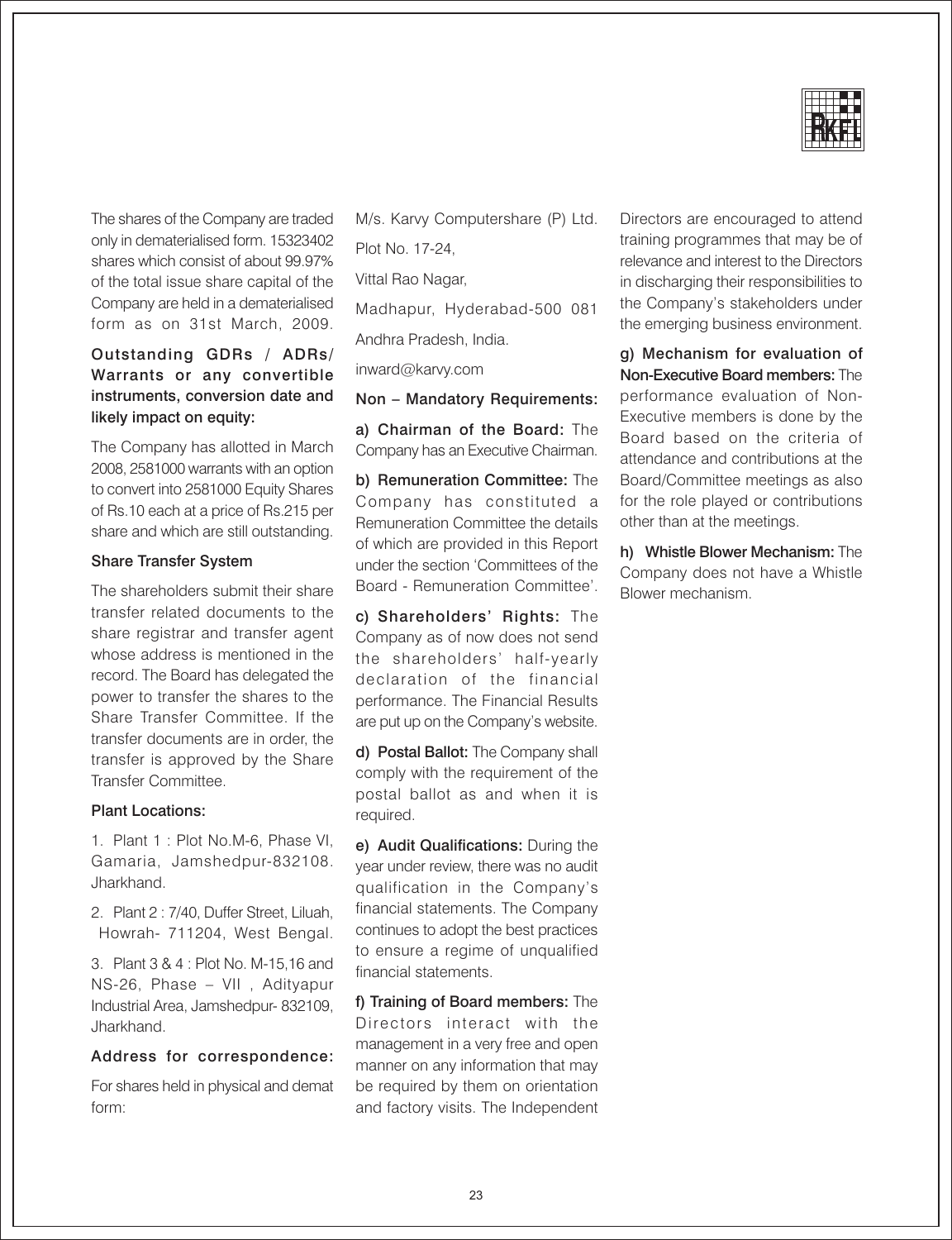## **Auditors' Report**



## To the Members of RAMKRISHNA FORGINGS LIMITED

We have audited the attached Balance Sheet of RAMKRISHNA FORGINGS LIMITED as at 31st March 2009, the Profit & Loss Account for the year ended on that date and also the Cash Flow Statement for the year ended on that date annexed thereto. These financial statements are the responsibility of the Company's Management. Our responsibility is to express an opinion on these financial statements based on our audit.

We conducted our audit in accordance with auditing standards generally accepted in India. Those Standards require that we plan and perform the audit to obtain reasonable assurance about whether the financial statements are free of material misstatement. An audit includes examining, on a test basis, evidence supporting the amounts and disclosures in the financial statements. An audit also includes assessing the accounting principles used and significant estimates made by management, as well as evaluating the overall financial statement presentation. We believe that our audit provides a reasonable basis for our opinion.

As required by the Companies (Auditor's Report) Order, 2003 as amended by the Companies (Auditor's Report) (Amendment) Order, 2004 issued by the Central Government of India in terms of sub-section (4A) of section 227 of the Companies Act, 1956, we enclose in the Annexure, a statement on the matters specified in paragraphs 4 and 5 of the said Order.

Further to our comments in the Annexure referred to above, we report that:

- 1. We have obtained all the information and explanations, which to the best of our knowledge and belief were necessary for the purposes of our audit;
- 2. In our opinion, proper books of account as required by law have been kept by the company so far as appears from our examination of those books;
- 3. The Balance Sheet and Profit and Loss Account dealt

with by this report are in agreement with the books of account:

- 4. In our opinion the Balance Sheet, Profit and Loss Account and Cash Flow Statement dealt with by this report are in compliance with the accounting standards referred to in sub-section (3C) of section 211 of the Companies Act, 1956.
- 5. On the basis of the written representations received from the Directors as on 31st March, 2009 and taken on record by the Board of Directors, we report that none of the Directors is disqualified as on 31st March, 2009 from being appointed as a Director in terms of clause (g) of sub-section  $(1)$  of section 274 of the Companies Act, 1956;
- 6. In our opinion and to the best of our information and according to the explanations given to us, the said account read with Notes to Account and significant Accounting Policies in Schedule "19" give the information required by the Companies Act, 1956 in the manner so required and give a true and fair view in conformity with the accounting principles generally accepted in India;
	- (a) In the case of the Balance Sheet, of the state of affairs of the Company as at 31st March, 2009
	- (b) In the case of the Profit and Loss Account, of the PROFIT for the year ended on that date; and
	- (c) In the case of Cash Flow Statement, of the Cash Flows for the year ended on that date.

For Singhi & Co. **Chartered Accountants** (Raiiv Singhi) Partner Membership No.53518

1-B, Old Post Office Street, Kolkata-700 001 Dated, the 28th day of May, 2009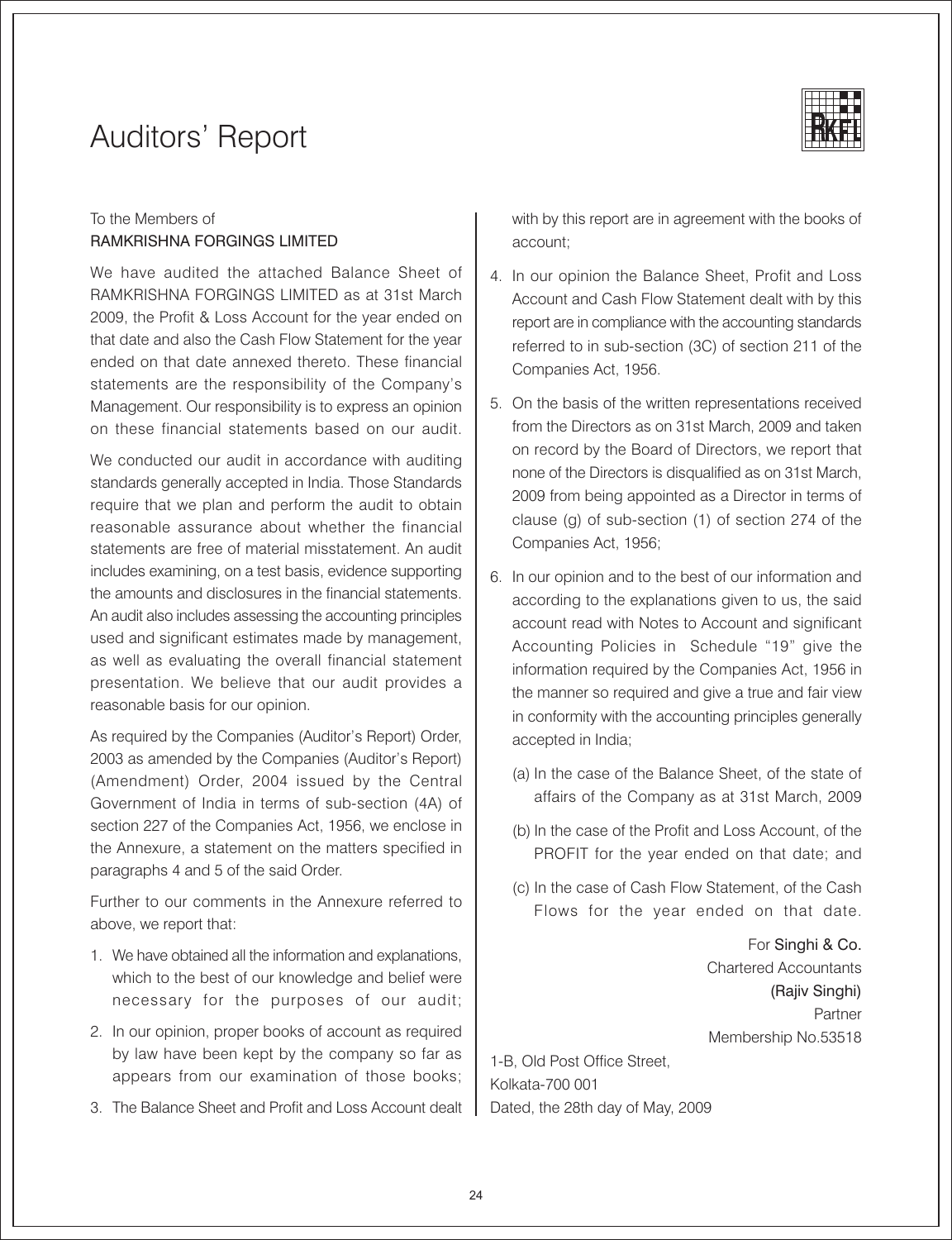## Annexure to the Auditors' Report



(Referred to in Paragraph 3 of our report of even date)

- i. (a) The Company has maintained proper records showing full particulars, including quantitative details and situation of fixed assets.
	- (b) As per the information and explanations given to us, physical verification of fixed assets has been carried out in terms of the phased program of verification of its fixed assets adopted by the Company and no material discrepancies were noticed on such verification. In our opinion, the frequency of verification is reasonable having regard to size of the Company and nature of its business.
	- (c) There was no substantial disposal of fixed assets during the year.
- ii. (a) The inventories have been physically verified at reasonable intervals during the year by the management except materials lying with third parties, where confirmations are obtained.
	- (b) In our opinion, the procedure of physical verification of inventories followed by the management is reasonable and adequate in relation to the size of the Company and the nature of its business.
	- (c) The Company has maintained proper records of inventories. The discrepancies between the physical stocks and book stocks, which are not significant, have been properly dealt with in the books of account.
- iii. (a) As per the information furnished, the Company has not granted any loans secured or unsecured to Companies, firms or other parties covered in the Register maintained U/s 301 of the Companies Act, 1956. Hence Clauses 3(b), (c) and (d) of the order are also not applicable to the company.
	- (e) As per the information furnished, the Company has taken interest free unsecured loan from a company covered in the Register maintained U/S 301 of the Companies Act, 1956. The terms and condition of such loan is not prima facie prejudicial to the interest of the company.
- iv. In our opinion and according to the information and explanations given to us, there are adequate internal control procedures commensurate with the size of the Company and nature of its business for the purchase of inventory and fixed assets and for the sale of goods and services. Further, on the basis of our examination of the books of accounts and according to the information and explanation given to us, we have not come across nor have we been informed of any instances of major weaknesses in the aforesaid internal control system.
- v. a) In our opinion and according to the information and explanations given to us, we are of the opinion that the contracts or arrangements that need to be entered in the register maintained under section 301 of the Companies act, 1956 have been entered.
	- b) As per the information and explanations give to us there are no contract or arrangements made for transactions exceeding Rupees 5,00,000 in respect of each party, for sale and purchase of goods and services in pursuance of section 301 of the company's Act, 1956.
- vi. The Company has not accepted any fixed deposit from the public within the meaning of the provisions of Section 58A and 58AA of the Companies Act, 1956 and rules made there under
- vii. In our opinion, the Company has internal audit system commensurate with the size and nature of its business.
- viii. Maintenance of cost records has not been prescribed by the Central Government under clause (d) of sub section (1) of Section 209 of the Companies Act 1956, for the Company.
- ix. According to the information and explanations given to us and on the basis of our examination of the books of account, the Company has been generally regular in depositing undisputed statutory dues including Provident Fund, Investor Education and Protection Fund, Employees' State Insurance, Income-tax, Salestax, Wealth Tax, Service Tax, Custom Duty, Excise Duty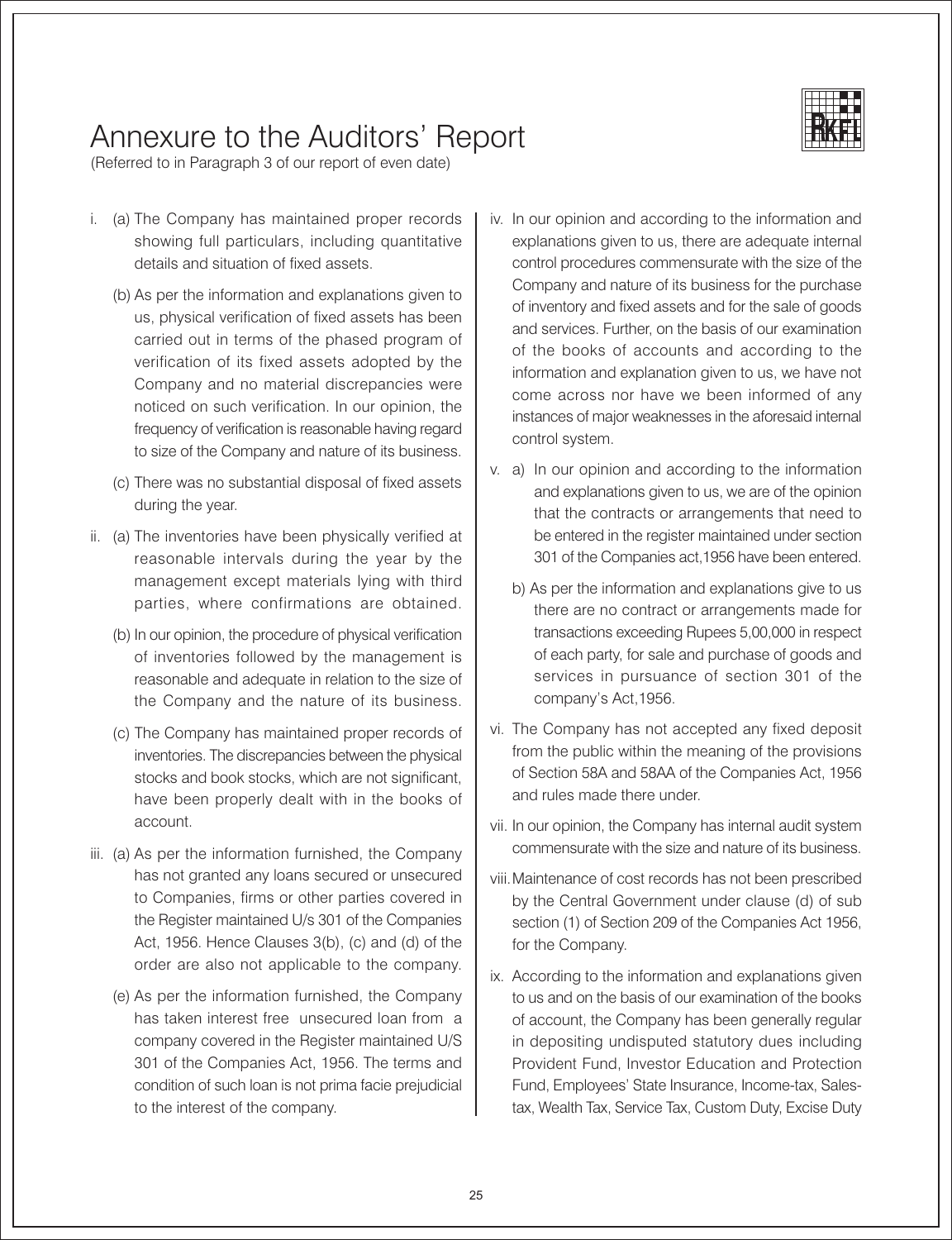

and Cess during the year with the appropriate authorities. According to the information and explanations given to us, no undisputed amount payable in respect of Provident Fund, Investor Education and Protection Fund, Employees' State Insurance, Income-tax, Sales-tax, Wealth Tax, Service Tax, Custom Duty, Excise Duty, Cess and other statutory dues were outstanding as at 31st March, 2009 for a period of more than six months from the date they became payable.

As per the information and records of the company there are no dues of Provident Fund, Investor Education and Protection Fund, Employees' State Insurance, Income-tax, Sales-tax, Wealth Tax, Service Tax, Custom Duty, Excise Duty, Cess which have not been deposited on account of any dispute.

- x. The Company has no accumulated losses as at 31st March 2009 and has not incurred cash losses in the current financial year ended on that date and in the immediately preceding financial year.
- xi. Based on our audit procedures and on the basis of information and explanations given to us the Company has not defaulted in repayment of dues to financial institutions, banks.
- xii. According to the information and explanations given to us, the Company has not granted loans and advances on the basis of security by way of pledge of shares, debentures and other securities.
- xiii. Provisions of any special statute applicable to chit fund are not applicable to the Company.
- xiv. According to the information and explanations given to us, the Company is not dealing or trading in shares, securities, debentures and other investments.
- xv. As per the information the Company has not given any guarantee for loans taken by others from Bank or financial institutions.
- xvi. According to the information and explanations given to us, the Company has applied term loans for the

purpose for which they were obtained during the year.

- xvii. On the basis of our examination of the Balance Sheet and Cash Flow Statement and according to the information and explanations given to us, the fund raised on Short Term basis, during the year, have not been used for Long Term investments.
- xviii The Company has not made preferential allotment of equity share to parties and companies covered in the register maintained under Section 301 of the Companies Act, 1956.
- xix The Company has not issued debentures during the year.
- xx. The Company has not raised any money by Public Issue during the year.
- xxi According to the information and explanations given to us, no fraud on or by the Company has been noticed or reported during the year.

For Singhi & Co. **Chartered Accountants** (Rajiv Singhi) Partner Membership No.53518

1-B, Old Post Office Street, Kolkata-700 001 Dated, the 28th day of May, 2009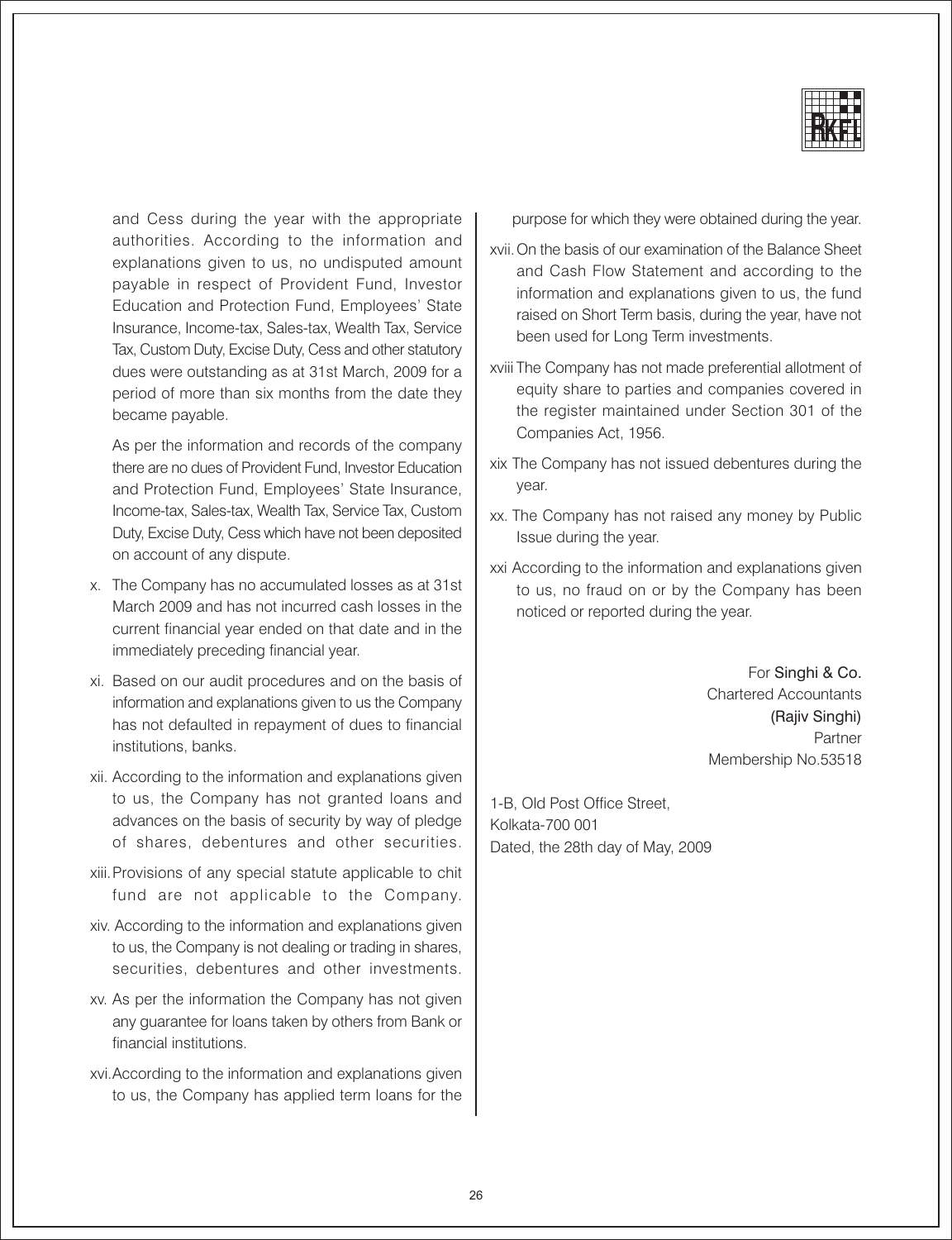

## Balance Sheet >> as at 31st March, 2009

|    | <b>Particulars</b>                          | <b>SCHEDULE</b> | <b>March, 2009</b><br><b>Rs</b> | <b>March, 2008</b><br><b>Rs</b> |
|----|---------------------------------------------|-----------------|---------------------------------|---------------------------------|
| Ι. | <b>SOURCE OF FUND</b>                       |                 |                                 |                                 |
|    | <b>SHAREHOLDERS FUNDS</b>                   |                 |                                 |                                 |
|    | a) Share Capital                            | 1               | 208,776,900                     | 208,776,900                     |
|    | b) Reserves & Surplus                       | $\overline{c}$  | 738,924,227                     | 693,497,583                     |
|    | <b>LOANS FUND</b>                           |                 |                                 |                                 |
|    | a) Secured Loan                             | 3               | 1,845,527,878                   | 1,427,814,994                   |
|    | b) Unsecured Loan                           | $\overline{4}$  | 89,432,563                      | 90,453,401                      |
|    | <b>DEFERRED TAX LIABILITIES</b>             |                 | 171,567,092                     | 144,766,615                     |
|    |                                             |                 | 3,054,228,660                   | 2,565,309,493                   |
| Ш. | <b>APPLICATION OF FUND</b>                  |                 |                                 |                                 |
|    | <b>FIXED ASSETS</b>                         | 5               |                                 |                                 |
|    | a) Gross Block                              |                 | 2,030,102,458                   | 1,784,607,716                   |
|    | b) Less: Depreciation                       |                 | 305,751,481                     | 195,817,237                     |
|    | c) Net Block                                |                 | 1,724,350,977                   | 1,588,790,479                   |
|    | d) Capital Work In Progress                 |                 | 216,473,327                     | 84,694,561                      |
|    |                                             |                 | 1,940,824,304                   | 1,673,485,040                   |
|    | <b>INVESTMENT</b>                           | 6               | 25,498,600                      | 15,912,020                      |
|    | <b>CURRENT ASSETS, LOANS &amp; ADVANCES</b> |                 |                                 |                                 |
|    | a) Inventories                              | 7               | 830,251,198                     | 854,791,066                     |
|    | b) Sundry Debtors                           | 8               | 421,632,125                     | 352,489,574                     |
|    | c) Cash & Bank Balance                      | 9               | 98,180,403                      | 12,461,154                      |
|    | d) Loans, Advances & Deposits               | 10              | 171,682,392                     | 242,828,306                     |
|    |                                             |                 | 1,521,746,118                   | 1,462,570,100                   |
|    | Less: Current Liabilities & Provisions      | 11              | 433,840,362                     | 586,657,667                     |
|    | <b>Net Current Assets</b>                   |                 | 1,087,905,756                   | 875,912,433                     |
|    | <b>Total</b>                                |                 | 3,054,228,660                   | 2,565,309,493                   |
|    | Accounting Policies & Notes to the Accounts | 19              |                                 |                                 |

As per our attached report of even date

For Singhi & Co.

**Chartered Accountants** 

Rajiv Singhi

Partner Membership No. 53518 1B, Old Post Office Street Kolkata - 700 001 Date: 28th day of May 2009. For and on behalf of the Board

Naresh Jalan Managing Director

Pawan Kumar Kedia Finance Director

Alok Kumar Sharda **Chief Financial Officer** 

Rajesh Mundhra Company Secretary

Mahabir Prasad Jalan

Chairman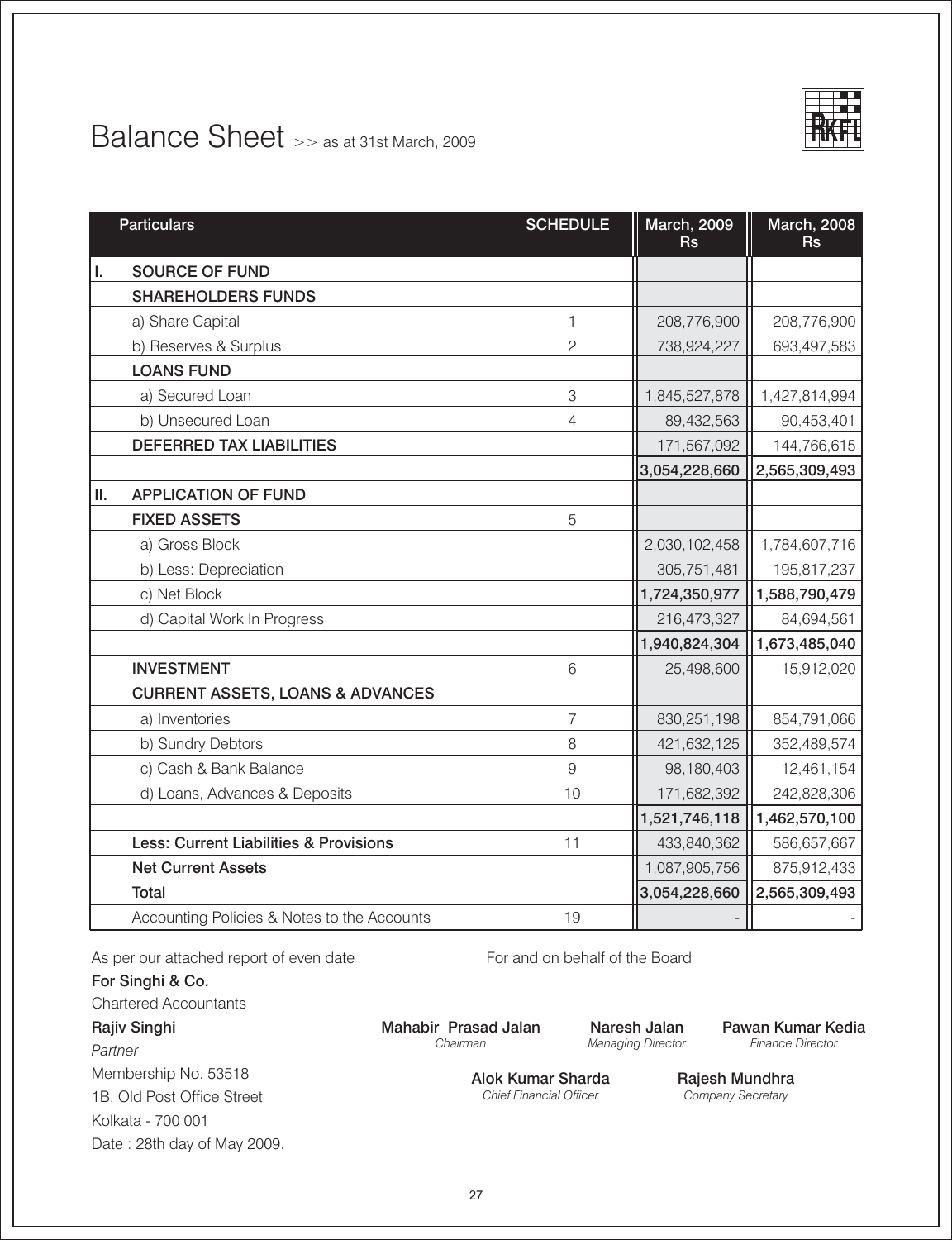

## Profit & Loss Account >> for the Year Ended 31st March' 2009

|                 | <b>Particulars</b>                                     | <b>SCHEDULE</b> | <b>March, 2009</b><br><b>Rs</b> | <b>March, 2008</b><br><b>Rs</b> |
|-----------------|--------------------------------------------------------|-----------------|---------------------------------|---------------------------------|
| Τ.              | <b>INCOME:</b>                                         |                 |                                 |                                 |
|                 | Sales and Operating Income                             | 12              | 2,536,891,387                   | 2,286,562,442                   |
|                 | Less: Excise Duty                                      |                 | 246,888,883                     | 279,339,432                     |
|                 | Sales and Operating Revenue (Net)                      |                 | 2,290,002,504                   | 2,007,223,010                   |
|                 | Other Income                                           | 13              | 10,652,189                      | 7,379,505                       |
|                 | Increase / (Decrease) in Stock                         | $\overline{14}$ | 208,269,407                     | 98,236,922                      |
|                 |                                                        |                 | 2,508,924,100                   | 2,112,839,437                   |
| $\mathbf{II}$ . | <b>EXPENDITURE:</b>                                    |                 |                                 |                                 |
|                 | Raw Material consumed                                  | 15              | 1,451,837,031                   | 1,137,412,707                   |
|                 | Manufacturing and Other Expenses                       | $\overline{16}$ | 565,725,337                     | 473,669,562                     |
|                 | Payment to and Provisions for                          |                 |                                 |                                 |
|                 | Employees                                              | $\overline{17}$ | 130,464,225                     | 105,027,787                     |
|                 | <b>Interest &amp; Finance Charges</b>                  | $\overline{18}$ | 177,539,166                     | 97,787,844                      |
|                 | Depreciation                                           |                 | 109,564,640                     | 96,318,625                      |
|                 |                                                        |                 | 2,435,130,399                   | 1,910,216,525                   |
|                 | <b>PROFIT BEFORE TAX (I-II)</b>                        |                 | 73,793,701                      | 202,622,912                     |
|                 | Less: Provision for Taxation                           |                 |                                 |                                 |
|                 | <b>Current Tax</b>                                     |                 | 8,108,819                       | 22,855,206                      |
|                 | <b>MAT Credit Entitlement</b>                          |                 | (8, 108, 819)                   | (22, 855, 206)                  |
|                 | Deferred Tax (Net)                                     |                 | 26,800,477                      | 69,441,246                      |
|                 | <b>Fringe Benefit Tax</b>                              |                 | 1,200,000                       | 900,000                         |
|                 | Income Tax of earlier years                            |                 | 366,581                         | 2,018,806                       |
|                 | <b>PROFIT AFTER TAX</b>                                |                 | 45,426,644                      | 130,262,860                     |
|                 | Balance b/f from Last year                             |                 | 373,100,510                     | 265,771,276                     |
|                 | <b>Profit Available for Appropriation</b>              |                 | 418,527,154                     | 396,034,136                     |
|                 | <b>Appropriations</b>                                  |                 |                                 |                                 |
|                 | Proposed Dividend                                      |                 |                                 | 15,328,540                      |
|                 | Tax on Proposed Dividend                               |                 |                                 | 2,605,085                       |
|                 | <b>Transfer to General Reserve</b>                     |                 |                                 | 5,000,000                       |
|                 | <b>Balance carried to Balance Sheet</b>                |                 | 418,527,154                     | 373,100,510                     |
|                 |                                                        |                 | 418,527,154                     | 396,034,136                     |
|                 | <b>Earning Per Share (Weighted Average)</b>            |                 |                                 |                                 |
|                 | (Refer Note No 36 of Schedule 19)                      |                 |                                 |                                 |
|                 | <b>Basic</b>                                           |                 | 2.96                            | 8.53                            |
|                 | <b>Diluted</b>                                         |                 | 2.53                            | 8.49                            |
|                 | <b>Accounting Policies &amp; Notes to the Accounts</b> | $\overline{19}$ |                                 |                                 |

As per our attached report of even date

For Singhi & Co.

**Chartered Accountants** 

### **Rajiv Singhi**

Partner Membership No. 53518 1B, Old Post Office Street Kolkata - 700 001 Date: 28th day of May 2009. For and on behalf of the Board

Mahabir Prasad Jalan Chairman

Naresh Jalan **Managing Director**  Pawan Kumar Kedia Finance Director

Alok Kumar Sharda **Chief Financial Officer** 

Rajesh Mundhra Company Secretary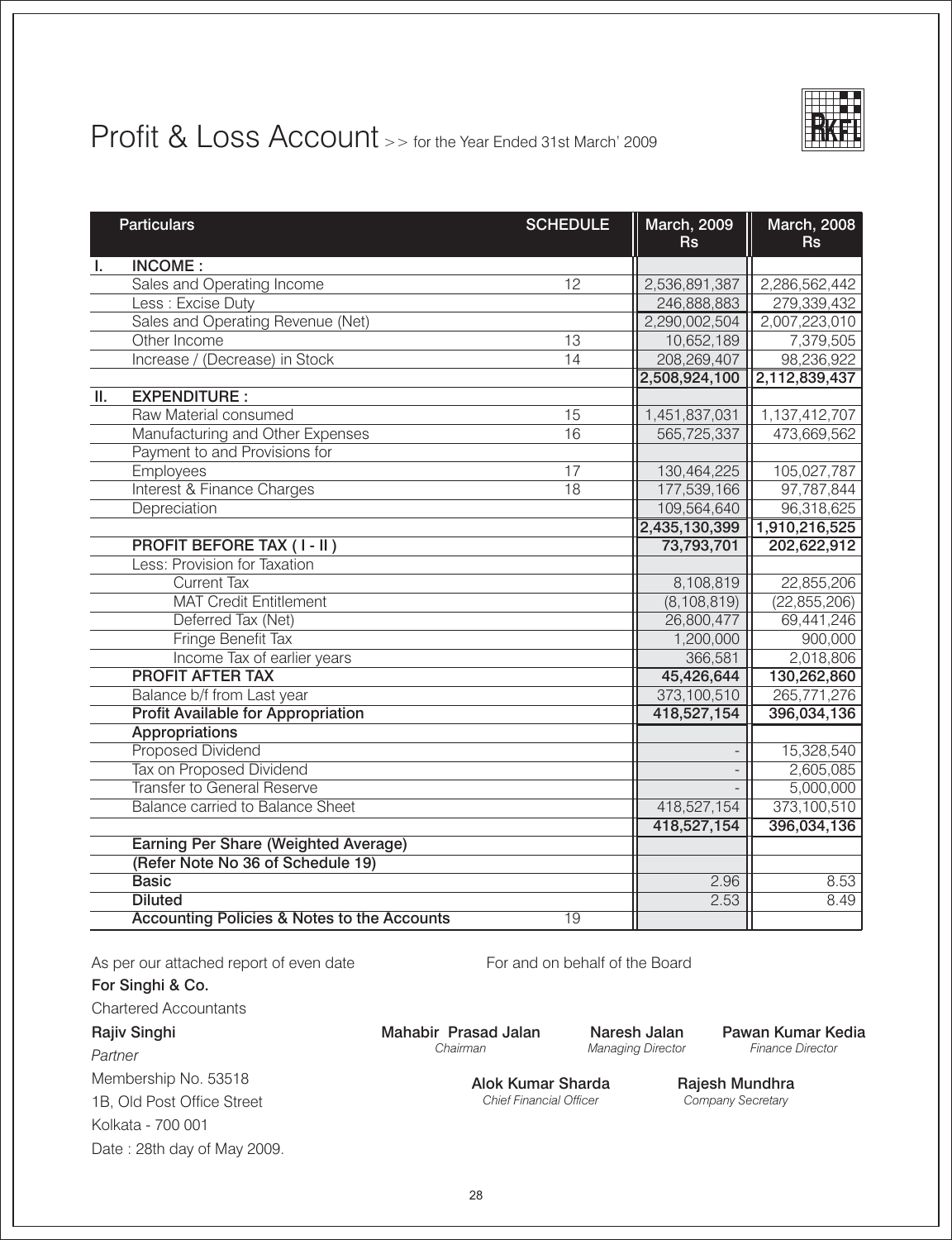

| <b>Particulars</b>                                                                   | <b>March, 2009</b><br><b>Rs</b> | <b>March, 2008</b><br><b>Rs</b> |
|--------------------------------------------------------------------------------------|---------------------------------|---------------------------------|
| <b>SCHEDULE - 1:</b>                                                                 |                                 |                                 |
| <b>SHARE CAPITAL:</b>                                                                |                                 |                                 |
| Authorised:                                                                          |                                 |                                 |
| 18000000 Equity Shares of Rs.10 each                                                 | 180,000,000                     | 180,000,000                     |
| (Previous year 18000000 Equity Shares of Rs. 10 each)                                |                                 |                                 |
| <b>Issued</b>                                                                        |                                 |                                 |
| 17909540 Equity Shares of Rs.10 each                                                 | 179,095,400                     | 179,095,400                     |
| Subscribed & Paid up                                                                 |                                 |                                 |
| 15328540 Equity Shares of Rs.10 each fully paid up.                                  | 153,285,400                     | 153,285,400                     |
| (Out of above 1306750 Equity Shares of Rs. 10/- each fully paid                      |                                 |                                 |
| have been issued as Bonus Shares by capitalisation of Revenue Reserve)               |                                 |                                 |
| Warrant Allotment Money                                                              | 55,491,500                      | 55,491,500                      |
|                                                                                      | 208,776,900                     | 208,776,900                     |
| <b>SCHEDULE - 2:</b>                                                                 |                                 |                                 |
| <b>RESERVES &amp; SURPLUS</b>                                                        |                                 |                                 |
| <b>Security Premium Account</b>                                                      |                                 |                                 |
| As per last Balance Sheet                                                            | 306,081,818                     | 292,374,958                     |
| Add: Received during the year                                                        |                                 | 13,706,860                      |
|                                                                                      | 306,081,818                     | 306,081,818                     |
| <b>General Reserve</b>                                                               |                                 |                                 |
| As per last Balance Sheet                                                            | 14,315,255                      | 10,000,000                      |
| Less: Reteirment Benefits adjustment (Net of Tax) (Refer note no. 25 of shcedule 19) |                                 | 684,745                         |
| Add: Transfer from Profit & Loss Account                                             |                                 | 5,000,000                       |
|                                                                                      | 14,315,255                      | 14,315,255                      |
| Profit & Loss Account                                                                | 418,527,154                     | 373,100,510                     |
|                                                                                      | 738,924,227                     | 693,497,583                     |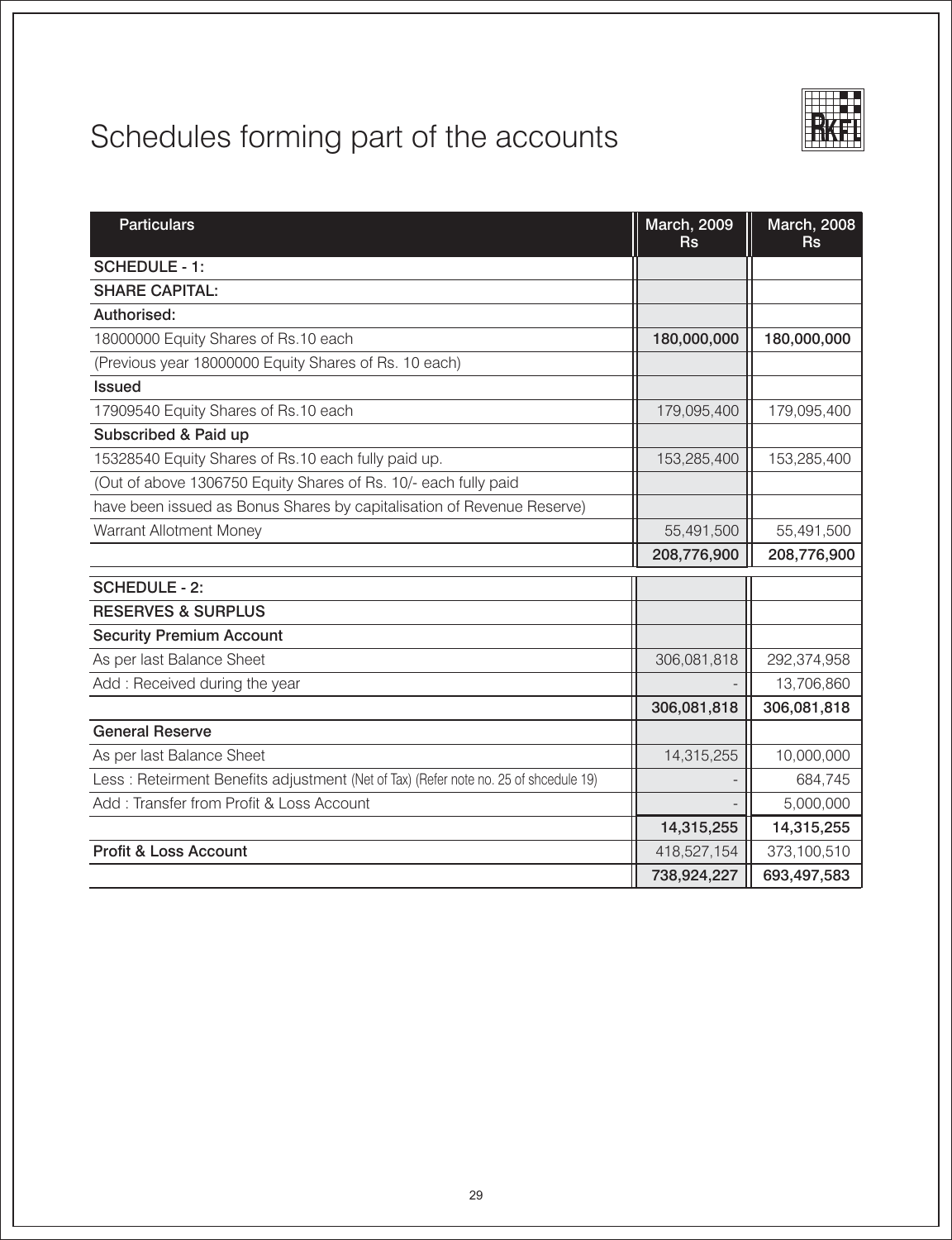| <b>Particulars</b>                                     | <b>March, 2009</b><br><b>Rs</b> | <b>March, 2008</b><br><b>Rs</b> |
|--------------------------------------------------------|---------------------------------|---------------------------------|
| <b>SCHEDULE - 3:</b>                                   |                                 |                                 |
| SECURED LOANS (Refer Note No. 18 of Schedule 19):      |                                 |                                 |
| <b>From Scheduled Banks:</b>                           |                                 |                                 |
| i) Cash Credit<br>a)                                   | 906,596,017                     | 517,890,595                     |
| ii) Pre-Shipment Credit in Foreign Currency Loan       | 47,201,978                      | 83,989,934                      |
| Term Loans:<br>b)                                      |                                 |                                 |
| Rupee Loan                                             | 875,473,017                     | 779,113,400                     |
| Foreign Currency Loan                                  | 13,575,118                      | 27,484,174                      |
| (Instalment repayable within one year Rs. 1653,48,000) |                                 |                                 |
| c) Premises Loan :                                     |                                 |                                 |
| (Secured against the Specific Premises)                |                                 | 14,906,105                      |
| d) Vehicle Loan :                                      |                                 |                                 |
| (Secured against Hypothecation of Car)                 | 2,200,605                       | 4,076,294                       |
| e) Interest accured and due on item (a) & (b) above :  | 481,144                         | 354,492                         |
|                                                        | 1,845,527,878                   | 1,427,814,994                   |
| <b>SCHEDULE - 4:</b>                                   |                                 |                                 |
| <b>Unsecured Loans</b>                                 |                                 |                                 |
| Vat under Defferment                                   | 19,432,563                      |                                 |
| From Bank (Short Term)                                 |                                 | 90,453,401                      |
| From Bodies Corporate                                  | 70,000,000                      |                                 |
|                                                        | 89,432,563                      | 90,453,401                      |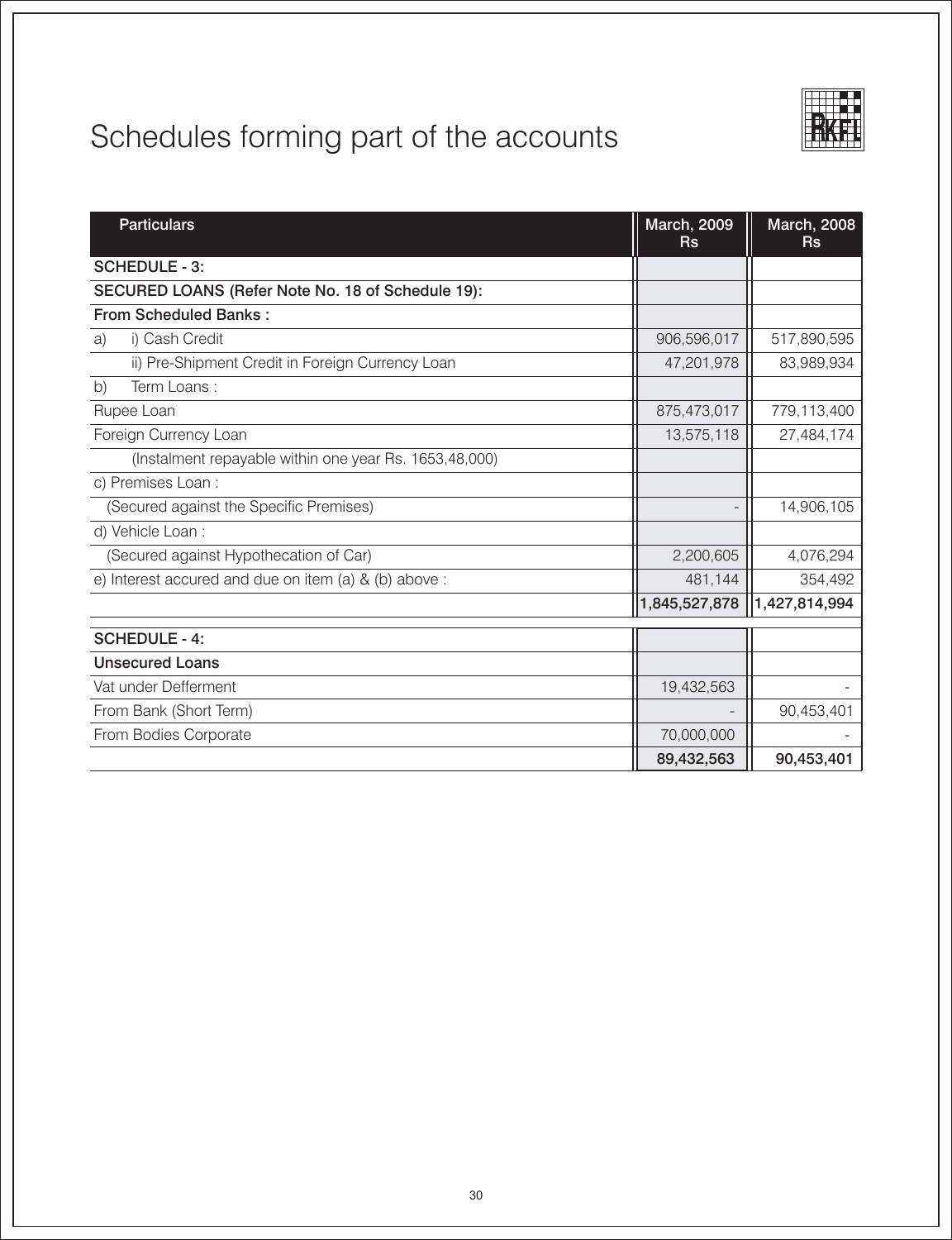# Schedules forming part of the accounts SCHEDULE: 5<br>FIXED ASSETS

| $\overline{\varpi}$          |                                                                                                                   |                                             |                                | <b>GROSS BLOCK</b>               |                    |                                     |                 | <b>DEPRECIATION</b>                |                             |                               | NET BLOCK           |
|------------------------------|-------------------------------------------------------------------------------------------------------------------|---------------------------------------------|--------------------------------|----------------------------------|--------------------|-------------------------------------|-----------------|------------------------------------|-----------------------------|-------------------------------|---------------------|
| $rac{1}{2}$                  | <b>PARTICULARS</b>                                                                                                | On 01/04/08<br><b>Balance As</b><br>Opening | During<br>The Year<br>Addition | Sales/Adj.<br>During<br>The Year | As On<br>31/3/2009 | 1/4/2008<br><b>Balance</b><br>As On | For The<br>Year | During<br>The Year<br><b>Sales</b> | 31/3/2009<br>Depr.<br>As On | 31/3/2009<br>$As$ $At$        | As At<br> 31/3/2008 |
| $\mathfrak{D}$               |                                                                                                                   |                                             |                                |                                  |                    |                                     |                 |                                    |                             |                               |                     |
|                              | Land & Land Development                                                                                           |                                             |                                |                                  |                    |                                     |                 |                                    |                             |                               |                     |
| $\circledR$                  | Lease Hold Land                                                                                                   | 13,834,224                                  | ï                              |                                  | 13,834,224         | 1,624,840                           | 522,807         |                                    | 2,147,647                   | 11,686,577                    | 12,209,384          |
| $\circledcirc$               | Free Hold Land                                                                                                    | 18,676,265                                  | 21,696,053                     |                                  | 40,372,318         |                                     | $\blacksquare$  |                                    |                             | 40,372,318                    | 18,676,265          |
|                              | Total                                                                                                             | 32,510,489                                  | 21,696,053                     |                                  | 54,206,542         | 1,624,840                           | 522,807         |                                    | 2,147,647                   | 52,058,895                    | 30,885,649          |
| ß                            | Factory Shed & Building                                                                                           | 180,863,333                                 | 13,810,735                     |                                  | 194,674,068        | 12,440,160                          | 6,045,669       |                                    | 18,485,829                  | 176, 188, 239                 | 168,423,173         |
| 3                            | Office Building                                                                                                   | 67,033,919                                  |                                |                                  | 67,033,919         | 1,094,579                           | 1,092,653       |                                    | 2,187,232                   | 64,846,687                    | 65,939,340          |
| ₹                            | Plant & Machinery                                                                                                 | 1,444,859,742                               | 200,002,126                    | 273,926                          | 1,644,587,942      | 172,692,328                         | 97,552,112      | 50,924                             | 270, 193, 516               | 1,374,394,426   1,272,167,414 |                     |
| ច                            | Vehicles                                                                                                          | 10,385,103                                  | 3,119,306                      | 1,752,978                        | 11,751,431         | 1,890,469                           | 1,066,431       | 523,232                            | 2,433,668                   | 9,317,763                     | 8,494,634           |
| 6                            | Furnitures & Fixtures                                                                                             | 30,692,881                                  | 2,517,439                      | ×,                               | 33,210,320         | 1,879,606                           | 2,088,215       | f,                                 | 3,967,821                   | 29,242,499                    | 28,813,275          |
| ᄛ                            | Computer (Inc. Software)*                                                                                         | 9,515,153                                   | 2,034,458                      |                                  | 11,549,611         | 3,122,458                           | 1,587,494       |                                    | 4,709,952                   | 6,839,659                     | 6,392,695           |
| 8                            | Office Equipments                                                                                                 | 4,122,256                                   | PQ<br>1,201,27                 | ï                                | 5,323,535          | 513,412                             | 254,272         | J.                                 | 767,684                     | 4,555,851                     | 3,608,844           |
| ြ                            | Air Condition Machine                                                                                             | 4,624,840                                   | 3,175,250                      | 35,000                           | 7,765,090          | 559,386                             | 311,272         | 12,527                             | 858,131                     | 6,906,959                     | 4,065,454           |
|                              | TOTAL (A)                                                                                                         | 1,784,607,716                               | 247,556,646                    | 2,061,904                        | 2,030,102,458      | 195, 817, 238                       | 110,520,926     | 586,683                            | 305,751,481                 | 1,724,350,977                 | 1,588,790,478       |
| ⊕                            | Capital work-in-progress                                                                                          | 84,694,562                                  | 324,955,590                    | 193,176,825                      | 216,473,327        |                                     |                 |                                    |                             | 216,473,327                   | 84,694,562          |
|                              | Grand Total (A+B)                                                                                                 | 1,869,302,278                               | 572,512,237                    | 195,238,729                      | 2,246,575,785      | 195,817,238                         | 110,520,926     | 586,683                            | 305,751,481                 | 1,940,824,304 1,673,485,040   |                     |
|                              | Previous year                                                                                                     | 1,000,788,085   1,762,827,538               |                                | 894, 313, 346                    | 1,869,302,277      | 104,758,189                         | 96,318,625      | 5,259,577                          | 195,817,237                 | 1,673,485,040                 | 878,518,745         |
| $\widehat{\mathbf{D}}$<br>লি | Depreciation for the year includes Rs. 956286/- Capitalis<br>Include Software which are integral part of Computer |                                             |                                | sed during Trail Run             |                    |                                     |                 |                                    |                             |                               |                     |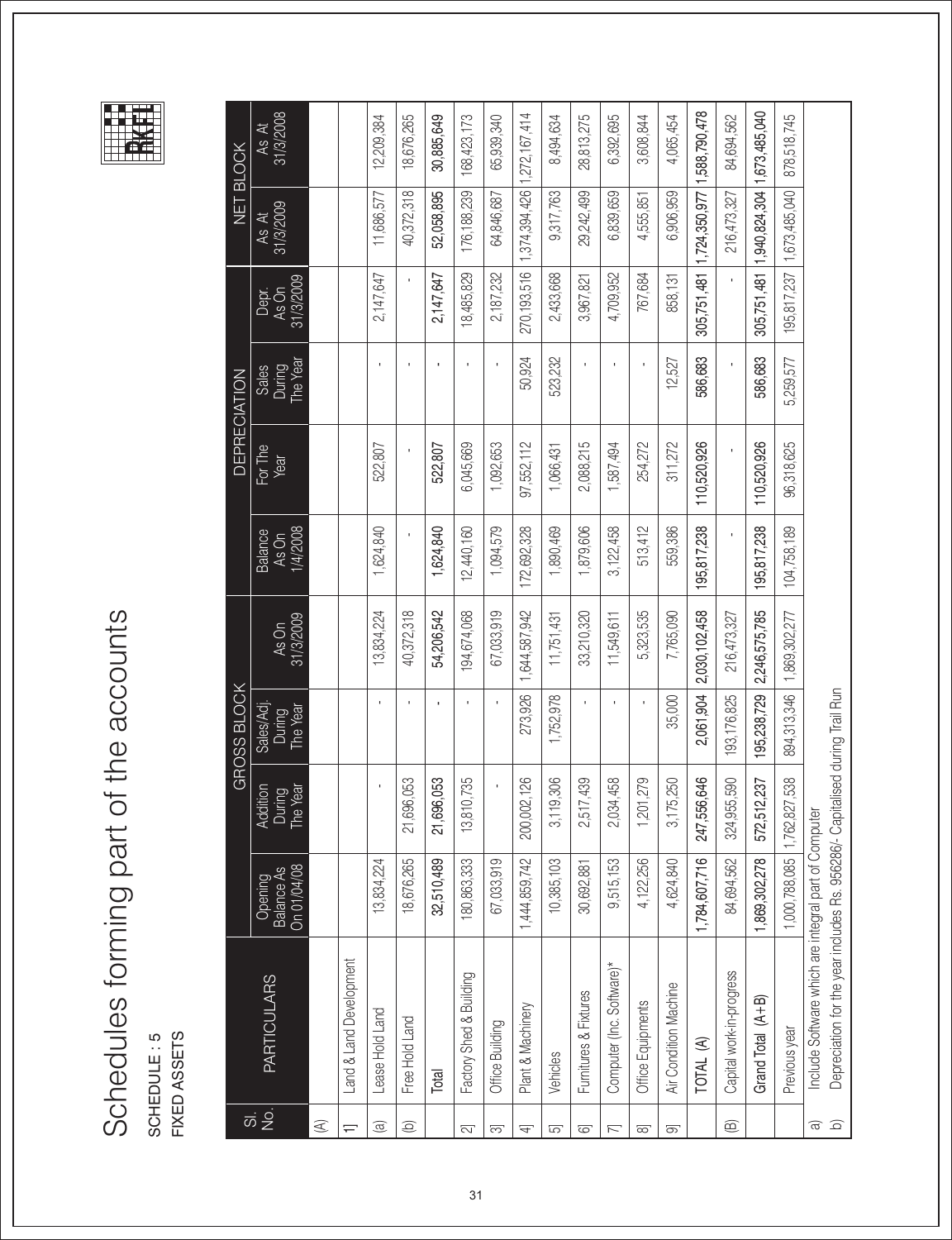

| <b>Particulars</b>                                                    | <b>March, 2009</b><br><b>Rs</b> | <b>March, 2008</b><br><b>Rs</b> |
|-----------------------------------------------------------------------|---------------------------------|---------------------------------|
| <b>SCHEDULE - 6:</b>                                                  |                                 |                                 |
| <b>INVESTMENT</b>                                                     |                                 |                                 |
| Long Term Investment (at Cost)                                        |                                 |                                 |
| Mutual Fund-other than Trade<br>A)                                    |                                 |                                 |
| Reliance Diversified Power Sector Fund 164201.361 per Units<br>(a)    | 7,050,000                       | 3,150,000                       |
| @ Rs. 25.115 per Unit of monthly income plan                          |                                 |                                 |
| (Aggregate Market Value Rs 41,23,342/-)                               |                                 |                                 |
| Reliance Growth Fund, 99116.791 Units @ Rs. 29.3961 per Units<br>(b)  | 5,700,000                       | 3,900,000                       |
| as per Unit of Growth Fund Dividend Plan                              |                                 |                                 |
| (Aggregate Market Value Rs 29,13,647/-)                               |                                 |                                 |
| Reliance Vision Fund, 196081.877 Units @ Rs. 25.9406 per Units<br>(c) | 9,750,000                       | 6,000,000                       |
| of Vision Fund Dividend Plan                                          |                                 |                                 |
| (Aggregate Market Value Rs 50,86,482/-)                               |                                 |                                 |
| In Equity Shares (Quoted-fully Paidup) other than Trade<br>B)         |                                 |                                 |
| 17268 Nos of Rs. 10 each fully paid up of Essar Shipping Ltd.         | 2,998,600                       |                                 |
| (Aggregate Market Value Rs 5,08,543/-)                                |                                 |                                 |
| Current investment -other then trade<br>C)                            |                                 |                                 |
| (at cost or market value which ever is lower)                         |                                 |                                 |
| In Equity Shares (Quoted)                                             |                                 |                                 |
| 15000 Nos of Rs. 10 each fully paid up of Essar Oil Ltd.              |                                 | 2,862,020                       |
|                                                                       | 25,498,600                      | 15,912,020                      |
| <b>SCHEDULE - 7:</b>                                                  |                                 |                                 |
| <b>INVENTORIES:</b>                                                   |                                 |                                 |
| (As taken valued & certified by the Management)                       |                                 |                                 |
| (At lower of cost or net realisable value)                            |                                 |                                 |
| <b>Raw Material</b>                                                   | 157,602,778                     | 425,973,621                     |
| Work-in-progress                                                      | 417,752,907                     | 209,138,505                     |
| Forgings Scrap                                                        | 10,130,247                      | 1,308,725                       |
| Stores, Spares, Dies & Block(At cost)                                 | 244,765,266                     | 218,370,215                     |
|                                                                       | 830,251,198                     | 854,791,066                     |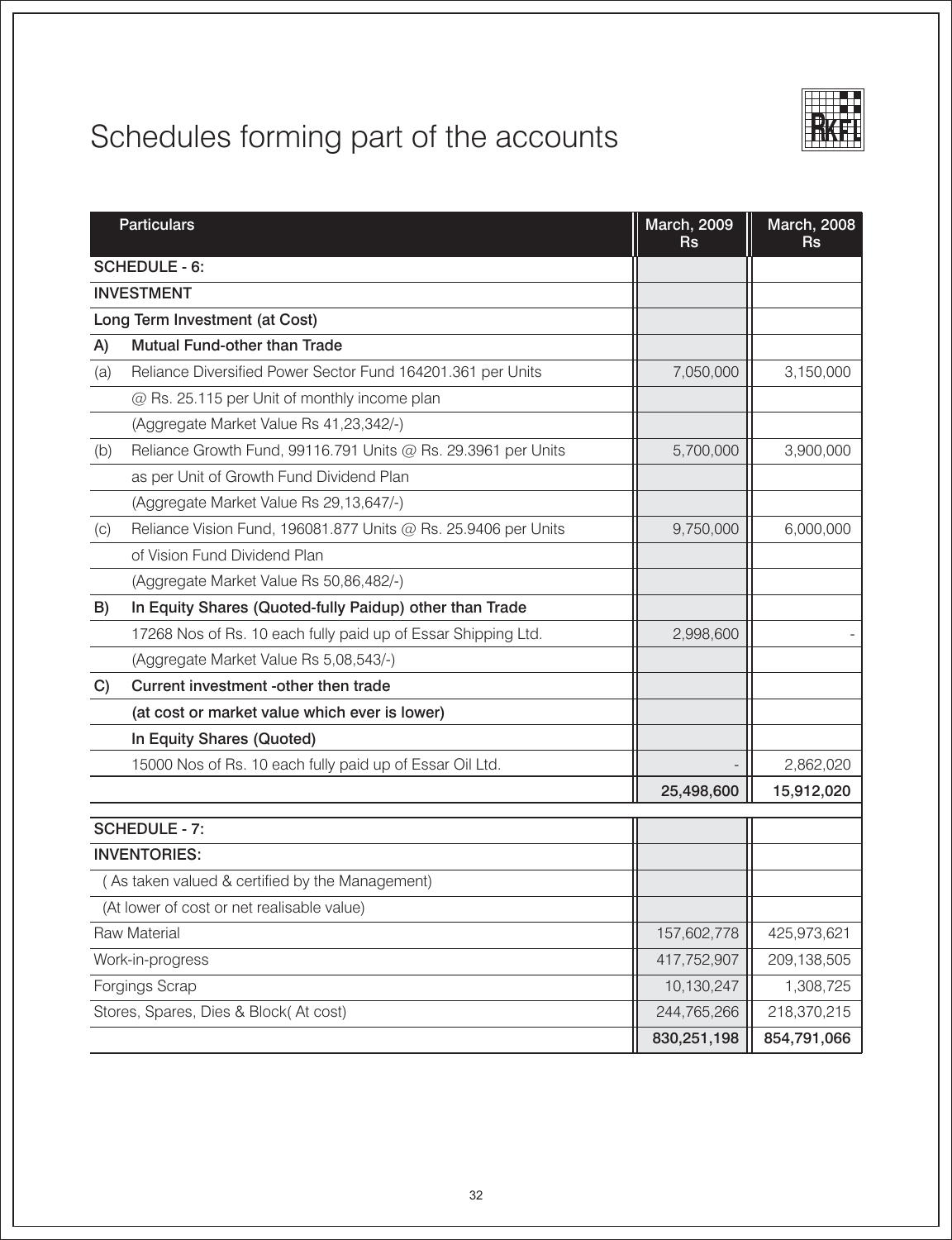| <b>Particulars</b>                                                                  | <b>March, 2009</b><br><b>Rs</b> | <b>March, 2008</b><br><b>Rs</b> |
|-------------------------------------------------------------------------------------|---------------------------------|---------------------------------|
| <b>SCHEDULE - 8:</b>                                                                |                                 |                                 |
| <b>SUNDRY DEBTORS</b> (Unsecured considered good)                                   |                                 |                                 |
| Debts outstanding for a period exceeding six months                                 | 86,228,412                      | 32,093,445                      |
| Other debts                                                                         | 335,403,714                     | 320,396,129                     |
|                                                                                     | 421,632,125                     | 352,489,574                     |
| <b>SCHEDULE - 9:</b>                                                                |                                 |                                 |
| <b>CASH &amp; BANK BALANCE</b>                                                      |                                 |                                 |
| Cash on hand (As certified by the Management)                                       | 798,455                         | 66,990                          |
| With Scheduled Bank-                                                                |                                 |                                 |
| a) Fixed deposit Account                                                            | 97,067,069                      | 11,000,000                      |
| b) Current Account *                                                                | 314,879                         | 1,394,164                       |
| * Includes Rs. 173882/- (Rs. 158321/-) being balance in unclaimed dividend account) |                                 |                                 |
|                                                                                     | 98,180,403                      | 12,461,154                      |
| <b>SCHEDULE - 10:</b>                                                               |                                 |                                 |
| <b>LOANS, ADVANCES &amp; DEPOSITS</b>                                               |                                 |                                 |
| (Unsecured considered Good)                                                         |                                 |                                 |
| Advances (Recoverable in cash or in kind or for                                     | 71,849,789                      | 55,925,681                      |
| value to be received)                                                               |                                 |                                 |
| MAT entitlement Receivable                                                          | 30,964,025                      | 22,855,206                      |
| Loan to Body Corporate                                                              |                                 | 55,327,764                      |
| Balance with Central Excise Authority                                               | 47,366,959                      | 87,014,078                      |
| Deposits                                                                            | 21,501,619                      | 21,705,576                      |
|                                                                                     | 171,682,392                     | 242,828,306                     |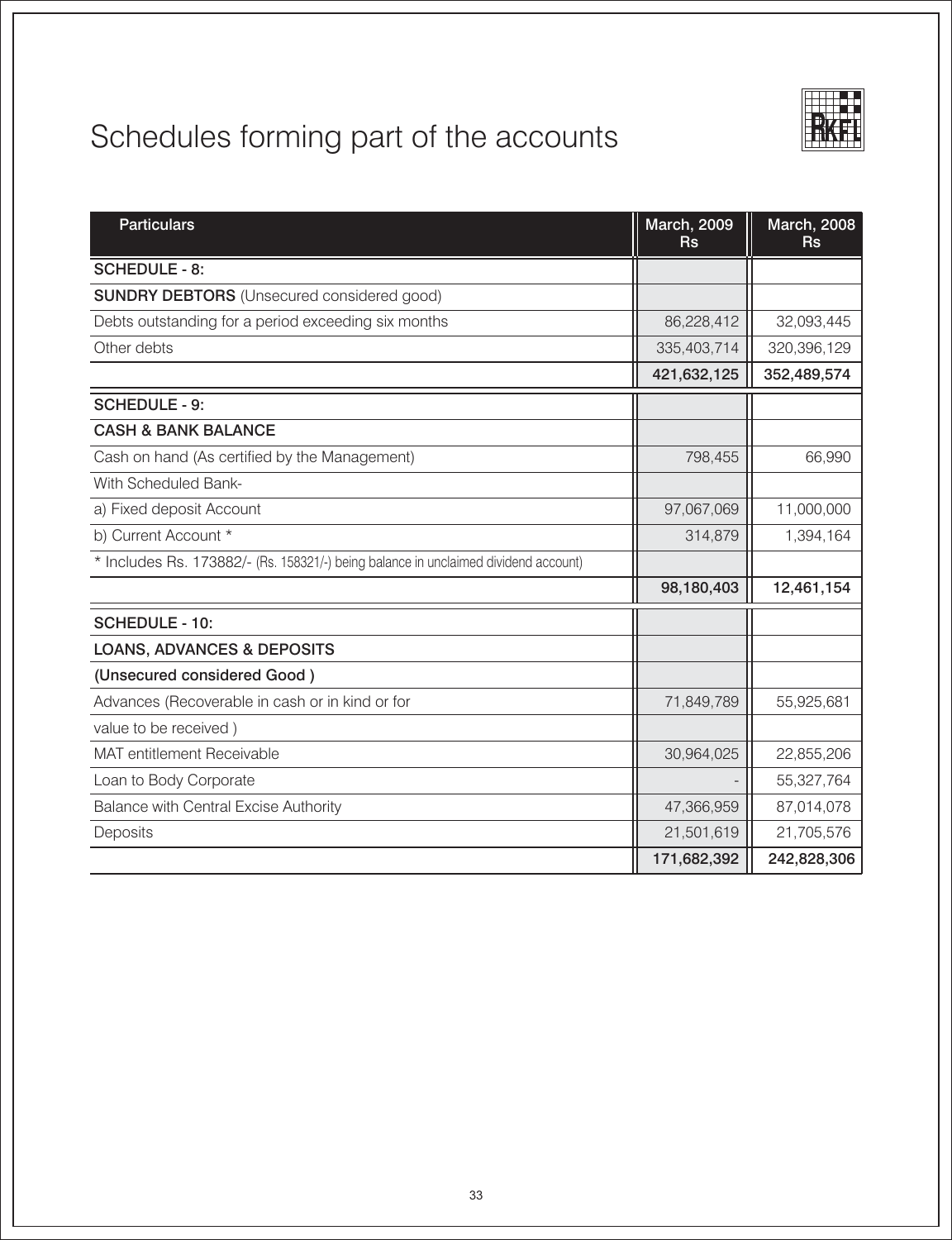

| <b>Particulars</b>                                          | <b>March, 2009</b><br><b>Rs</b> | <b>March, 2008</b><br><b>Rs</b> |
|-------------------------------------------------------------|---------------------------------|---------------------------------|
| <b>SCHEDULE - 11</b>                                        |                                 |                                 |
| <b>CURRENT LIABILITIES &amp; PROVISIONS:</b>                |                                 |                                 |
| <b>Current Liabilities:</b>                                 |                                 |                                 |
| Sundry Creditors For Goods, Services & Expenses etc         |                                 |                                 |
| To Others                                                   | 421,345,832                     | 563,445,586                     |
| <b>Advance from Customers</b>                               | 7,697,482                       | 1,671,317                       |
| Investor's Education & Protection Fund shall be credited by |                                 |                                 |
| <b>Unclaimed Dividend</b>                                   | 173,882                         | 158,321                         |
| Provisions for:                                             |                                 |                                 |
| <b>Retirement Benefit</b>                                   | 4,423,166                       | 3,100,047                       |
| Income Tax (Net of Payment)                                 |                                 | 248,771                         |
| Fringe Benefit Tax (Net of Payment)                         | 200,000                         | 100,000                         |
| Proposed Dividend                                           |                                 | 15,328,540                      |
| Tax on Proposed Dividend                                    |                                 | 2,605,085                       |
|                                                             | 433,840,362                     | 586,657,667                     |
| SCHEDULE - 12:                                              |                                 |                                 |
| SALES, OPERATING INCOME ETC.                                |                                 |                                 |
| Sales (Including excise, sales tax, net of returns)         | 2,032,344,890                   | 1,879,194,982                   |
| Sales (Export)                                              | 203,715,368                     | 193,023,561                     |
| <b>Job Work Receipts</b>                                    | 72,913,717                      | 83,186,046                      |
| Sale of Manufacturing Scrap (Including excise, sales tax)   | 164,602,887                     | 117,887,947                     |
| <b>Claim Received</b>                                       | 30,976,266                      |                                 |
| Die Design & Preparation Charges                            | 18,380,675                      | 2,251,441                       |
| <b>Export Incentives</b>                                    | 13,957,585                      | 11,018,466                      |
|                                                             | 2,536,891,387                   | 2,286,562,442                   |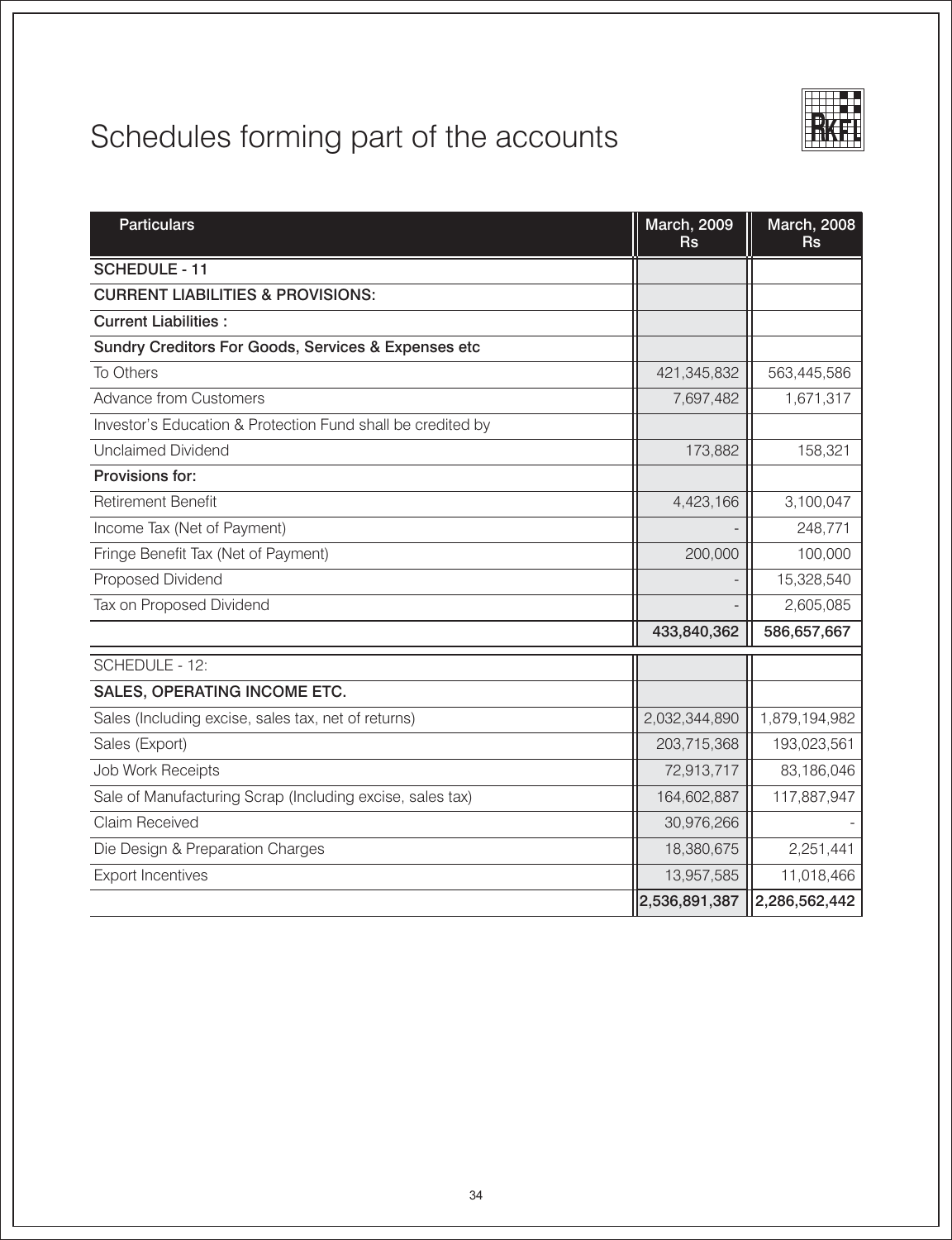

| <b>Particulars</b>                                   | <b>March, 2009</b><br><b>Rs</b> | <b>March, 2008</b><br><b>Rs</b> |
|------------------------------------------------------|---------------------------------|---------------------------------|
| SCHEDULE - 13:                                       |                                 |                                 |
| Other Income:                                        |                                 |                                 |
| Misc. Receipts                                       | 6,075,206                       | 2,038,067                       |
| Sundry Balances Written Back (Net)                   | 3,929,822                       | 1,407,280                       |
| Income from Investment other than Trade: (Current)   |                                 |                                 |
| Profit on Sale of Units of Mutual Fund/Investment    | 219,346                         | 399,537                         |
| Dividend (Tax Free)                                  | 10,250                          |                                 |
| Income from Investment other than Trade: (Long Term) |                                 |                                 |
| Dividend (Tax Free)                                  | 1,024,246                       | 1,434,831                       |
| Profit on Sale of Fixed Assets                       | (606, 681)                      | 2,099,790                       |
|                                                      | 10,652,189                      | 7,379,505                       |
| <b>SCHEDULE - 14:</b>                                |                                 |                                 |
| <b>INCREASE / (DECREASE) IN STOCK:</b>               |                                 |                                 |
| (A) CLOSING STOCK IN TRADE:                          |                                 |                                 |
| Work in Progress                                     | 417,752,907                     | 209,138,505                     |
| <b>Forging Scrap</b>                                 | 10,130,247                      | 1,308,725                       |
|                                                      | 427,883,154                     | 210,447,230                     |
| Less: Stock of Trial Run                             | 8,560,266                       |                                 |
|                                                      | 419,322,888                     | 210,447,230                     |
| (B) OPENING STOCK IN TRADE:                          |                                 |                                 |
| Work in Progress                                     | 209,138,505                     | 111,660,973                     |
| Forging Scrap                                        | 1,308,725                       | 447,749                         |
|                                                      | 210,447,230                     | 112,108,722                     |
| INCREASE/(DECREASE) IN STOCK (A-B)                   | 208,875,658                     | 98,338,508                      |
| Less: Excise Duty on Increase/(Decrease) in Stock    | 606,251                         | 101,586                         |
|                                                      | 208,269,407                     | 98,236,922                      |
| <b>SCHEDULE - 15:</b>                                |                                 |                                 |
| <b>CONSUMPTION OF RAW MATERIALS:</b>                 |                                 |                                 |
| Stock at commencement                                | 425,973,621                     | 234,567,497                     |
| Add: Purchases                                       | 1,188,485,505                   | 1,328,818,832                   |
|                                                      | 1,614,459,126                   | 1,563,386,329                   |
| Less: Closing Stock                                  | 157,602,778                     | 425,973,621                     |
| Less: Trial Run Consumption                          | 5,019,318                       | $ 1,451,837,031 $ 1,137,412,707 |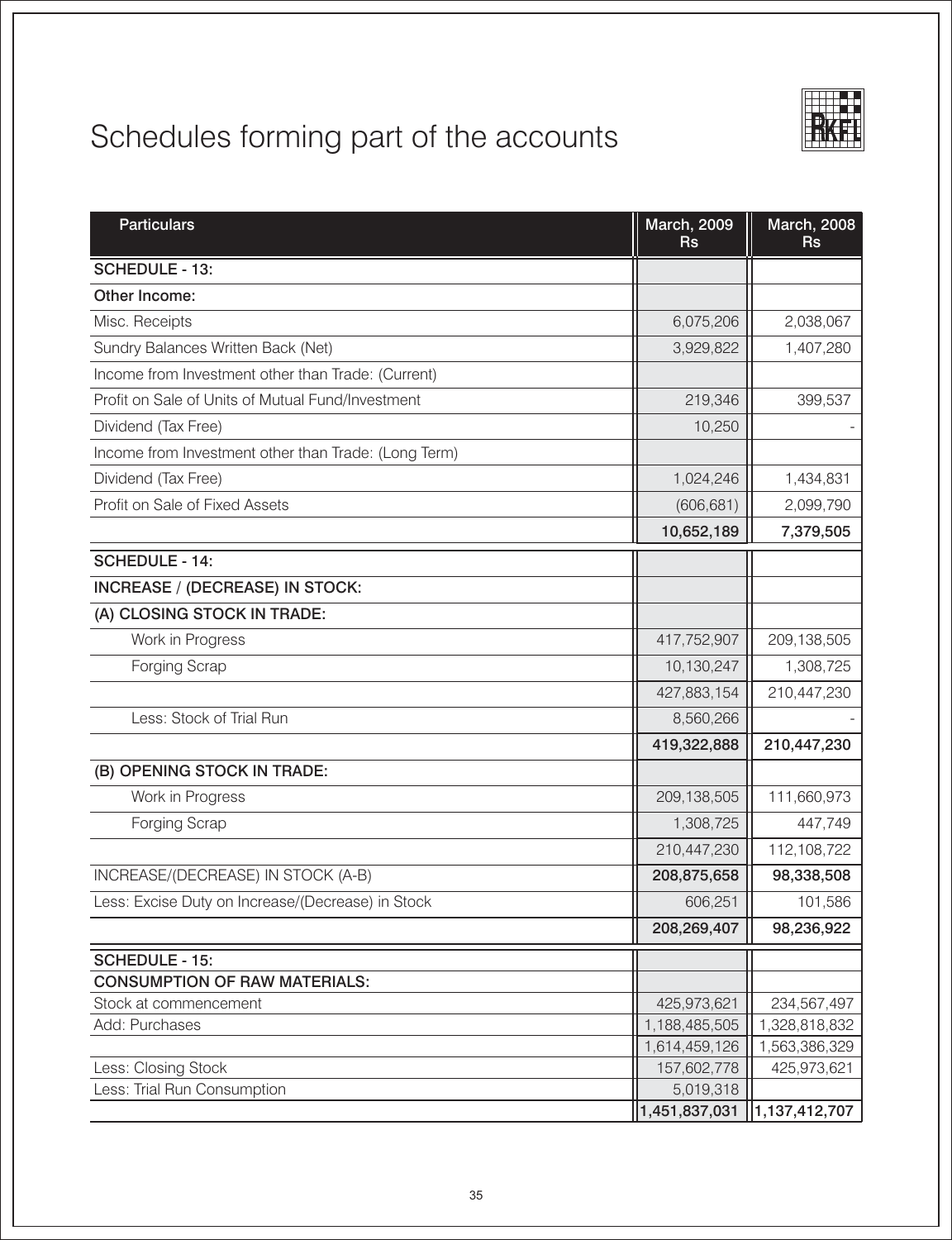| <b>Particulars</b>                                                          | <b>March, 2009</b><br><b>Rs</b> | <b>March, 2008</b><br><b>Rs</b> |
|-----------------------------------------------------------------------------|---------------------------------|---------------------------------|
| <b>SCHEDULE - 16</b>                                                        |                                 |                                 |
| <b>Manufacturing and Other Expenses</b>                                     |                                 |                                 |
| Carriage Inward Expenses                                                    | 9,062,580                       | 8,869,148                       |
| <b>Electric Charges</b>                                                     | 85,244,455                      | 71,953,638                      |
| <b>Fuel Consumption</b>                                                     | 129,033,288                     | 115,764,771                     |
| Processing Charges                                                          | 63,608,708                      | 83,136,702                      |
| Stores, Spares & Die Blocks Consumed                                        | 118,412,050                     | 90,175,376                      |
| (Including Packing Material)                                                |                                 |                                 |
| Repairs to :-                                                               |                                 |                                 |
| - Plant & Machinery                                                         | 5,856,898                       | 6,365,285                       |
| - Factory Shed & Building                                                   | 753,046                         | 1,227,635                       |
| Rent                                                                        | 566,777                         | 293,029                         |
| Rates & Taxes                                                               | 322,930                         | 703,033                         |
| Insurance Charges (Including Keyman Insurance)                              | 5,181,668                       | 3,904,114                       |
| Repairs & Maintenance                                                       | 2,945,529                       | 2,829,393                       |
| Miscellaneous Expenses                                                      | 12,120,782                      | 15,961,700                      |
| Bank Charges & Commission                                                   | 12,438,996                      | 7,985,584                       |
| Postage, Telegraph & Telephone                                              | 3,467,578                       | 2,659,985                       |
| Legal & Professional Expenses                                               | 7,908,266                       | 7,168,942                       |
| Travelling & Conveyance Expenses                                            | 10,013,614                      | 6,761,899                       |
| (Including Directors Travelling Rs. 4214030/-, previous Year Rs. 3128259/-) |                                 |                                 |
| <b>Advertisement Expenses</b>                                               | 595,322                         | 1,135,135                       |
| <b>Auditors Remuneration</b>                                                | 966,178                         | 980,053                         |
| Brokerage & Commission Expenses                                             | 4,420,975                       | 5,142,752                       |
| Vehicle Running Expenses                                                    | 2,918,530                       | 2,478,998                       |
| <b>Carriage Outward Expenses</b>                                            | 29,125,061                      | 20,469,016                      |
| <b>Export Expenses</b>                                                      | 23,390,120                      | 21,786,348                      |
| Discount & Rebate (Net)                                                     | 5,689,944                       | 1,259,212                       |
| Exchange Rate Difference                                                    | 31,682,041                      | (5,342,185)                     |
| <b>TOTAL</b>                                                                | 565,725,337                     | 473,669,562                     |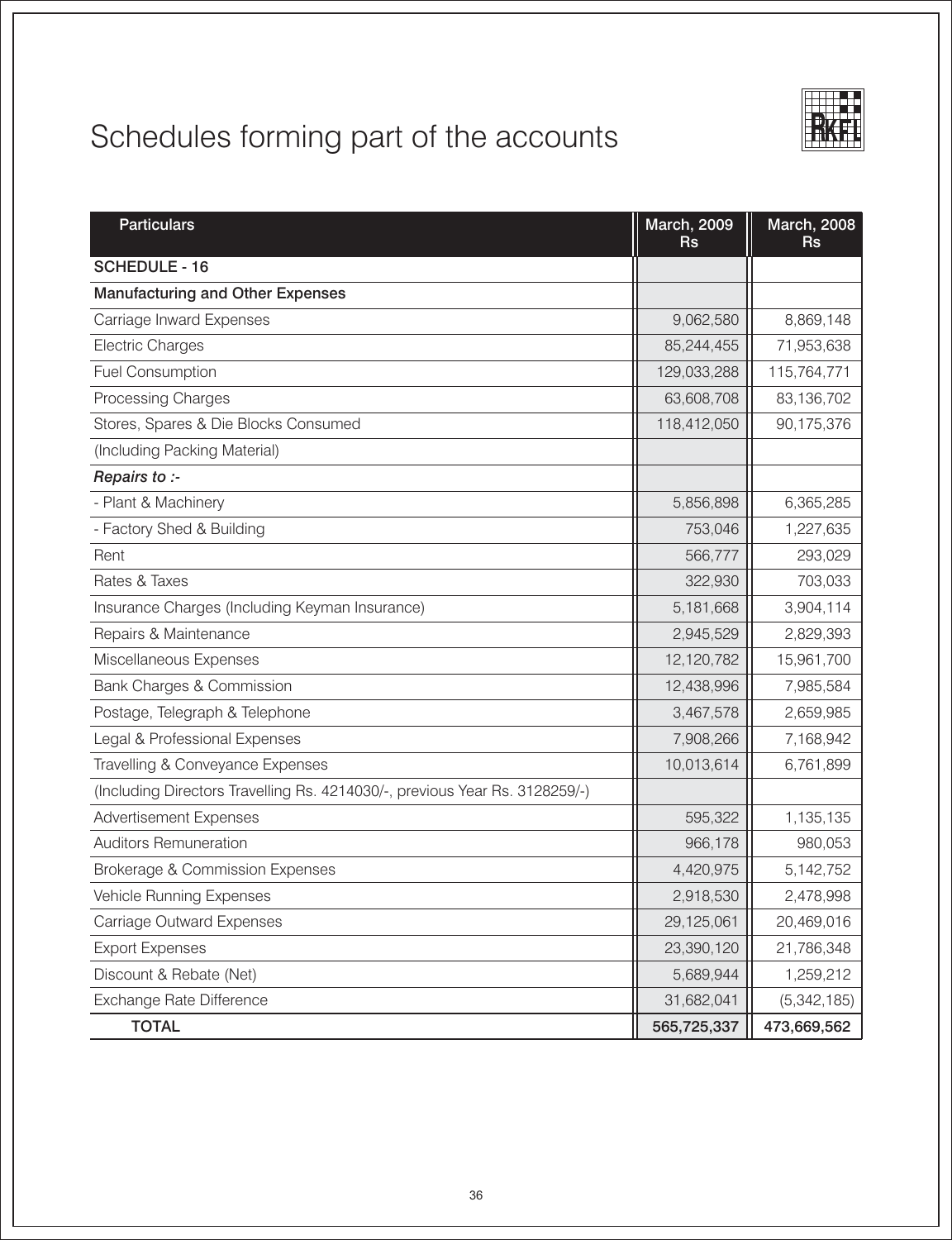| <b>Particulars</b>                                                       | <b>March, 2009</b><br><b>Rs</b> | <b>March, 2008</b><br><b>Rs</b> |
|--------------------------------------------------------------------------|---------------------------------|---------------------------------|
| SCHEDULE - 17:                                                           |                                 |                                 |
| PAYMENT MADE TO AND PROVISIONS FOR EMPLOYEES                             |                                 |                                 |
| Salaries, Wages, Bonus, Exgratia, Incentive etc.                         | 114, 197, 487                   | 93,814,343                      |
| Gratuity Contribution to Fund                                            | 3,881,199                       | 1,909,283                       |
| <b>Welfare Expenses</b>                                                  | 3,231,567                       | 2,138,464                       |
| P. F / Employees Pension Fund & E. S. I. Contribution                    | 9,153,972                       | 7,165,697                       |
|                                                                          | 130,464,225                     | 105,027,787                     |
| <b>SCHEDULE - 18:</b>                                                    |                                 |                                 |
| <b>INTEREST PAID</b>                                                     |                                 |                                 |
| Interest on Term Loans                                                   | 60,635,817                      | 55,760,557                      |
| Interest on Working Capital                                              | 131,767,671                     | 61,783,271                      |
| Interest to Others                                                       | 12,955,951                      | 8,029,787                       |
|                                                                          | 205,359,439                     | 125,573,615                     |
| Less: Interest Received *                                                |                                 |                                 |
| -Fixed Deposit<br>957,243                                                |                                 |                                 |
| 10,880,568<br>$-Loan$                                                    |                                 |                                 |
| -Others<br>2,665,924                                                     | 14,503,735                      | 6,554,586                       |
| Less: Capitalised                                                        | 13,316,538                      | 21,231,185                      |
| * Tax deducted at Source Rs. 9,83,894/- (Previous Year: Rs. 12,62,643/-) |                                 |                                 |
|                                                                          | 177,539,166                     | 97,787,844                      |

#### SCHEDULE - 19

## SIGNIFICANT ACCOUNTING POLICIES AND NOTES ON ACCOUNT

#### (A) SIGNIFICANT ACCOUNTING POLICIES:

#### (1) Basis of Preparation:

The Financial Statements have been prepared to comply with the mandatory Accounting Standard as notified by Companies (Accounting Standard) Rules 2006 and the relevant provisions of the Companies Act, 1956. The financial statements have been prepared under the Historical Cost Convention basis.

All the items of Income and Expenditure have been recognised on accrual basis excepting Insurance claim, Sales Tax / Excise claims / refunds which are accounted on cash basis where the amounts are unascertainable.

The accounting policies applied by the Company is consistent with those used in last year except where otherwise stated.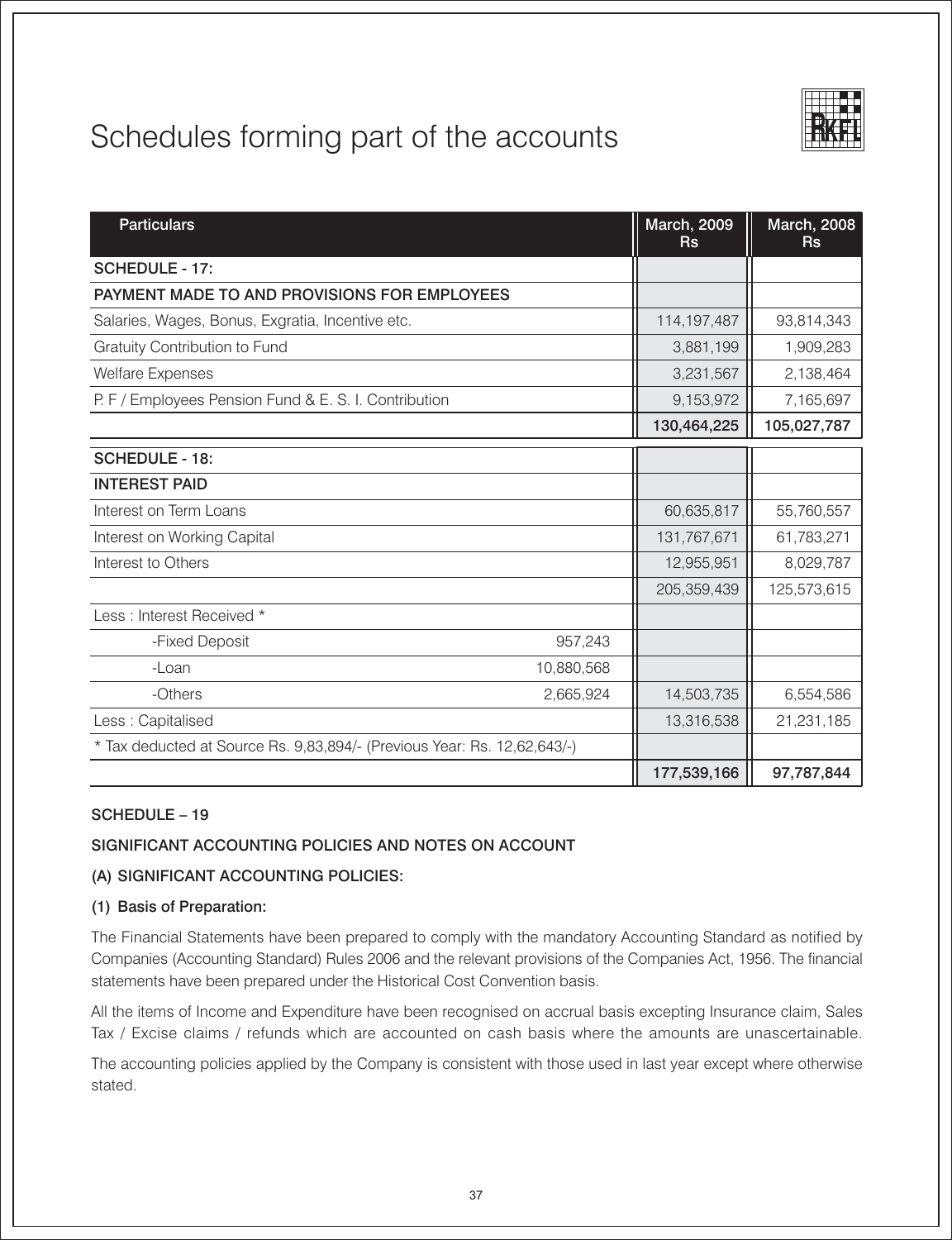

#### (2) Fixed Assets:

- (a) Fixed assets are stated at cost less accumulated depreciation. Cost includes cost of acquisition, construction and improvement made, which are inclusive of freight, duty (net of cenvat), taxes, incidental expenses, interest and fund raising cost and other pre-operative expenses apportioned.
- (b) Capital work-in-progress are stated at cost including interest, fund raising cost and related expenses incurred during construction or pre-operative period.
- (c) Machinery spares which can be used only in connection with an item of Fixed Assets and whose uses as per technical assessment is expected to be non-regular are capitalised and depreciated prospectively over the residual life of the respective assets.

#### (3) Depreciation and Amortization:

- (a) Depreciation in Fixed Assets is provided during the year on straight line method (SLM) at the rates and in the manner specified in the Schedule XIV of the Companies Act 1956.
- (b) Depreciation on assets added / disposed off during the year is provided on pro-rata basis
- (c) Depreciation on change in the value of fixed assets due to exchange rate fluctuation has been provided prospectively over the residual life of the respective assets.
- (d) Leasehold lands are amortized over the leased period.

#### (4) Impairment of Assets:

The Company on an annual basis makes an assessment of any indicator that may lead to Impairment of Assets. If any such indication exits, the Company estimates the recoverable amount of the assets. If such recoverable amount is less than the carrying amount, then the carrying amount is reduced to its recoverable amount by treating the difference between them as impairment loss and charged to Profit & Loss Account. Reversal of impairment losses recognised in prior years is recorded when there is an indication that the impairment losses recognised for the assets no longer exist or have decreased.

#### (5) Inventories are valued as follows:

Inventories are valued at lower of cost or net realisable value after providing for obsolescence, if any. Cost of inventories comprises of all costs of purchase, cost of conversion and other costs incurred in bringing them to their respective present location and condition. Net realisable value is the estimated selling price in the ordinary course of business, less estimated costs of completion and estimated cost necessary to make the sale. Cost of Inventories of Raw Materials, Stores and Spares and fuel are determined on FIFO basis. Inventories of Finished Goods and Work in Progress are valued at weighted average which includes Material Cost, Cost of Conversion, Depreciation and other overheads to the extent applicable. Scrap is valued at Net realisable value.

#### (6) Investment:

- a) Long Term investments are stated at cost less provisions, if any for diminution in value, which are considered as permanent in nature.
- b) Current Investments are stated at lower of cost and fair value.

#### (7) Foreign Currency Transactions:

(a) Foreign Currency transactions are recorded on the basis of exchange rate prevailing on the date of their occurrence.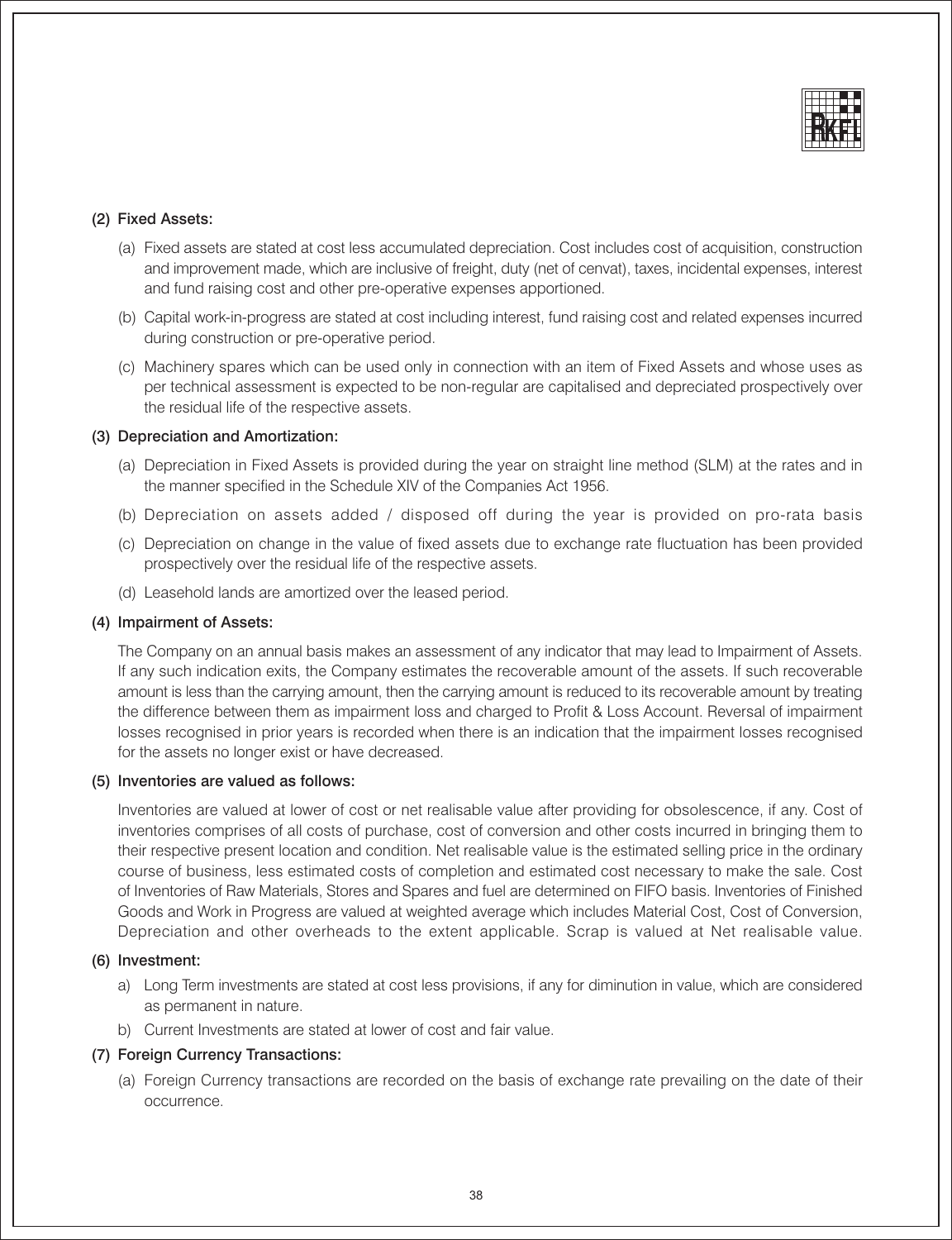

- (b) Any Income or Expense on account of exchange rate difference either on settlement or on translation is recognised in the Profit & Loss Account except in cases where they relate to acquisition of Imported fixed assets in which case they have been adjusted to the carrying cost of such assets.
- (c) In respect of transactions covered under forward foreign exchange contracts the difference between the forwards rate and the exchange rate at the inception of contract is recognised as income or expense over the life of the contract.

#### (8) Revenue Recognition:

In case of sale of goods in the domestic market revenue is recognised when the significant risks and rewards of ownership of goods have passed to the buyer, which generally coincides with the delivery. The export sales are recognised on the basis of the date of the Bill of Lading.

The export benefit under Duty Entitlement Pass Book scheme are accounted when there is no reasonable doubt of collection.

#### (9) Borrowing Cost:

Interest and other costs in connection with the borrowing of the funds to the extent related/ attributed to the acquisition / construction of qualifying fixed assets are capitalised up to date when such assets are ready for its intended use / commercial production started and other borrowing costs are charged to Profit & Loss Account.

#### (10) Excise Duty:

Excise Duty and Cess on manufacturing goods is accounted for at the time of their clearances from the factory. Excise Duty and Cess in respect of stock of finished goods and Scrap awaiting clearance from the factory at the year-end are considered for valuation of inventory.

#### (11) Taxes on Income:

Provision for current Income Tax is made in accordance with the provisions of the Income Tax Act 1961. Deferred Tax resulting from "timing differences" between book and taxable profit is accounted for using the tax rates and laws that have been enacted or substantively enacted as on the balance sheet date. The deferred tax assets are recognised and carried forward only to the extent that there is a reasonable/virtual certainty that asset will be realised in future. Fringe Benefit Tax is accounted for on the estimated value of Fringe Benefit for the year as per related provisions of the Income Tax Act, 1961.

MAT Credit is recognised as an assets only when and to the extent there is convincing evidence that the company will pay normal Income Tax during the specified period. In the year in which the Minimum Alternative Tax (MAT) credit becomes eligible to be recognised as an assets in accordance with the recommendations contained in quidance note issued by the ICAI, the said assets is created by way of credit to profit & loss account and shown as MAT credit entitlement. The company reviews the same at each Balance Sheet date and writes down the carrying amount of MAT entitlement to the extent there is no longer convincing evidence to the effect that company will pay normal Income Tax during the specified period.

#### (12) Employee's Benefits:

a) Short term employees benefit are recognised as an expense at the undiscounted amount in the profit & loss account of the year in which related service is rendered.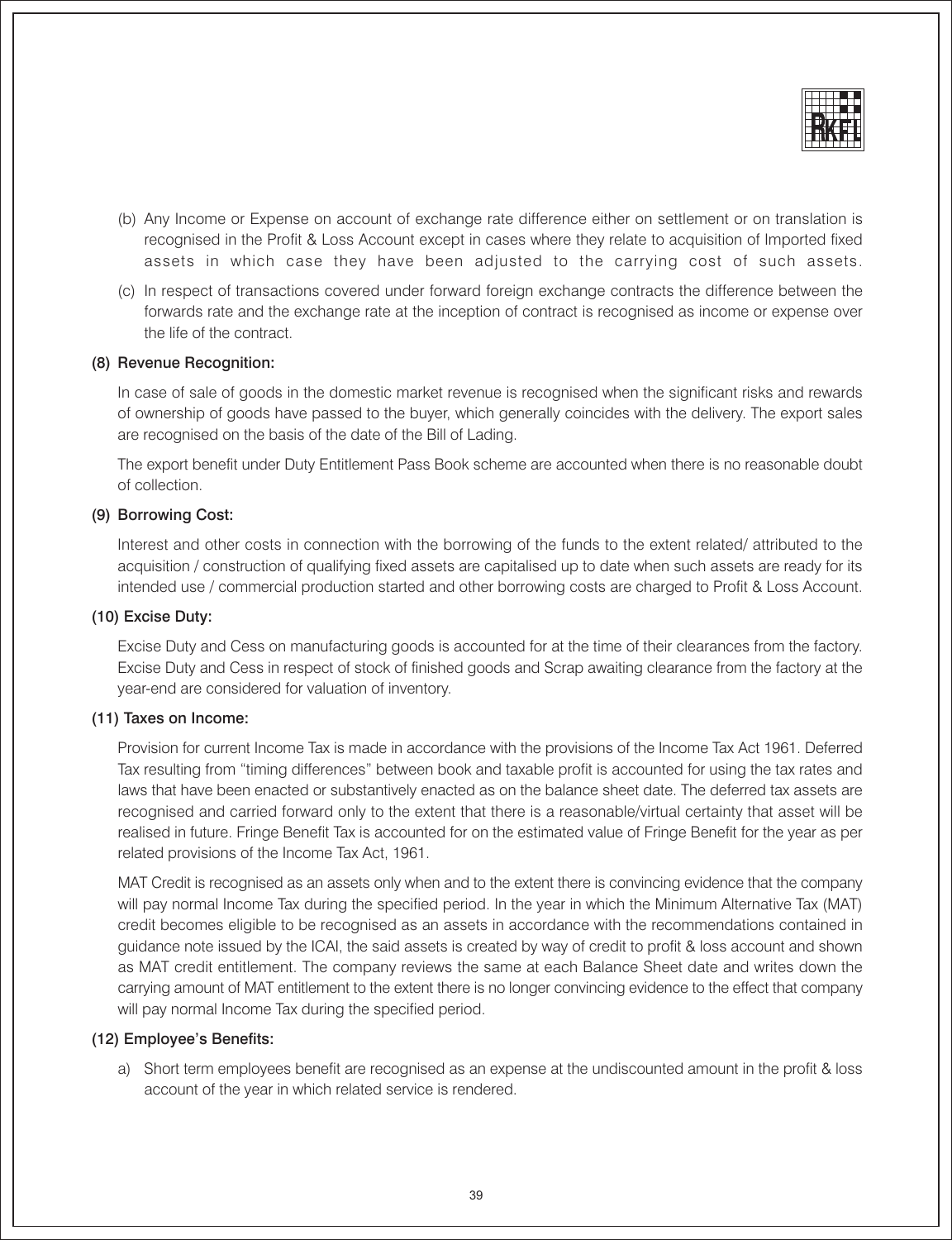

- b) Post employment and other long term benefit are recognised as an expense in the profit & loss account for the year in which the employee has rendered services. The expenses is recognised at the present value of the amount payable determined at the year end using actuarial valuation techniques. Actuarial gains and losses in respect of post employment and other long term benefit are charged to profit and loss account.
- c) The Company's contribution to the Provident Fund and the Family pension fund are charged to Profit and Loss Account.

#### (13) Use of Estimates:

In preparing Company's financial statement in conformity with accounting principles generally accepted in India, management is required to make estimates and assumptions that affects the reported amounts of assets and liabilities and disclosure of Contingent Liabilities at the date of financial statement and reported amounts of revenues and expenses during the reporting period. Actual result could differ from those estimates. Difference between actual result and estimates are recognized in the period in which the results are known/materialized.

#### (14) Earning per Share:

Basic earning per share are calculated by dividing the net profit or loss for the period attributable to equity shareholders by the weighted average number of equity shares outstanding during the period. For the purpose of calculating diluted earning per share, the net profit or loss for the period attributable to equity shareholders are divided with the weighted average number of share outstanding during the year after adjustment for the effects of all dilutive potential equity shares.

#### (15) Provisions, Contingent Liabilities and Contingent Assets:

Provisions involving substantial degree of estimation in measurement are recognized when there is a present obligation as a result of past events and it is probable that there will be an outflow of resources. Contingent liabilities are not recognized but are disclosed in the Notes on Accounts. Contingent assets are neither recognized nor disclosed in the financial statements.

#### (B) NOTES ON ACCOUNTS:

| (16) |                                       |                                                                                                  | 2009        | 2008        |
|------|---------------------------------------|--------------------------------------------------------------------------------------------------|-------------|-------------|
|      |                                       | Estimated amount of contract remaining to be<br>executed on Capital Account and not provided for | 2,81,88,240 | 4,00,43,908 |
|      |                                       | Advance Paid                                                                                     | 85,32,145   | 1,28,66,367 |
| (17) |                                       | Contingent Liability, not provided for in respect of:                                            |             |             |
|      | $(a)$ (i)                             | Claim/Disputed liabilities not acknowledged as debt: -                                           |             |             |
|      |                                       | Following demand is disputed by the company and not provided for.                                |             |             |
|      |                                       | Electricity charges demand of Jharkhand State Electricity Board.                                 |             |             |
|      | (appeal pending before Supreme Court) |                                                                                                  | 41,40,674   | <b>NIL</b>  |
|      | (11)                                  | Demand for Income Tax for the AY 2006-07                                                         |             |             |
|      |                                       | (Appeal pending before the Commissioner of                                                       |             |             |
|      |                                       | Income Tax (Appeals), Kolkata) Amount paid Rs. 14,92,050/-                                       | 14,92,050   | <b>NIL</b>  |
|      | (b)                                   | <b>Bill discounted with Bank</b>                                                                 | 1,60,81,355 | 3,14,00,640 |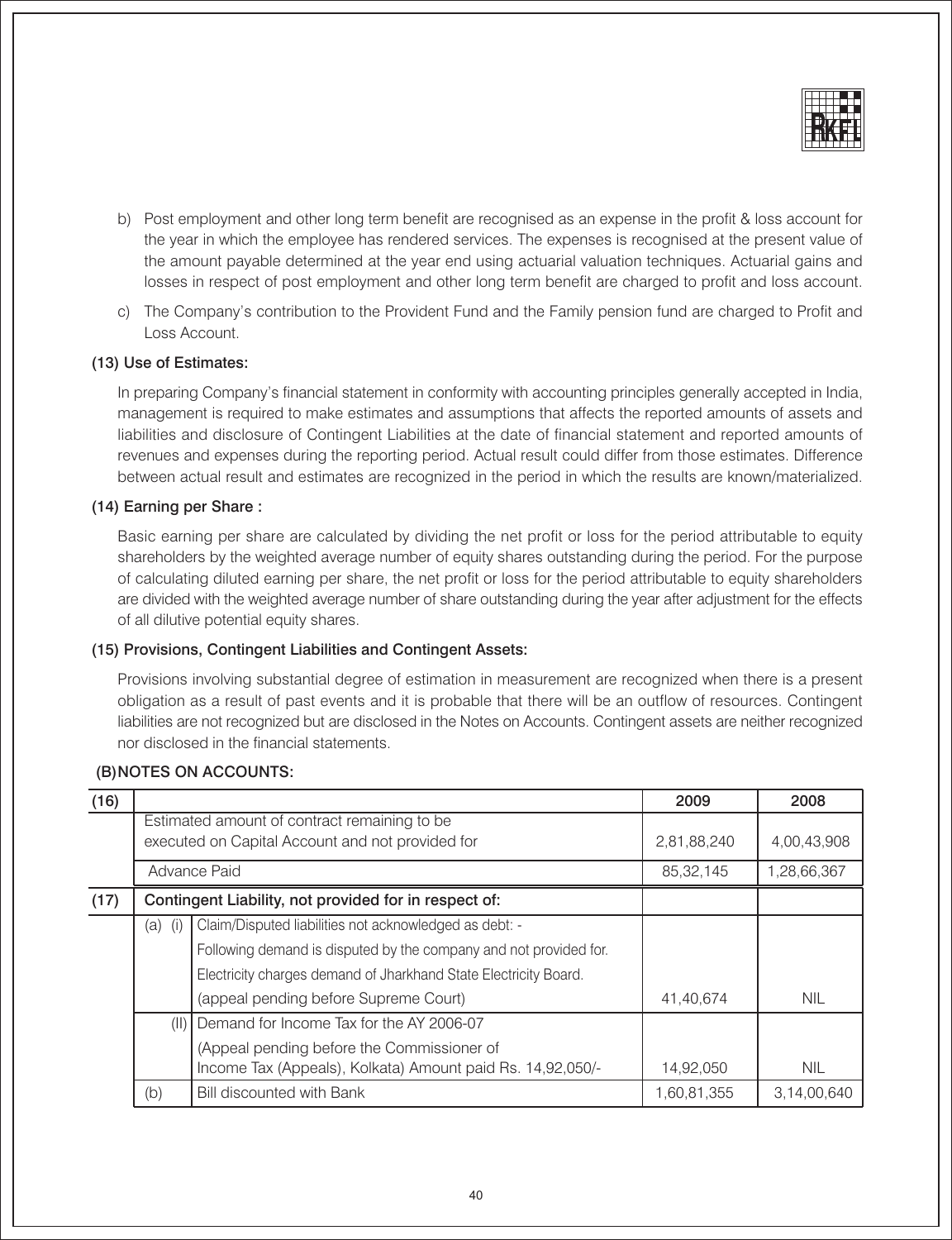

#### 18) a) Secured Loans:

Term Loans from SBI are secured by way of Equitable Mortgage by deposit of title deeds of immovable properties (leasehold) at Jamshedpur and hypothecation over movable assets of the Company, both present and future, subject to prior charges of the Company's Bankers created/ to be created in their favour for Working Capital requirements.

Working Capital Loans from Banks are secured by pari-passu hypothecation of all current assets of the Company. Further such loans from Banks are also secured by charge on certain immovable properties located at Jamshedpur and Howrah, subject to prior charges in favour of Banks created/ to be created in respect of any existing/future financial assistance/ accommodation which has been/may be obtained by the Company.

Term Loan from ICICI Bank is secured by the exclusive Mortgage of the properties situated at L & T Chambers, 6th Floor.16, Camac Street.Kolkata-700017 and land measuring around 18 acres at Mauza Bholadih, Sariakela.

Term Loan from CITI Bank, HDFC Bank and IDBI bank is secured by the specific charge on the assets financed by them.

Term Loan from HDFC bank is further secured by the personal quarantee of Mr. Naresh Jalan, Managing Director, of the company.

The Term Loan and working Capital from SBI is further secured by the Corporate Guarantee of M/s. Riddhi Portfolio Private Limited. (Formerly known as Basuki Portfolio Private Limited.)

#### b) Unsecured Loans:

Short term Loan from TATA Capital is secured by the personal guarantee of Mr. Naresh Jalan, Managing Director

- (19) The Company has export obligation against Import License taken for import of Capital Goods under Export Promotion Capital Goods Scheme (In US \$333,46,567.07) amounting to Rs. 144,98,81,425 (Previous year US \$267.94.062.97 in Rs. 117.50.29.194)
- (20) The Company's significant leasing agreements are in respect of lease for lands. These leasing agreements range between 30 to 99 years. The aggregate lease rental payables are charged as rent in Profit & Loss Account
- (21) Foreign currency exchange difference of Rs. 6,13,64,740/- (Previous year Rs. 23,32,121/-) on amount borrowed for acquisition of Fixed Assets, has been adjusted to carrying cost of fixed assets which is in compliance with the treatment prescribed under AS 11 notification - Companies (Accounting Standards) Amendment Rules, 2009 (G.S.R. 225 (E) dt. 31.03.2009) issued by Ministry of Corporate Affairs.
- The unspent money of Rs. 1,13,73,550 which was received in the previous year against the 10 % amount  $(22)$  a) of issue price for 2581000 warrants has been utilized for the purchase of the Plant and Machinery.

The unspent money of Rs.1.10.00.000 out of the earlier preferential issue is Iving in the fixed deposit with the bank.

- The diluted EPS for the year ending on 31st March 2009 have been calculated taking into account, the b) 2581000 nos. of warrants issued to Promoter group and Corporate Bodies on preferential basis which are pending for conversion into equity. The terms of conversion is within 18 months from the date of Allotment
- (23) Rs. 103200/- (Previous year Rs. NIL) has been paid as legal fee to a solicitor firm where one of Director is a partner.
- (24) Miscellaneous Expenses includes Income (Net) relating to earlier years amounting to Rs. 831,196/- (Previous vear Income Rs. 12.39.808)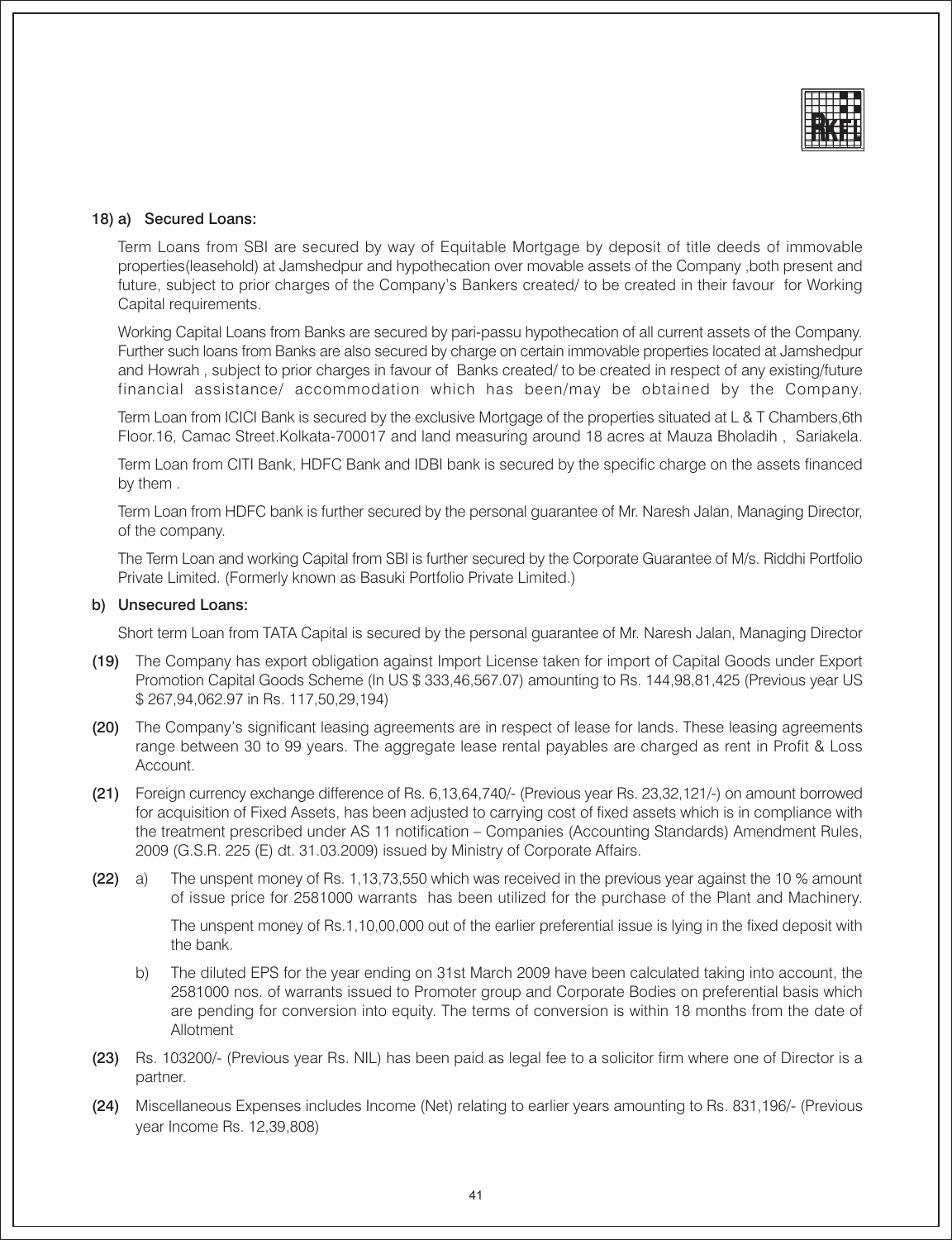

(25) a) (i) Disclosure as required by Accounting Standard 15 (Revised) on Employee Benefits : -

a) In respect of Gratuity a defined benefit scheme (based on actuarial valuation)

|    | <b>Particulars</b>                                                              | 2009<br>Gratuity<br>(Funded) | 2008<br><b>Gratuity</b><br>(Funded) |
|----|---------------------------------------------------------------------------------|------------------------------|-------------------------------------|
| a) | Expenses recognised during the year.                                            |                              |                                     |
|    | <b>Current Service Cost</b>                                                     | 20.68                        | 13.38                               |
|    | <b>Interest Cost</b>                                                            | 5.77                         | 4.06                                |
|    | Expected return on plan assets                                                  | 0.00                         | 0.00                                |
|    | Actuarial (Gain) / Loss                                                         | 12.96                        | 1.56                                |
|    | Net Cost                                                                        | 39.41                        | 19.00                               |
| b) | Net Assets / Liability recognised in the Balance Sheet as at March 31st, 2009   |                              |                                     |
|    | Present Value of Fair value of plan assets at the end of the year               | 62.05                        | 40.99                               |
|    | Present value of obligation                                                     | 91.39                        | 62.38                               |
|    | Amount recognised in Balance Sheet                                              | 29.34                        | 21.39                               |
|    | c) Reconciliation of opening and closing balances of Defined Benefit obligation |                              |                                     |
|    | Present Value of Defined Benefit obligation at the beginning of the year        | 62.38                        | 45.88                               |
|    | <b>Current service Cost</b>                                                     | 20.68                        | 13.38                               |
|    | <b>Interest Cost</b>                                                            | 5.77                         | 4.06                                |
|    | Actuarial (Gain) / Loss on obligation                                           | 2.88                         | 1.56                                |
|    | Benefit paid                                                                    | 0.32                         | (2.50)                              |
|    | Present Value of Defined benefit obligation as at March 31st, 2009              | 91.39                        | 62.38                               |
| d) | Reconciliation of opening and closing balances of fair value of plan assets     |                              |                                     |
|    | Fair value of plan assets at beginning of the year                              | 40.99                        | 29.89                               |
|    | Actual return on plan assets                                                    | 0.07                         | 3.07                                |
|    | Actuarial Gain / (Loss)                                                         | 10.08                        | $\overline{0}$                      |
|    | Employer contribution                                                           | 31.39                        | 10.53                               |
|    | <b>Benefit Paid</b>                                                             | 0.32                         | (2.50)                              |
|    | Fair value of plan assets at the end of the year                                | 62.05                        | 40.99                               |
|    | e) Investment details                                                           |                              |                                     |
|    | <b>Insurer Managed Funds</b><br>100%                                            | 62.05                        | 40.99                               |
| f) | <b>Actuarial Assumptions</b>                                                    |                              |                                     |
|    | Mortality Table (LIC)                                                           | L.I.C.                       | L.I.C.                              |
|    |                                                                                 | $(1994 - 96),$               | $(1994 - 96)$                       |
|    |                                                                                 | Ultimate Table,              | <b>Ultimate Table</b>               |
|    | Discount Rate (Per Annum)                                                       | 7.5% p.a.                    | 7.5% p.a.                           |
|    | Rate of escalation in salary (per annum)                                        | 5%                           | 5%                                  |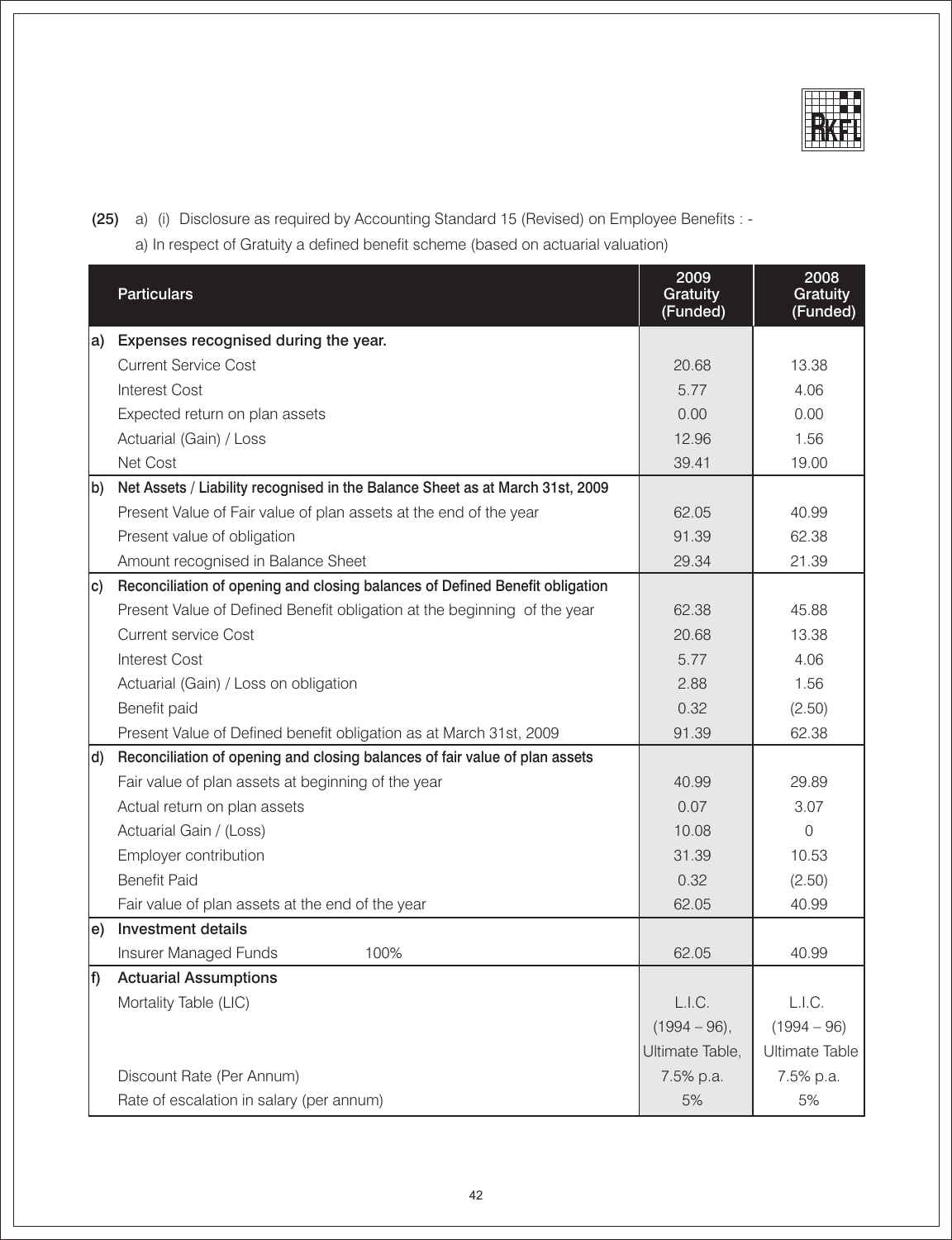

The Company has funded scheme for payment of Gratuity to all eligible employees calculated at specified number of days of last salary drawn depending upon tenure of service for each year of completed service subject to minimum service of five years payable at the time of separation upon superannuation or on exist otherwise and is provided for on the basis of actuarial valuation made at the year ended.

- ii) Leave salary Compensated absents: The Company also extents defined benefit plans in the form of compensated absences to employees. Provision for compensated absences is made on basis of actuarial valuation at the year end.
- iii) In respect of Defined contribution Scheme: -

The company contributes 12% of salary for all eligible employees towards Provident Fund managed by the Central Government. Total expenses recognized towards Employer's contribution to Provident Fund Rs 68,32,257/- (Previous year Rs. 52,08,891/-)

(26) Details of Pre-operative expenses (Including Trial Run Expenses) are as follows:-

| <b>Particulars</b>                                   | 2009<br>(Rs.)  | 2008<br>(Rs.) |
|------------------------------------------------------|----------------|---------------|
| Salaries, Wages & Allowances                         | 141,67,815     | 28,89,768     |
| Carriage Inward Expenses                             | 155,890        | <b>NIL</b>    |
| <b>Electricity Charges</b>                           | 969,215        | 186,799       |
| <b>Processing Charges</b>                            | 234,804        | <b>NIL</b>    |
| Stores, Spares & Die Blocks Consumed                 | 1391,612       | <b>NIL</b>    |
| Depreciation                                         | 956,286        | <b>NIL</b>    |
| Others Misc. Expenses                                | 245,195        | 9500          |
| <b>Consultancy Charges</b>                           | 36,00,000      | <b>NIL</b>    |
| <b>Bank Interest</b>                                 | 1976,975       | <b>NIL</b>    |
| Traveling & Conveyance                               | 1706,836       | 13,83,732     |
| Insurance Charges                                    | <b>NIL</b>     | 4,38,383      |
| Raw materials (Including Semi finished)              | 6,00,72,346    | 423,599       |
| Total                                                | 8,54,76,974    | 53,31,781     |
| Less: Preoperative Income (Including Stock of Scrap) | 1,37,15,820    | 5,56,439      |
|                                                      | 7, 17, 61, 154 | 47,75,342     |
| Add: Balance brought forward from previous year      | <b>NIL</b>     | 45,65,848     |
|                                                      | 7, 17, 61, 154 | 93,41,190     |
| Less: Allocated to Fixed Assets                      | 7, 17, 61, 154 | 93,41,190     |
| <b>Balance Carried forward</b>                       | <b>NIL</b>     | <b>NIL</b>    |

(27) Sales Includes own Manufactured items at cost Capitalised Rs. 5,50,53,029/- (Previous year Rs. NIL)

(28) Loan and Advances includes due from Officers Rs. 103,926/- (Previous Year RS. 5,73,916/-). (Maximum Balance due during the year Rs. 573916/-)

(29) Although the market value of investment in Mutual Funds & Equity Shares (Long Term) is lower than cost, considering the strategic and long term nature of Investment, in the opinion of the management such decline is temporary in nature and accordingly no provision is necessary for the same.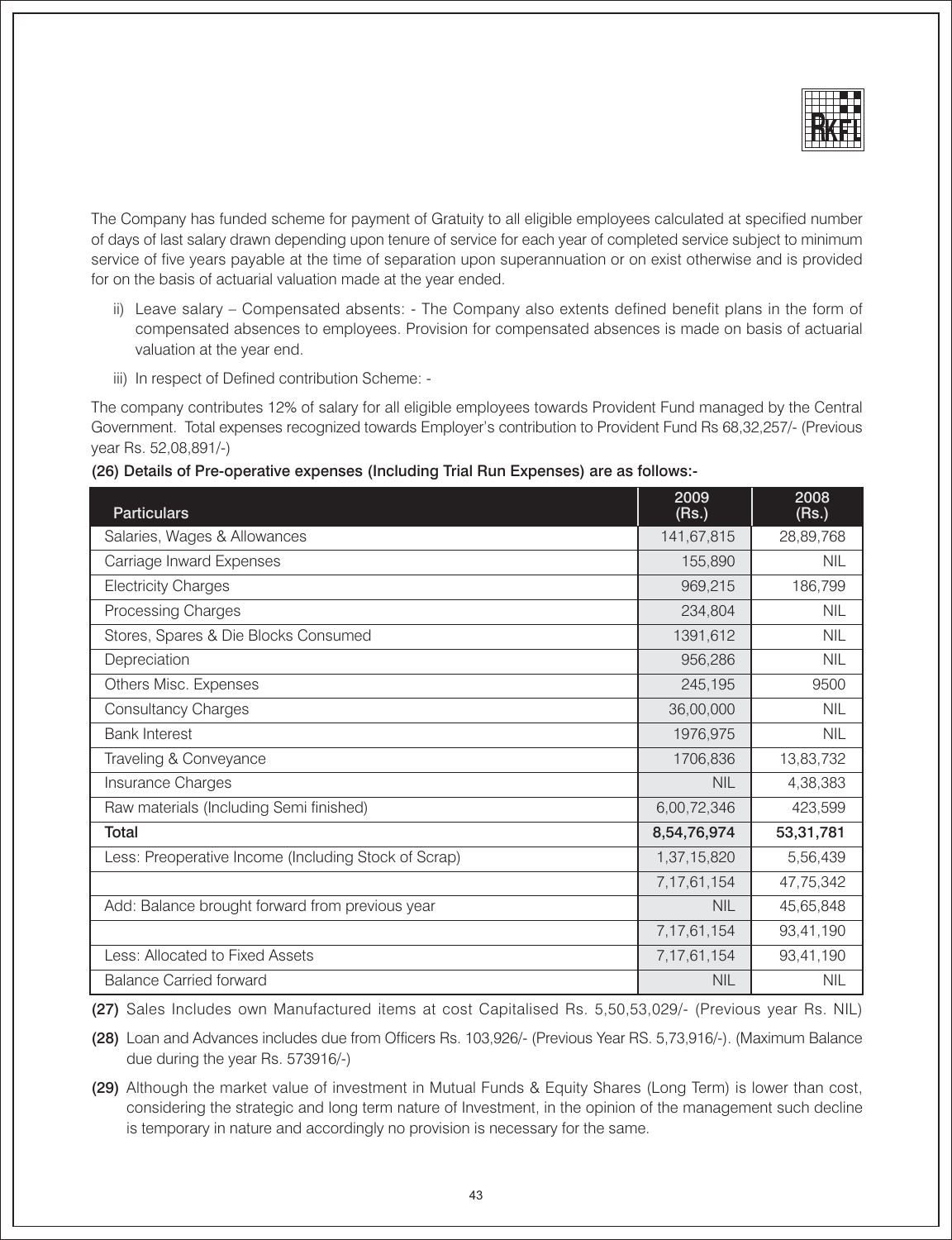

(30) During the vear Assets of Rs. 1286.40.128/- (including Preoperative Expenses) (Previous vear Ring Rolling project Rs. 77,47,80,050/-) has been capitalized.

#### (31) Segment Information:

(a) Primary Segment Information:

The Company is operating in a single segment namely Forgings.

(b) Secondary Segment Information:

Not applicable, as all the plants of the Company are located in India and Export does not constitute 10% or more of revenue from external sales.

(32) Amount due to Creditors registered under Micro, Small and Medium Enterprises Development Act, 2006 as on 31.03.2009 is Rs. NIL. Further, there is no interest accrued, payable under the said act at the close of the year. The discloser above is based on the information available with the company regarding status of the suppliers under MSME.

| (33) |                   |                               | 2009     | 2008     |
|------|-------------------|-------------------------------|----------|----------|
|      |                   | <b>Auditors Remuneration:</b> | (Rs.)    | (Rs.)    |
|      |                   | Audit Fee                     | 4,50,000 | 4,50,000 |
|      | $\left( 2\right)$ | <b>Tax Audit Fee</b>          | 100,000  | 1,00,000 |
|      | (3)               | For Certification             | 410,000  | 4,13,500 |
|      | $\left( 4\right)$ | Out of Pocket Expenses        | 6.178    | 16,553   |
|      |                   | TOTAL                         | 9,66,178 | 9,80,053 |

#### (34) a) Details of Remuneration to Chairman, Managing Director/Executive Director and Director Finance:

| <b>Auditors Remuneration:</b>      | 2009<br>(Rs.) | 2008<br>(Rs.) |
|------------------------------------|---------------|---------------|
| Salary *                           | 1,24,52,403   | 54,07,902     |
| House Rent & Other Allowances      | 59,30,897     | 31,87,386     |
| LTA, Medical Reimbursement & Bonus | 4,79,467      | 4,22,748      |
| Contribution to Provident Fund     | 57.600        | 38,880        |
| TOTAL                              | 1,89,20,367   | 90,56,916     |

b) The Company has paid above managerial remuneration during the financial year 2008-09 which is in excess of the limits as laid down in the section 309 (3) read with schedule XIII of the Companies Act, 1956. The excess remuneration is amounting to Rs. 96,48,960/-

Since the payment of remuneration in excess of the limits requires prior approval of the Central Government, the Company has made an application to the Central Government and the said approval is awaited.

\* Excludes leave encashment and gratuity which is based on actuarial valuation provided on overall company basis.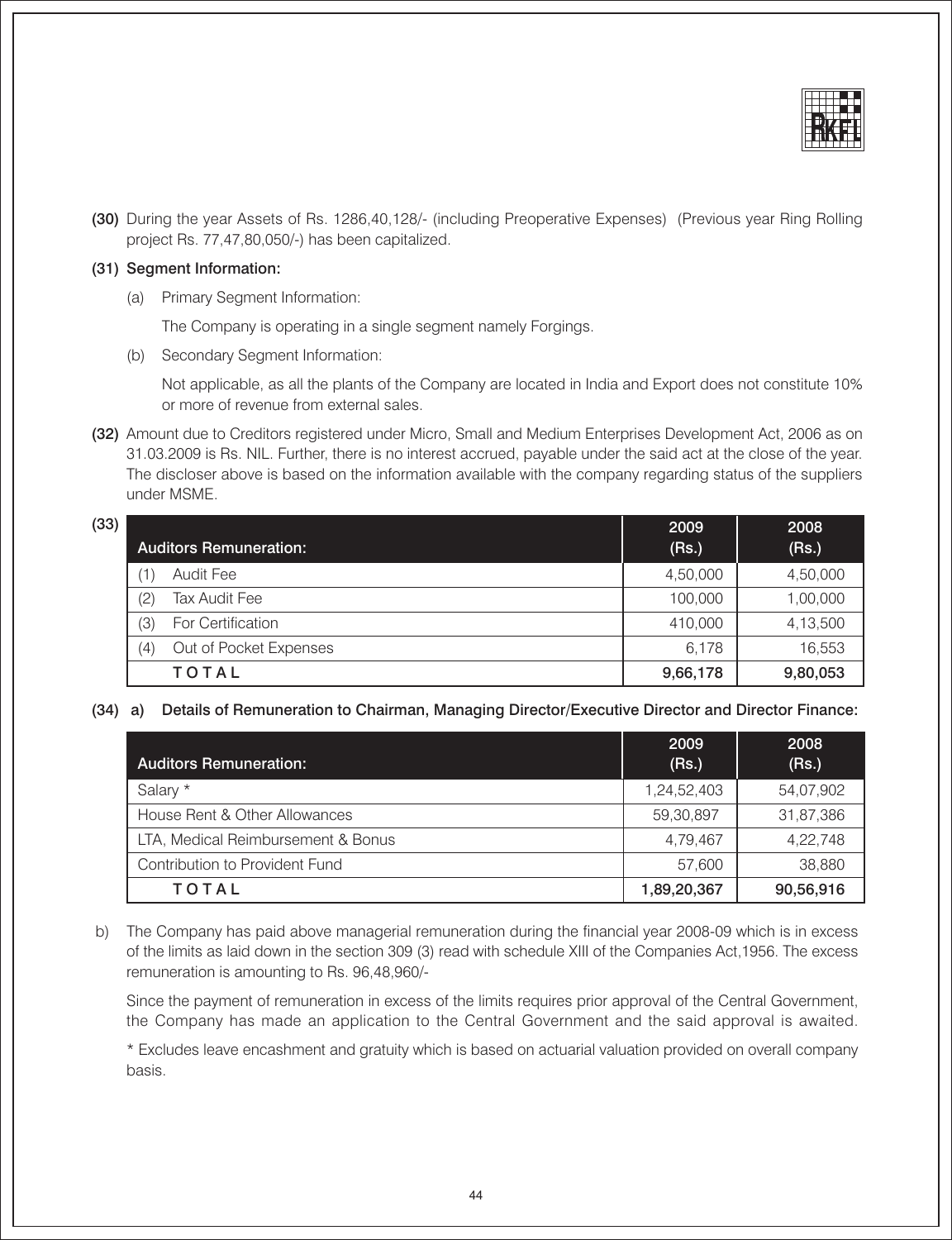

(35) a) The breakup of net deferred tax liabilities at the year end is as under:

| (i)  | Deferred Tax Liability:                       | 2009<br>(Rs.)   | 2008<br>(Rs.) |
|------|-----------------------------------------------|-----------------|---------------|
|      | Depreciation                                  | 20,93,73,293    | 17,68,59,070  |
|      | Total $-$ A                                   | 20,93,73,293    | 17,68,59,070  |
| (ii) | <b>Deferred Tax Assets:</b>                   |                 |               |
|      | <b>Retirement Benefit</b>                     | 15,03,434       | 10,53,706     |
|      | <b>Business Losses including Depreciation</b> | 3,60,96,484     | 3,01,77,934   |
|      | Others                                        | 2,06,283        | 8,60,815      |
|      | Total $-$ B                                   | 3,78,06,201     | 3,20,92,455   |
|      | Net Deferred Tax Liability (A-B)              | 17, 15, 67, 092 | 14,47,66,615  |

- The Company has recognised Deferred Tax Assets on business loss including unabsorbed depreciation b) as in view of the management there is reasonable certainty that assets will be realised in future.
- Rs. 81,08,819/- (Previous year 2,28,86,544/-) has been provided in the account towards Minimum Alternate  $C)$ Tax for the year ended 31st March 2009 in terms of Section 115JB of the Income Tax Act, 1961. MAT credit of Rs. 81,08,819/- as been recognised as an assets by crediting Profit & Loss account in the books of accounts, based on the convincing evidence that the company will pay normal income tax during the specified period.

#### (36) Earnings Per Share: (Basic & Diluted)

EPS is calculated by dividing the profit attributable to the equity shareholder by the average number of equity shares outstanding during the year.

| <b>Particulars</b>                                 | 2009<br>(Rs.) | 2008<br>(Rs.) |
|----------------------------------------------------|---------------|---------------|
| <b>BASIC:</b>                                      |               |               |
| Opening number of Equity Shares                    | 1,53,28,540   | 1,51,99,230   |
| Total Shares outstanding (Weighted Average)        | 1,53,28,540   | 1,52,64,945   |
| Profit after Taxation before Extra- Ordinary Items | 4,54,26,644   | 13,02,62,860  |
| Profit after Taxation after Extra- Ordinary Items  | 4,54,26,644   | 13,02,62,860  |
| EPS before Extra-Ordinary Item (Rs. per Share)     | 2.96          | 8.53          |
| EPS after Extra-Ordinary Item (Rs. per Share)      | 2.96          | 8.53          |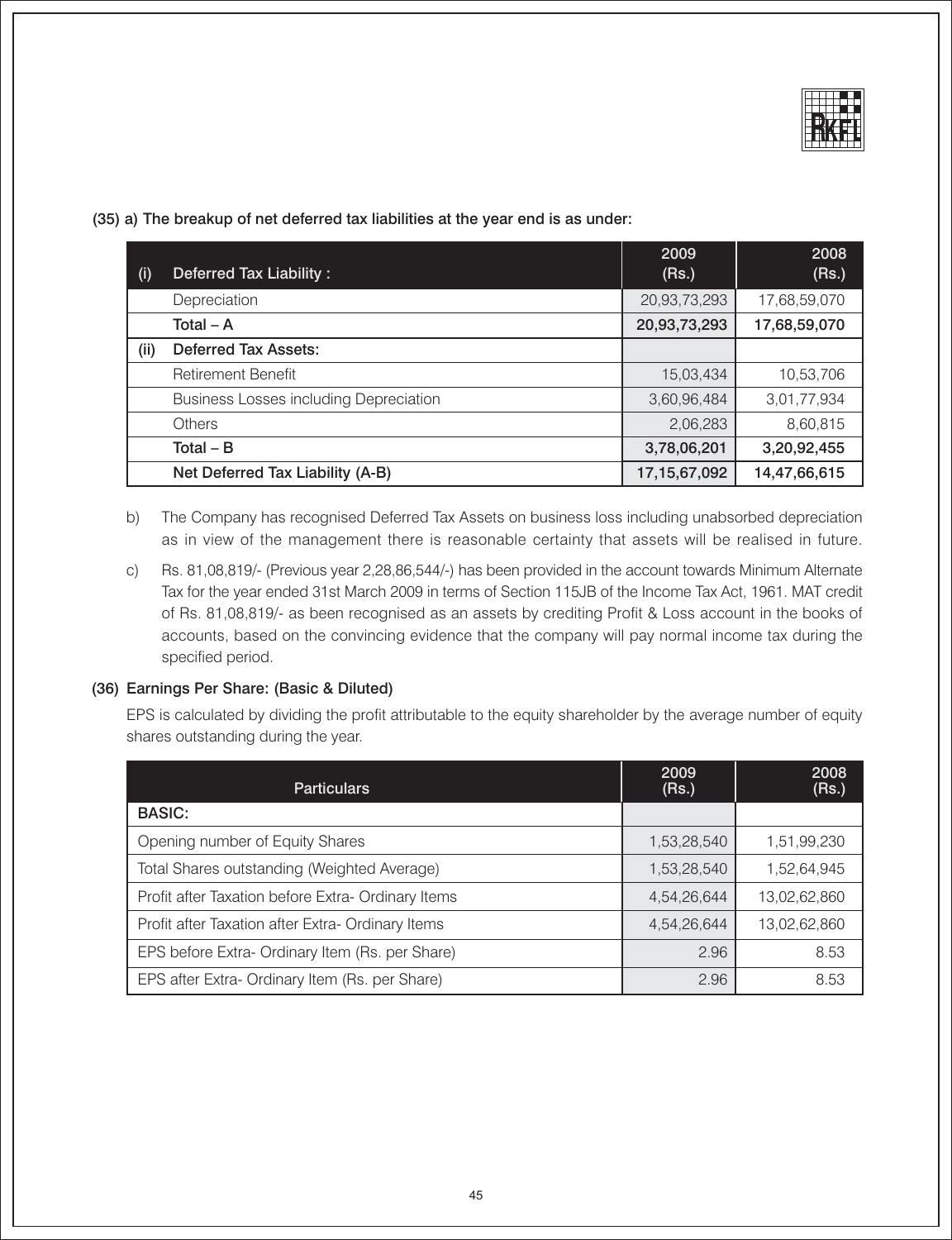

| <b>Particulars</b>                                                | 2009<br>(Rs.) | 2008<br>(Rs.) |
|-------------------------------------------------------------------|---------------|---------------|
| <b>DILUTED:</b>                                                   |               |               |
| Warrant option outstanding                                        | 25,81,000     | 25,81,000     |
| Total shares outstanding including warrants (weighted average)    | 1,79,09,540   | 1,53,49,245   |
| EPS before extra – ordinary item (Rs. per share)                  | 2.53          | 8.49          |
| EPS after extra- ordinary item (Rs. per share)                    | 2.53          | 8.49          |
| Reconciliation of basic and diluted shares used in computing EPS: |               |               |
| Number of shares considered as basic weighted average shares      |               |               |
| outstanding                                                       | 1,53,28,540   | 1,52,64,945   |
| Add: Effect of dilutive warrants                                  | 25,81,000     | 84,301        |
| Number of shares considered as diluted weighted average shares    |               |               |
| outstanding                                                       | 1,79,09,540   | 1,53,49,245   |

### (37) Foreign Currency exposures that are not hedged by derivative instrument or otherwise as on 31st March, are as under:

| (i)   | <b>Particulars</b>      | Amount                                                                        | Amount                                                                          |
|-------|-------------------------|-------------------------------------------------------------------------------|---------------------------------------------------------------------------------|
|       | <b>Sundry Debtors</b>   | (In <b>US\$)</b><br>242050<br>(In EURO)<br>595111.32<br>(In PND)<br>5625      | $(ln \text{ US$})$<br>352354.25<br>(In EURO)<br>82136<br>(In PND)<br><b>NIL</b> |
| (i)   | <b>Sundry Creditors</b> | (In EURO)<br>749500<br>(In SGD)<br><b>NIL</b><br>(In JPY)<br><b>NIL</b>       | (In EURO)<br>749500<br>(In SGD)<br><b>NIL</b><br>(In JPY)<br><b>NIL</b>         |
| (iii) | FCNR Term Loan          | $($ In US\$ $)$<br>265440                                                     | $(ln$ US\$)<br>685220                                                           |
| (iv)  | <b>Buyer's Credit</b>   | $($ In US\$ $)$<br>1682599.55<br>(In JPY)<br>94019861<br>(In Euro)<br>4400000 | $(ln$ US\$)<br><b>NIL</b><br>(In JPY)<br>20700000<br>(In Euro)<br>259100        |
| (iv)  | <b>PCFC</b>             | $(ln \text{US$})$<br>926437.18<br>(In Euro)<br><b>NIL</b>                     | $(ln \text{ US$})$<br>4192817.97<br>(In Euro)<br>113414.82                      |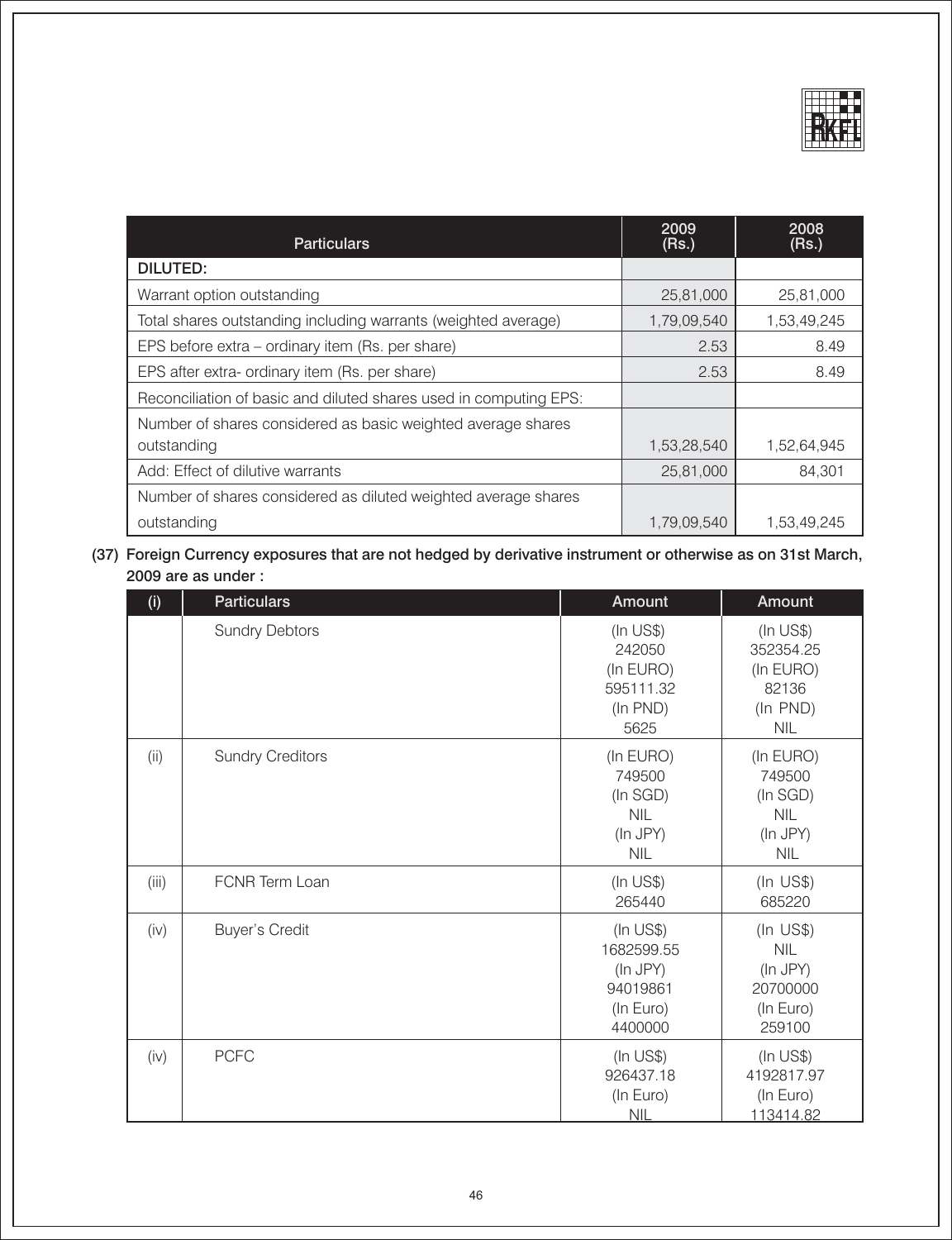#### (38) Related Party Disclosures:

(1) Name of related parties and nature of relationship where control exists are as under:

Enterprises over which Key Management

- (a) Subsidiary Company
- (b) Enterprises over which Key Management Personnel and their relatives are able to exercise significant influence.

#### (c) Key Management Personnel

- Mahabir Prasad Jalan  $(i)$
- (ii) Naresh Jalan
- (iii) S. N. Agarwal (Since resigned w.e.f. 31.10.08)
- (iv) Pawan Kumar Kedia

#### (2) Transaction with related parties:

M/s. Riddhi Portfolio (P) Ltd. (Formerly known as Basuki Portfolio (P) Ltd.)

Chairman cum Whole Time Director. **Managing Director Executive Director** Finance Director

|       | Sale of Fixed Assets- Pawan<br>  Kumar Kedia                                                                                                                                             | <b>NIL</b> | <b>NIL</b> | 103926 | <b>NIL</b> | 103726 | N <sub>l</sub> |
|-------|------------------------------------------------------------------------------------------------------------------------------------------------------------------------------------------|------------|------------|--------|------------|--------|----------------|
| Note: | Amount received on Allotment being 10% of Rs.215/- per Warrant.<br>** Excludes leave encashment and gratuity which is based on actuarial valuation provided on overall<br>company basis. |            |            |        |            |        |                |

47

| Nature of Transaction           |               | LAI20111 IAI 9110 11141<br>relatives are able to<br>exercise significant<br>influence | Key Management<br>Personnel |               | Total         |               |
|---------------------------------|---------------|---------------------------------------------------------------------------------------|-----------------------------|---------------|---------------|---------------|
|                                 | 2009<br>(Rs.) | 2008<br>(Rs.)                                                                         | 2009<br>(Rs.)               | 2008<br>(Rs.) | 2009<br>(Rs.) | 2008<br>(Rs.) |
| Loan Taken                      | 30000000      | <b>NIL</b>                                                                            | <b>NIL</b>                  | <b>NIL</b>    | 30000000      | <b>NIL</b>    |
| Interest Paid (Net of TDS)      | <b>NIL</b>    | <b>NIL</b>                                                                            | <b>NIL</b>                  | <b>NIL</b>    | <b>NIL</b>    | <b>NIL</b>    |
| Loan Repayment                  | <b>NIL</b>    | <b>NIL</b>                                                                            | <b>NIL</b>                  | <b>NIL</b>    | <b>NIL</b>    | <b>NIL</b>    |
| <b>Outstanding Balances</b>     | 30000000      | NIL                                                                                   | <b>NIL</b>                  | <b>NIL</b>    | 30000000      | NIL           |
| Allotment of Shares             |               |                                                                                       |                             |               |               |               |
| (Previous year 129310 Shares)   | <b>NIL</b>    | 13499964                                                                              | <b>NIL</b>                  | <b>NIL</b>    | <b>NIL</b>    | 13499964      |
| Allotment of Warrant            |               |                                                                                       |                             |               |               |               |
| (Previous year 1766000 Warrant) | <b>NIL</b>    | 37969000 *                                                                            | <b>NIL</b>                  | <b>NIL</b>    | <b>NIL</b>    | 37969000 *    |
| <b>Dividend</b>                 | 5257567       | 5075933                                                                               | 1584640                     | 1673750       | 6842207       | 6749683       |
| Managerial Remuneration **      | <b>NIL</b>    | <b>NIL</b>                                                                            | 18920367                    | 9056916       | 18920367      | 9056916       |
| i) Mahabir Prasad Jalan         |               |                                                                                       | 12294000                    | 1680067       | 12294000      | 1680067       |
| ii) Naresh Jalan                |               |                                                                                       | 4830000                     | 1185780       | 4830000       | 1185780       |
| iii) Pawan Kumar Kedia          |               |                                                                                       | 921100                      | 455436        | 921100        | 455436        |
| iv) S. N. Agarwal               |               |                                                                                       |                             |               |               |               |
| (Since Resigned)                |               |                                                                                       | 875267                      | 646820        | 875267        | 646820        |
| Rent Paid (Naresh Jalan)        | <b>NIL</b>    | <b>NIL</b>                                                                            | 300000                      | <b>NIL</b>    | 300000        | <b>NIL</b>    |
| Sale of Fixed Assets- Pawan     | <b>NIL</b>    | <b>NIL</b>                                                                            | 103926                      | <b>NIL</b>    | 103726        | <b>NIL</b>    |
| Kumar Kedia                     |               |                                                                                       |                             |               |               |               |



**NIL**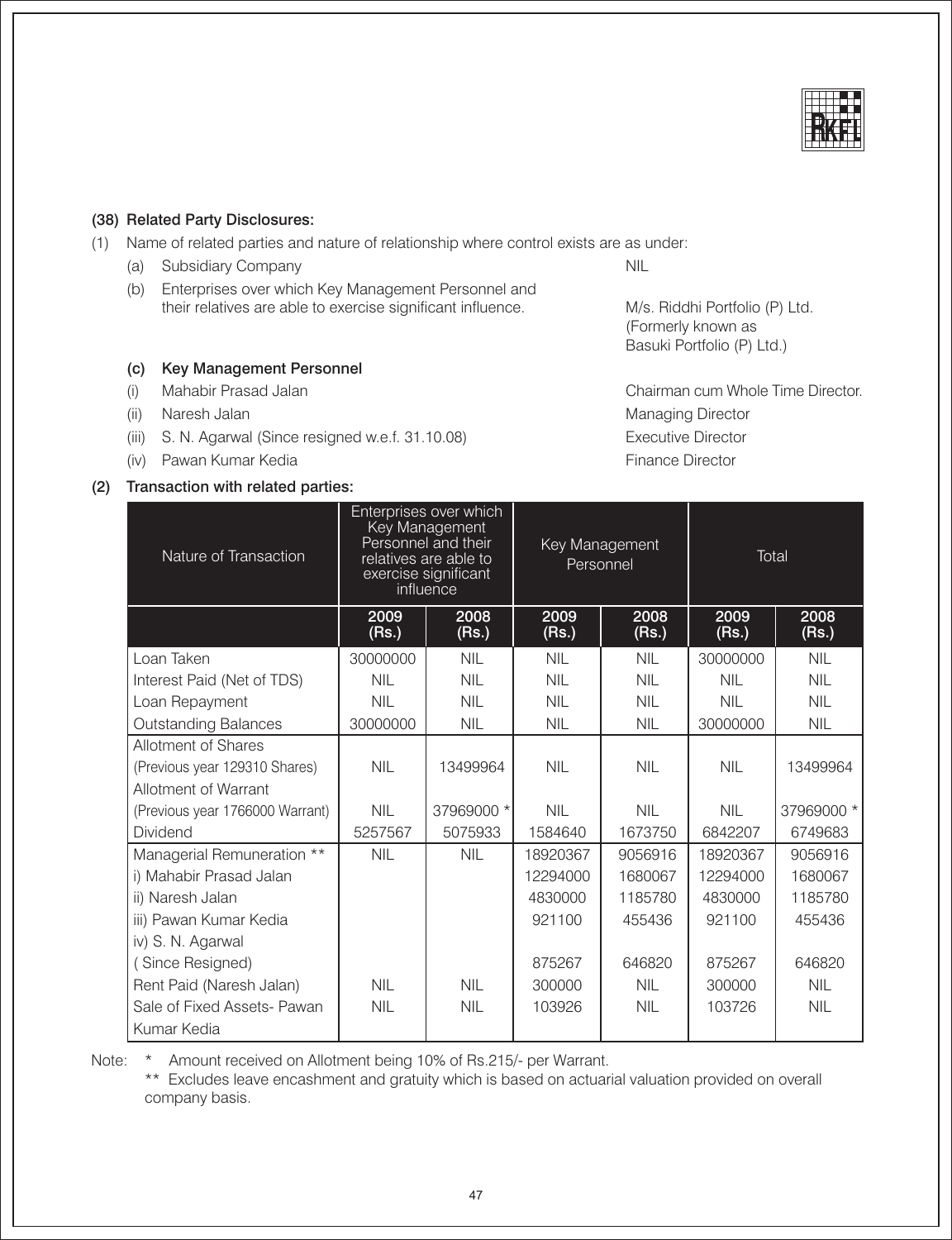

### (39) Additional information required by Para 3 & 4 of Part II of Schedule VI to the Companies Act, 1956.

| <b>Licensed and Installed Capacity</b><br>(a)               | Licensed | Installed  |
|-------------------------------------------------------------|----------|------------|
| <b>Class of Goods</b>                                       | Capacity | Capacity   |
| Forgings of Railway Wagon and Coach Components,             |          |            |
| Automobiles Components and General Suppliers                | N.A.     | 69100 M.T. |
| <b>Note:</b> Installed capacity as certified by management. |          |            |

#### (b) Cost of Raw Materials consumed:

| <b>Item Name</b>          |           | $2008 - 2009$ | $2007 - 2008$ |             |  |
|---------------------------|-----------|---------------|---------------|-------------|--|
|                           | Qty. Kgs. | Value (Rs.)   | Qty. Kgs.     | Value (Rs.) |  |
| <b>Billets and Rounds</b> | 34755110  | 1451837031    | 34853890      | 1137412707  |  |
| Where of                  |           |               |               |             |  |
| Imported                  | 345320    | 16114028      | NIL           | NIL         |  |
| Indigenous                | 34409790  | 1435723003    | 34853890      | 1137412707  |  |

#### (c) Production, Sales and Stocks of each Class of Goods:

### (i) Manufactured Goods:

| $\vert$ SI. | <b>Item Name</b> | Production           |                      | <b>Net Sales</b> |                |               |                |
|-------------|------------------|----------------------|----------------------|------------------|----------------|---------------|----------------|
|             |                  | $2008 - 09$          | $2007 - 08$          | $2008 - 09$      |                | $2007 - 08$   |                |
|             |                  | <b>Qty</b><br>(Pcs.) | <b>Qty</b><br>(Pcs.) | Qty<br>(Pcs.)    | Value<br>(Rs.) | Qty<br>(Pcs.) | Value<br>(Rs.) |
|             | Automobile Items | 1681048              | 2293638              | 1681048          | 1423777882     | 2293638       | 1342375114     |
| 2           | Railway Items    | 392129               | 502682               | 392129           | 244058600      | 502682        | 229111866      |
| 3           | Defence Items    | 5483                 | 3801                 | 5483             | 1579311        | 3801          | 1062350        |
| 4           | Other Items      | 133769               | 26975                | 133769           | 85671627       | 26975         | 46825980       |
| 5           | Export Items     | 117890               | 511957               | 117890           | 203736307      | 511957        | 193023562      |
|             | TOTAL            | 2330319              | 3339053              | 2330319          | 1958823728     | 3339053       | 1812398872     |

#### Note: There is no opening and closing stock of Finished Goods in respect of Manufactured Goods.

|     |                                                           | 2009         | 2008         |
|-----|-----------------------------------------------------------|--------------|--------------|
|     |                                                           | (Rs.)        | (Rs.)        |
| (d) | Value of Imports on CIF Basis (excluding Goods-in-transit |              |              |
|     | and imported items purchased locally) :                   |              |              |
|     | Capital Equipments                                        | 11,34,62,732 | 55,08,77,666 |
|     | Components & Spare Parts                                  | 8,56,040     | 19,51,693    |
| (e) | <b>Expenditure in Foreign Currency:</b>                   |              |              |
|     | Travelling                                                | 38,85,408    | 18,25,477    |
|     | Foreign Bank Charges                                      | 8,32,780     | 11,06,475    |
|     | Commission                                                | 45,980       | 1,26,145     |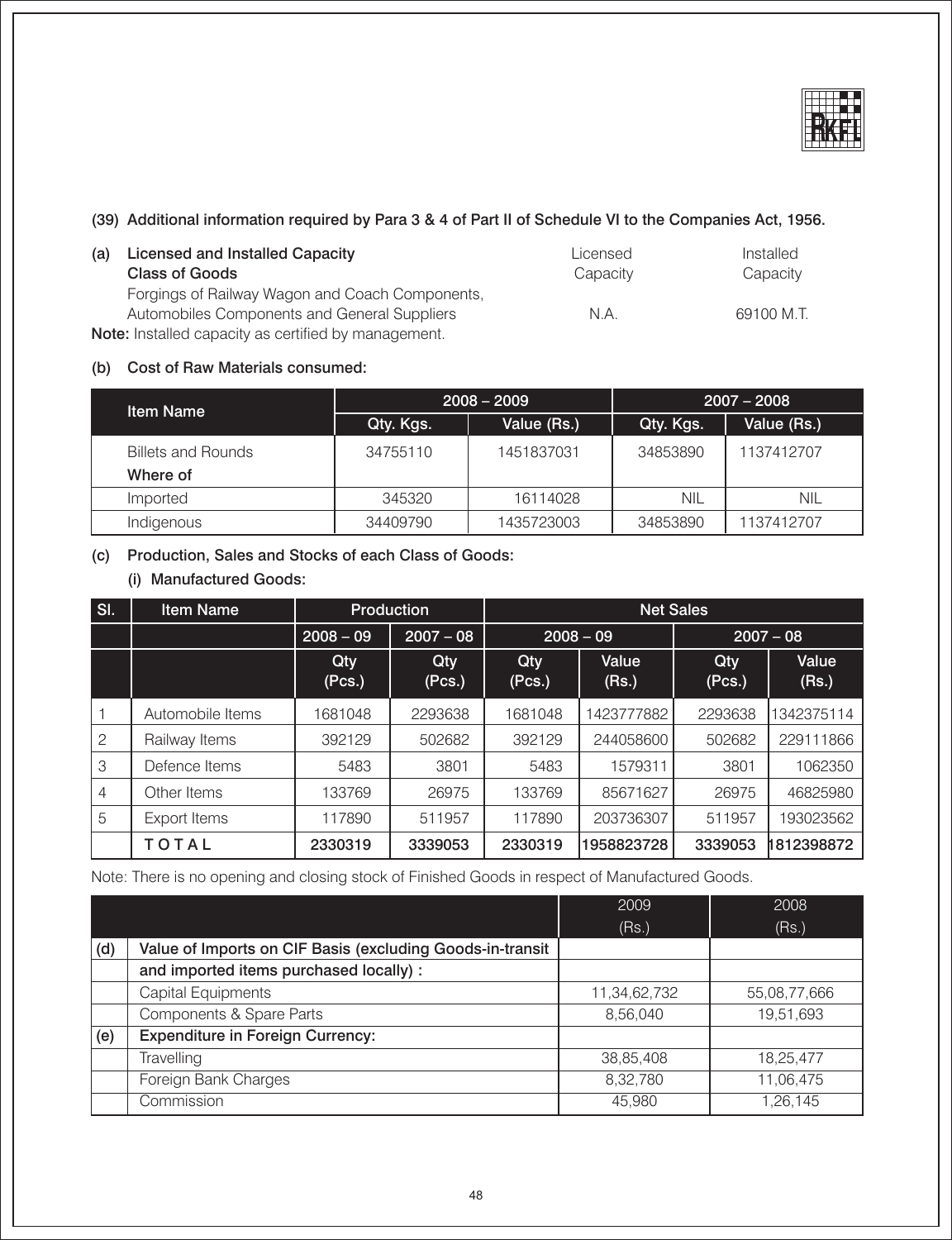

|     |                                                      | 2009<br>(Rs.) | 2008<br>(Rs.) |
|-----|------------------------------------------------------|---------------|---------------|
| (f) | Earning in Foreign Exchange                          |               |               |
|     | (i) Export of goods on FOB Basis                     | 19,34,42,530  | 17,92,78,658  |
|     | (ii) Die design & preparation charged (recovered)    | 132,85,675    | 21,69,991     |
|     | (iii) Sale of Capital Equipments on FOB Basis        | NIL           | NIL           |
| (g) | Remittance of Foreign Currency on A/c of Dividend to |               |               |
|     | Non Resident Shareholders                            | NIL           | NII           |

(40) Previous year figures have been regrouped / rearranged wherever necessary to conform to this year's classifications.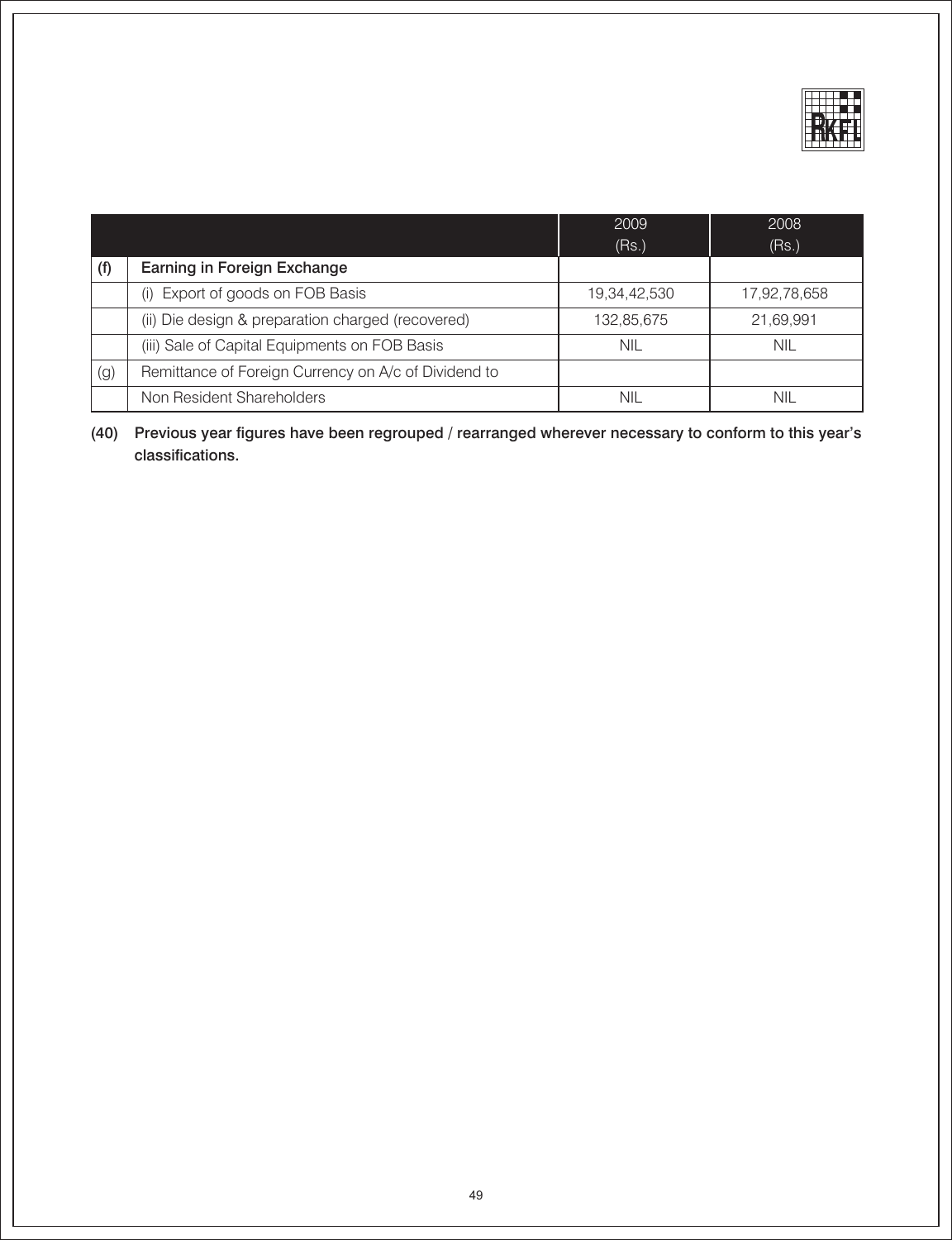

## 41 Balance Sheet Abstract and Company's General Business Profile:

| a. | $\ensuremath{\mathsf{3}}$<br>Registration No.                                             | $\mathbf{2}$<br>8<br>1<br>4                                         | <b>State Code</b>                                                  | $\sqrt{2}$                                                                               |  |  |
|----|-------------------------------------------------------------------------------------------|---------------------------------------------------------------------|--------------------------------------------------------------------|------------------------------------------------------------------------------------------|--|--|
|    | $\mathfrak 3$<br><b>Balance Sheet Date</b><br>3<br>$\mathsf{O}\xspace$<br>1               | $\boldsymbol{9}$<br>$\mathbf{2}$<br>0<br>0                          |                                                                    |                                                                                          |  |  |
| b. | Capital Raised During the period (Amount in Rs. 000)                                      |                                                                     |                                                                    |                                                                                          |  |  |
|    | Public Issue                                                                              | N                                                                   | Right Issue                                                        | N                                                                                        |  |  |
|    | Bonus Issue                                                                               | N                                                                   | Private Placement<br>(Including Premium)                           | 5<br>$\mathbf 0$<br>$\mathbf 0$<br>$\mathbf 0$                                           |  |  |
| С. | Position of Mobilisation and Deployment of funds (Amount in Rs. 000)                      |                                                                     |                                                                    |                                                                                          |  |  |
|    | 3<br>$\mathbf 0$<br>$\overline{5}$<br><b>Total Liablities</b>                             | $\mathbf{2}$<br>$\overline{2}$<br>$\overline{4}$<br>$9\,$           | <b>Total Assets</b>                                                | $\mathbf{2}$<br>3<br>$\mathsf{O}$<br>$\mathbf 5$<br>$\overline{4}$<br>$\mathbf{2}$<br>9  |  |  |
|    | Sources of Funds                                                                          |                                                                     |                                                                    |                                                                                          |  |  |
|    | 5<br>Paid up Capital<br>1                                                                 | $\,8\,$<br>$\ensuremath{\mathsf{3}}$<br>$\mathbf{2}$<br>$\mathbf 5$ | Reserves & Surplus                                                 | $\ensuremath{\mathsf{3}}$<br>$\,8\,$<br>$\boldsymbol{9}$<br>$\overline{c}$<br>7<br>4     |  |  |
|    | $\,8\,$<br>Secured Loans<br>$\overline{4}$<br>1                                           | $\overline{2}$<br>$\,8\,$<br>5<br>5                                 | Unsecured Loan                                                     | $\ensuremath{\mathsf{3}}$<br>$\mbox{3}$<br>$\,8\,$<br>$\hbox{9}$<br>$\overline{4}$       |  |  |
|    | Deffered Tax Liability<br>$\mathbf{1}$<br>7                                               | 5<br>6<br>$\overline{7}$<br>1                                       | Warrant Allotment Money                                            | 5<br>5<br>$\mathbf{2}$<br>$\hbox{9}$<br>$\overline{4}$                                   |  |  |
|    | <b>Application of Funds</b>                                                               |                                                                     |                                                                    |                                                                                          |  |  |
|    | <b>Net Fixed Assets</b><br>$\boldsymbol{9}$<br>4<br>1                                     | $\mathbf{2}$<br>$\,8\,$<br>4<br>0                                   | Investments                                                        | 5<br>2 <sup>1</sup><br>$\boldsymbol{9}$<br>9<br>4                                        |  |  |
|    | Net Current Assets<br>$\mathbf 0$<br>8<br>1                                               | $\sigma$<br>$\hbox{9}$<br>$6\phantom{1}6$<br>$\overline{7}$         | Miscellaneous Expenditure                                          | $\mathsf{N}$                                                                             |  |  |
| d. | Performance of the company (Amount in Rs. 000)                                            |                                                                     |                                                                    |                                                                                          |  |  |
|    | 3<br>$\overline{c}$<br>$\mathbf 0$<br>Turnover                                            | 5<br>$\mathbf 0$<br>6<br>$\overline{4}$                             | <b>Total Expenditure</b>                                           | $\overline{c}$<br>$\overline{c}$<br>$\mathbf{2}$<br>6<br>$\,8\,$<br>$6\,$<br>$\mathbf 0$ |  |  |
|    | 7<br>Profit/ (Loss) Before Tax                                                            | 3<br>9<br>7<br>$\overline{4}$                                       | Profit/ (Loss) After Tax                                           | $\mathbf{2}$<br>$\mathbf 5$<br>$\overline{7}$<br>$\overline{4}$<br>$\overline{4}$        |  |  |
|    | Basic Earning Per Share (in Rs.)                                                          | $\mathbf{2}$<br>$\hbox{9}$<br>6                                     | Dividend %                                                         | $\mathsf{N}$                                                                             |  |  |
|    | Diluted Earning Per Share (in Rs.)                                                        | $\overline{c}$<br>5<br>3                                            |                                                                    |                                                                                          |  |  |
| е. | Generic Names of Three Principal Products/Services of the Company (as per monetary terms) |                                                                     |                                                                    |                                                                                          |  |  |
|    | Item Code No.<br><b>Product Description</b>                                               |                                                                     | ITC (HS) Code: 7326.19.10<br>Carbon Steel/Non Alloy Steel Forgings |                                                                                          |  |  |
|    |                                                                                           |                                                                     | (Rough / Machined)                                                 |                                                                                          |  |  |
|    | Item Code No.<br><b>Product Description</b>                                               |                                                                     | ITC (HS) Code: 8708-99-00<br>Alloy Steel Forgings (Machined)       |                                                                                          |  |  |
|    | Item Code No.                                                                             |                                                                     | ITC (HS) Code: 7326.19.10                                          |                                                                                          |  |  |
|    | <b>Product Description</b>                                                                |                                                                     | Alloy Steel Forgings (Rough/ Machined)                             |                                                                                          |  |  |
|    | As per our attached report of even date                                                   |                                                                     | For and on behalf of the Board                                     |                                                                                          |  |  |
|    | For Singhi & Co.                                                                          |                                                                     |                                                                    |                                                                                          |  |  |
|    | <b>Chartered Accountants</b>                                                              |                                                                     |                                                                    |                                                                                          |  |  |
|    | Rajiv Singhi<br>Partner                                                                   | Mahabir Prasad Jalan<br>Chairman                                    | Naresh Jalan<br><b>Managing Director</b>                           | Pawan Kumar Kedia<br><b>Finance Director</b>                                             |  |  |
|    | Membership No. 53518                                                                      |                                                                     |                                                                    |                                                                                          |  |  |
|    | 1B, Old Post Office Street                                                                |                                                                     | Alok Kumar Sharda<br><b>Chief Financial Officer</b>                | Rajesh Mundhra<br>Company Secretary                                                      |  |  |
|    | Kolkata - 700 001                                                                         |                                                                     |                                                                    |                                                                                          |  |  |
|    | Date: 28th day of May 2009.                                                               |                                                                     |                                                                    |                                                                                          |  |  |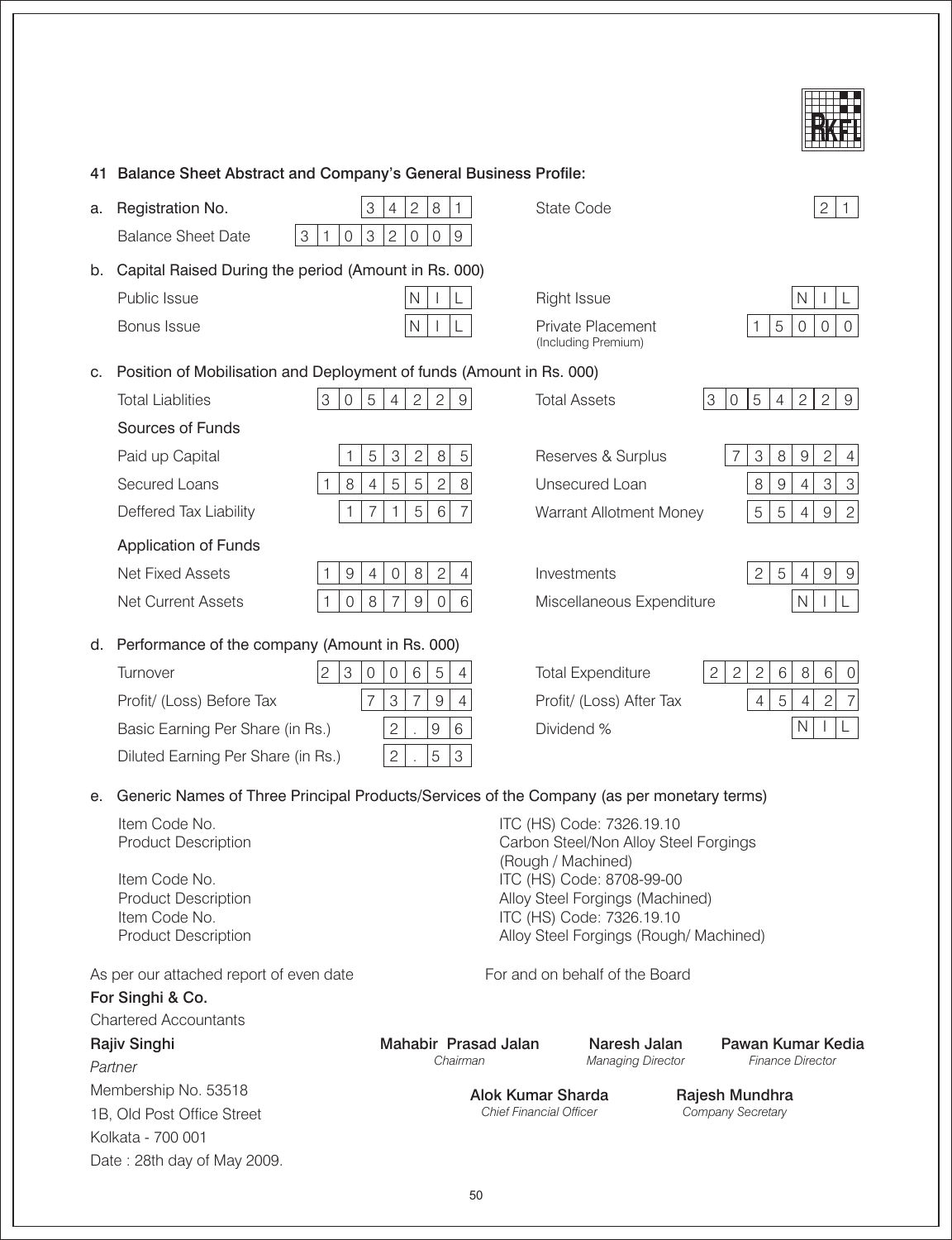

## Cash Flow Statement >> for the Year Ended 31st March, 2009

| <b>Particulars</b>                                       | 2008-2009<br>Rs | 2007-2008<br><b>Rs</b> |
|----------------------------------------------------------|-----------------|------------------------|
| $A >$ CASH FLOW FROM OPERATING ACTIVITIES:               |                 |                        |
| NET(LOSS)/PROFIT BEFORE EXTRAORDINARY                    |                 |                        |
| <b>ITEM AND TAXES</b>                                    | 73,793,701      | 202,622,912            |
| Adjustments for:                                         |                 |                        |
| Depreciation                                             | 109,564,640     | 96,318,625             |
| Sundry Balance written back                              | (3,929,822)     | (1,407,280)            |
| (Profit) / Loss on sale of Fixed Assets/Discarded Assets | 606,681         | (2,099,790)            |
| Interest income                                          | (14, 503, 735)  | (6,554,586)            |
| Interest expense                                         | 192,042,901     | 104,342,430            |
| (Profit) / Loss on sale of Mutual Fund / Shares          | (219, 346)      | (399, 537)             |
| Effect of exchange rate change (Net)                     | 31,682,041      | (5,342,185)            |
| Dividend income                                          | (1,034,496)     | (1,434,831)            |
| Operating Profit/(Loss) before Working Capital Changes   | 388,002,564     | 386,045,757            |
| Adjustments for:                                         |                 |                        |
| Decrease/(Increase) in Trade & Other receivable          | 19,821,351      | (40, 848, 292)         |
| Decrease/(Increase) in Inventories                       | 24,539,869      | (397, 964, 736)        |
| (Decrease)/Increase in Trade ond Other Payables          | (153, 507, 617) | 235,278,037            |
| Direct Tax paid                                          | (19, 832, 287)  | (29,098,265)           |
|                                                          | (128, 978, 684) | (232, 633, 256)        |
| NET CASH FROM/(USED IN) OPERATING ACTIVITIES<br>(A)      | 259,023,880     | 153,412,501            |
|                                                          |                 |                        |
| <b>B &gt; CASH FLOW FROM INVESTING ACTIVITIES:</b>       |                 |                        |
| Purchase of Fixed Assets(Including WIP & Exchange Gain)  | (333, 841, 467) | (876, 649, 058)        |
| Proceeds from Sale of Fixed Assets                       | 645,538         | 10,911,514             |
| Purchase of Investments                                  | (13,021,958)    | (22, 519, 055)         |
| Sale of Investments (including profit)                   | 3,654,723       | 7,756,572              |
| <b>Interest Received</b>                                 | 10,666,869      | 6,637,991              |
| Dividend Received                                        | 1,034,496       | 1,472,909              |
| NET CASH OUTFLOW FROM INVESTING ACTIVITIES<br>(B)        | (330, 861, 799) | (872, 389, 127)        |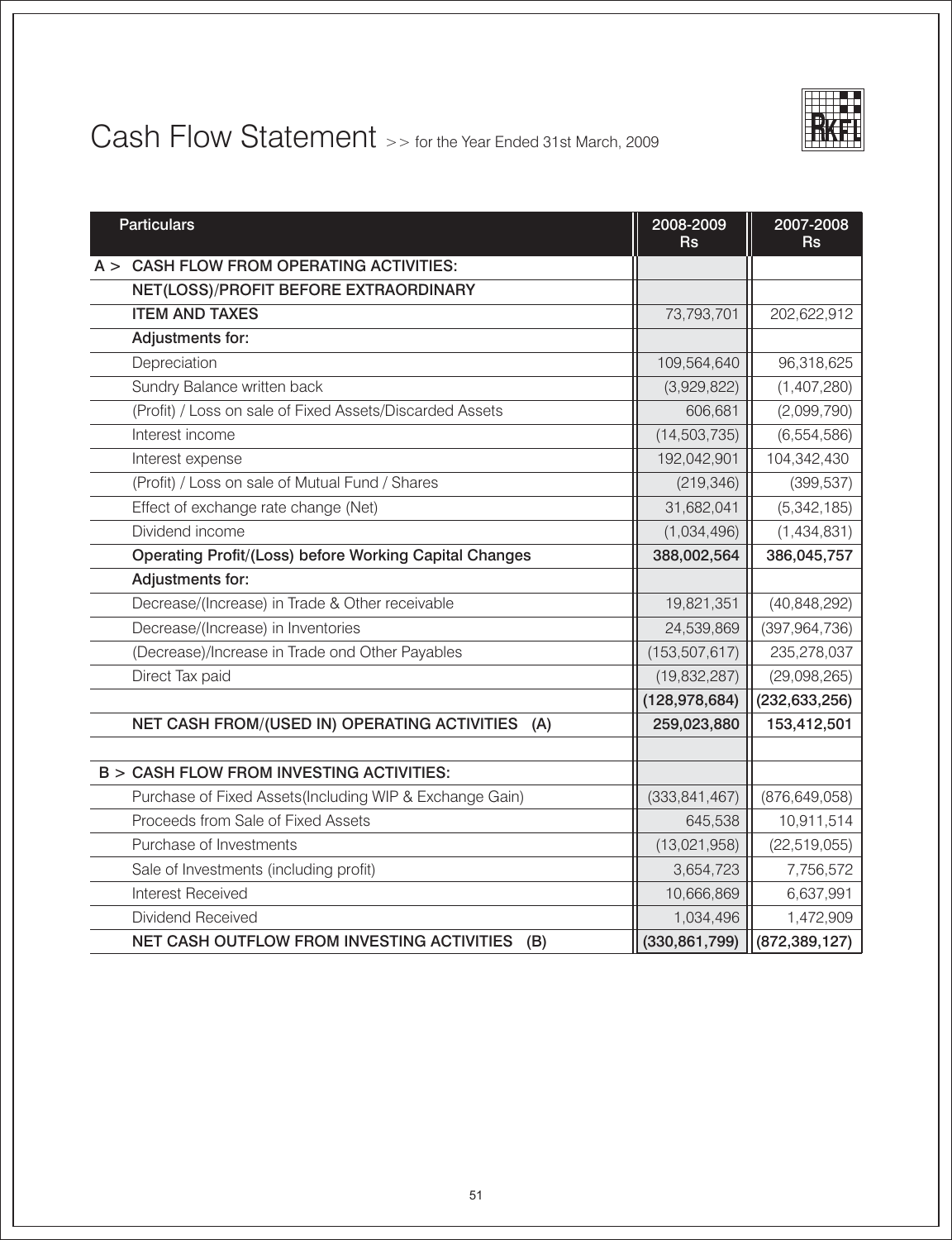

## Cash Flow Statement >> for the Year Ended 31st March, 2009

| <b>Particulars</b>                                 | 2008-2009<br><b>Rs</b> | 2007-2008<br>Rs |
|----------------------------------------------------|------------------------|-----------------|
| <b>CASH FLOW FROM FINANCING ACTIVITIES:</b><br>C > |                        |                 |
| Increase/(Decrease) in Share Capital               |                        | 55,284,604      |
| Increase/(Decrease) in Share Premium Account       |                        | 13,706,860      |
| Increase/(Decrease) in Secured Loan                | 367, 137, 684          | 648,352,605     |
| Increase/(Decrease) of Unsecured Loan              | (1,020,838)            | 90,453,400      |
| Interest Paid                                      | (190, 626, 053)        | (102,005,883)   |
| Dividend including Dividend Tax                    | (17, 933, 625)         | (17, 782, 339)  |
| NET CASH INFLOW FROM FINANCING ACTIVITIES<br>(C)   | 157,557,168            | 688,009,247     |
|                                                    |                        |                 |
| NET INCREASE IN CASH AND CASH EQUIVALENTS (A+B+C)  | 85,719,249             | (30, 967, 379)  |
| CASH AND CASH EQUIVALENTS AS AT 01-04-2008         | 12,461,154             | 43,428,533      |
| CASH AND CASH EQUIVALENTS AS AT 31-03-2009         | 98,180,403             | 12,461,154      |
| <b>NET INCREASE IN CASH AND CASH EQUIVALENTS</b>   | 85,719,249             | (30, 967, 379)  |

#### Notes:

- a) Above statement has been prepared under indirect method except in case of interest, dividends and taxes which have been considered on the basis of actual movement of cash, with corresponding adjustments in assets & liabilities.
- b) Addition to Fixed Assets are stated inclusive of interest capitalised and movements of capital work in progress in between beginning and end of the year and treated as part of Investing Activities.

| c) Cash and Cash Equivalents Include: | $2008 - 09$ | 2007 - 08  |
|---------------------------------------|-------------|------------|
| - Cash in hand                        | 798.455     | 66,990     |
| - With Scheduled Bank-                |             |            |
| a) Fixed deposit Account              | 97,067,069  | 11,000,000 |
| b) Current Account                    | 314.879     | 1,394,164  |
|                                       | 98,180,403  | 12,461,154 |

d) Closing Cash and Cash Equivalents represents "Cash & Bank Balance" except Rs. 173882/- lying in Current Account with schedule bank on account of unclaimed dividends which are not available for use by the Company.

| As per our attached report of even date | For and on behalf of the Board                      |              |  |                                     |  |
|-----------------------------------------|-----------------------------------------------------|--------------|--|-------------------------------------|--|
| For Singhi & Co.                        |                                                     |              |  |                                     |  |
| <b>Chartered Accountants</b>            |                                                     |              |  |                                     |  |
| Rajiv Singhi                            | Mahabir Prasad Jalan                                | Naresh Jalan |  | Pawan Kumar Kedia                   |  |
| Partner                                 | <b>Managing Director</b><br>Chairman                |              |  | <b>Finance Director</b>             |  |
| Membership No. 53518                    | Alok Kumar Sharda<br><b>Chief Financial Officer</b> |              |  | Rajesh Mundhra<br>Company Secretary |  |
| 1B, Old Post Office Street              |                                                     |              |  |                                     |  |
| Kolkata - 700 001                       |                                                     |              |  |                                     |  |
| Date: 28th day of May 2009.             |                                                     |              |  |                                     |  |